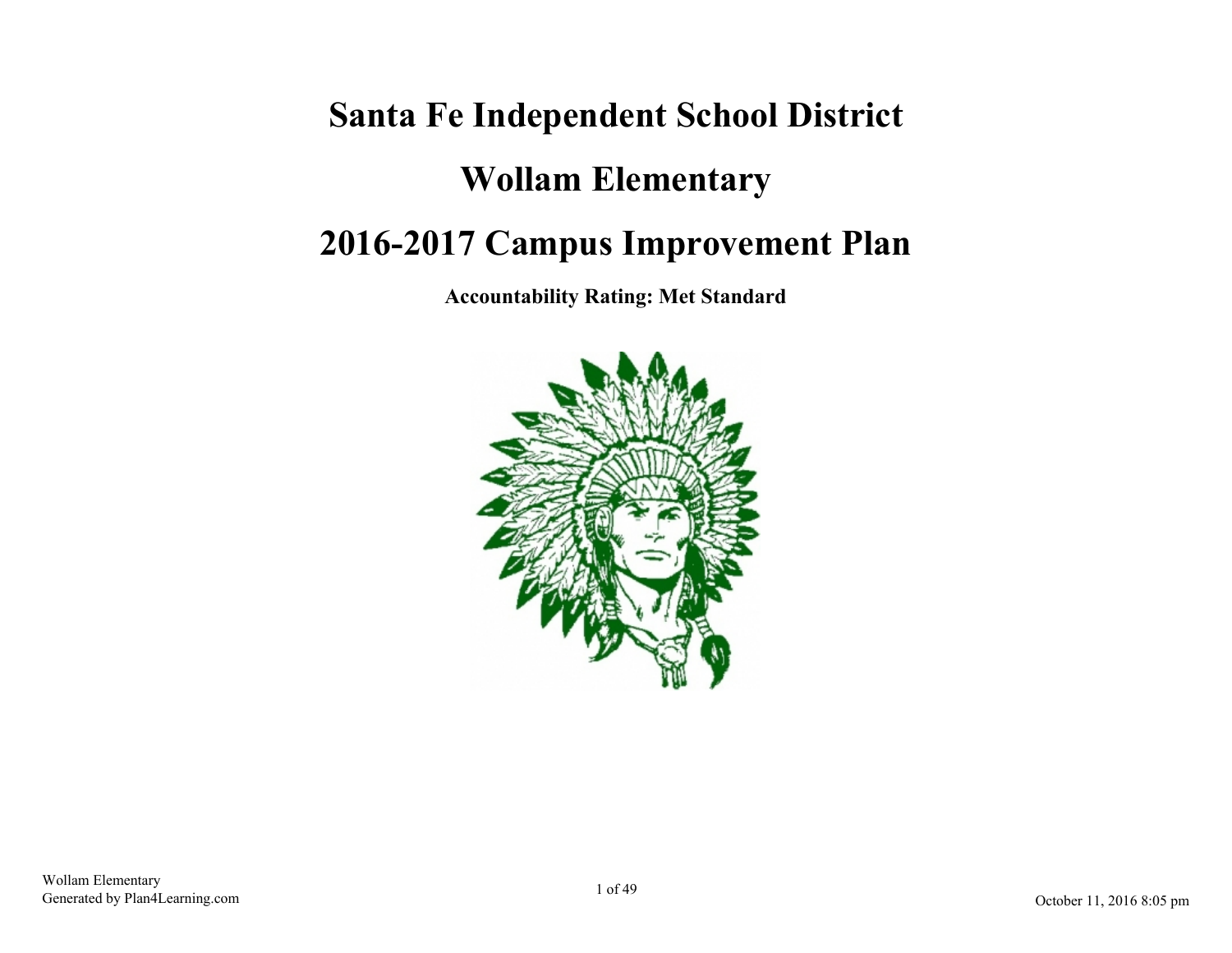## **Mission Statement**

RJ Wollam is committed to providing a highly innovative education with integrity to all children by instilling a love of learning for a lifetime.

## **Value Statement**

Motto<sup>.</sup>

Where Children Come First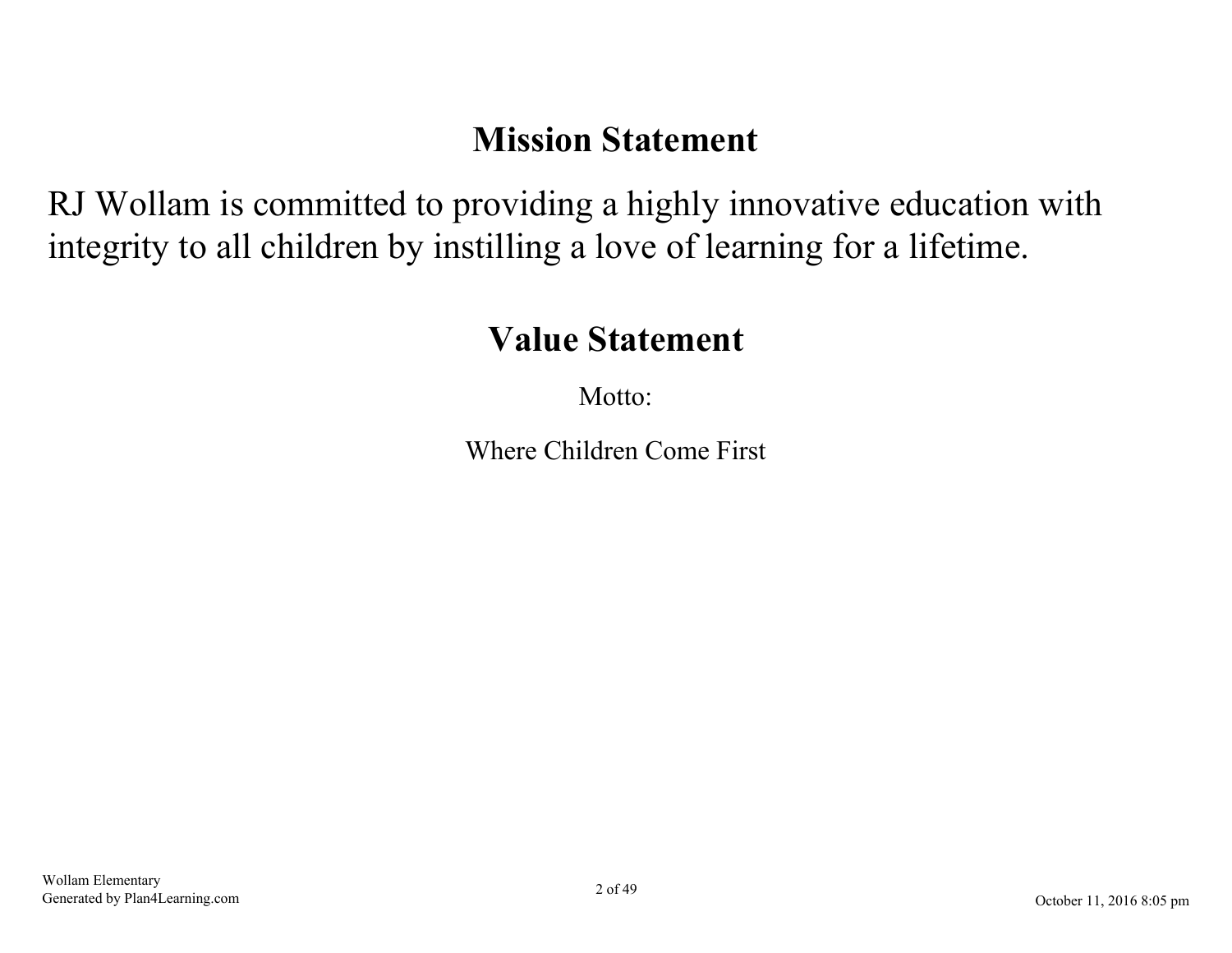## **Table of Contents**

| Goal 2: Dedicated in supporting all families at school and at home for life-long learning success by maintaining ongoing open communications with |  |
|---------------------------------------------------------------------------------------------------------------------------------------------------|--|
|                                                                                                                                                   |  |
|                                                                                                                                                   |  |
|                                                                                                                                                   |  |
|                                                                                                                                                   |  |
|                                                                                                                                                   |  |
|                                                                                                                                                   |  |
|                                                                                                                                                   |  |
|                                                                                                                                                   |  |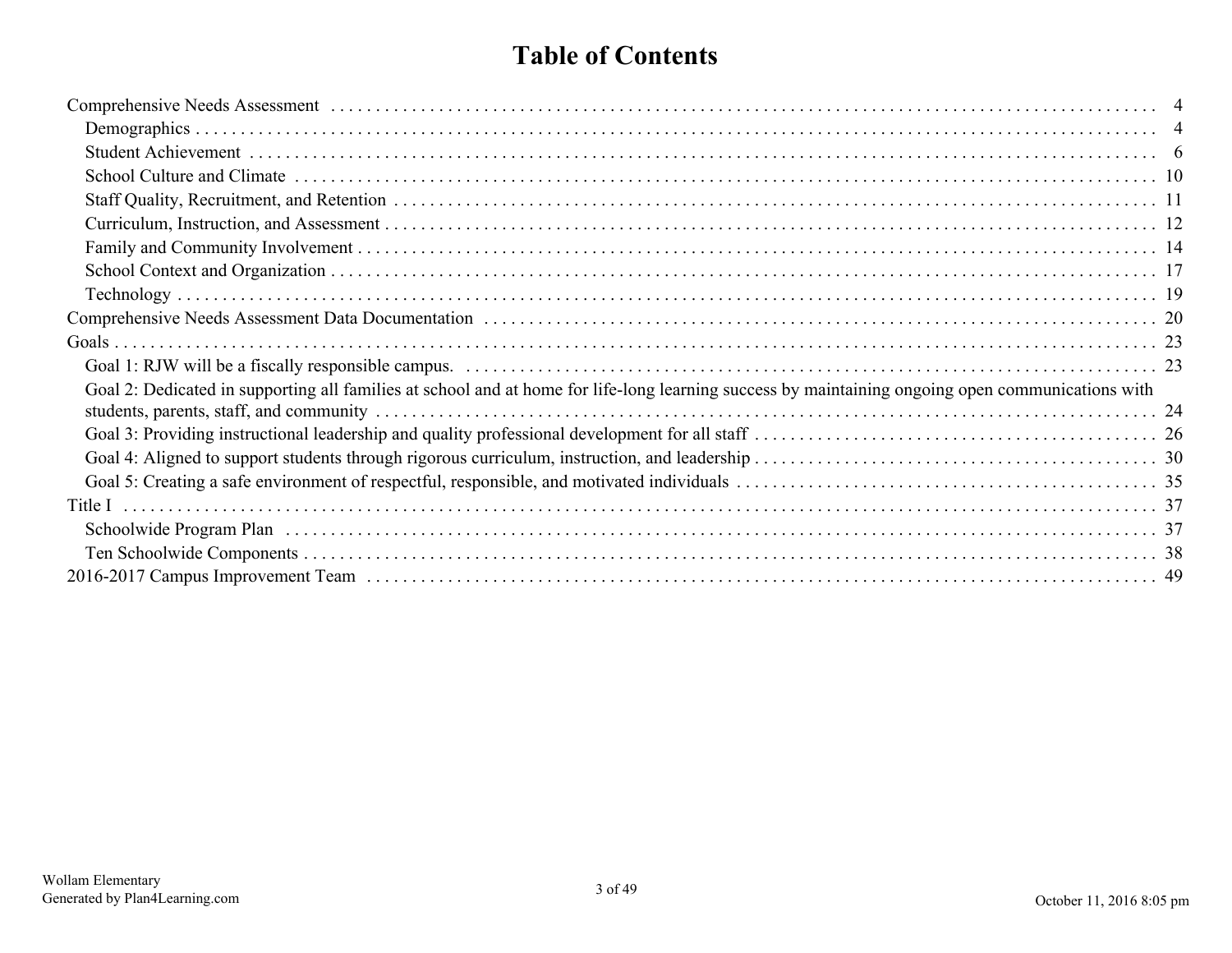## **Comprehensive Needs Assessment**

## <span id="page-3-0"></span>**Demographics**

#### **Demographics Summary**

|                                            | Campus           | Campus  |          |              |
|--------------------------------------------|------------------|---------|----------|--------------|
| Campus Information as of 10-03-2016        | Count            | Percent | District | <b>State</b> |
| <b>Total Students</b>                      | 1,212            | 100.0%  | 4,620    | 5,215,282    |
| Ethnic Distribution:                       |                  |         |          |              |
| African American                           | 5                | 0.4%    | 0.4%     | 12.%         |
| Hispanic                                   | 222              | 18%     | 18.7%    | 52%          |
| White                                      | 953              | 78.6%   | 78.4%    | 28.9%        |
| American Indian                            | 9                | $0.7\%$ | 0.5%     | 0.4%         |
| Asian                                      | 6                | 0.5%    | 0.5%     | 3.9%         |
| Pacific Islander                           | $\mathbf{1}$     | 0.08%   | 0.1%     | 0.1%         |
| Two or More Races                          | 16               | 1.3%    | 1.4%     | 2.0%         |
| <b>Economically Disadvantaged</b>          | 536              | 44%     | 33.7%    | 58.8%        |
| Non-Educationally Disadvantaged            | 676              | 56%     | 66.3%    | 41.2%        |
| Limited English Proficient (LEP)           | 40               | $3.0\%$ | 2.6%     | 17.5%        |
| Students w/Disciplinary Placements (15-16) | $\boldsymbol{0}$ | $0.0\%$ | 1.6%     | 18.2%        |
| At-Risk (15-16)                            | 636              | 56.3%   | 51.7%    | 51.2%        |
| Mobility (2013-14)                         | 81               | 11.3%   | 11%      | 16.9%        |
| Number of Students per Teacher             | 20.8             | N/A     | 20.8     | 19.3         |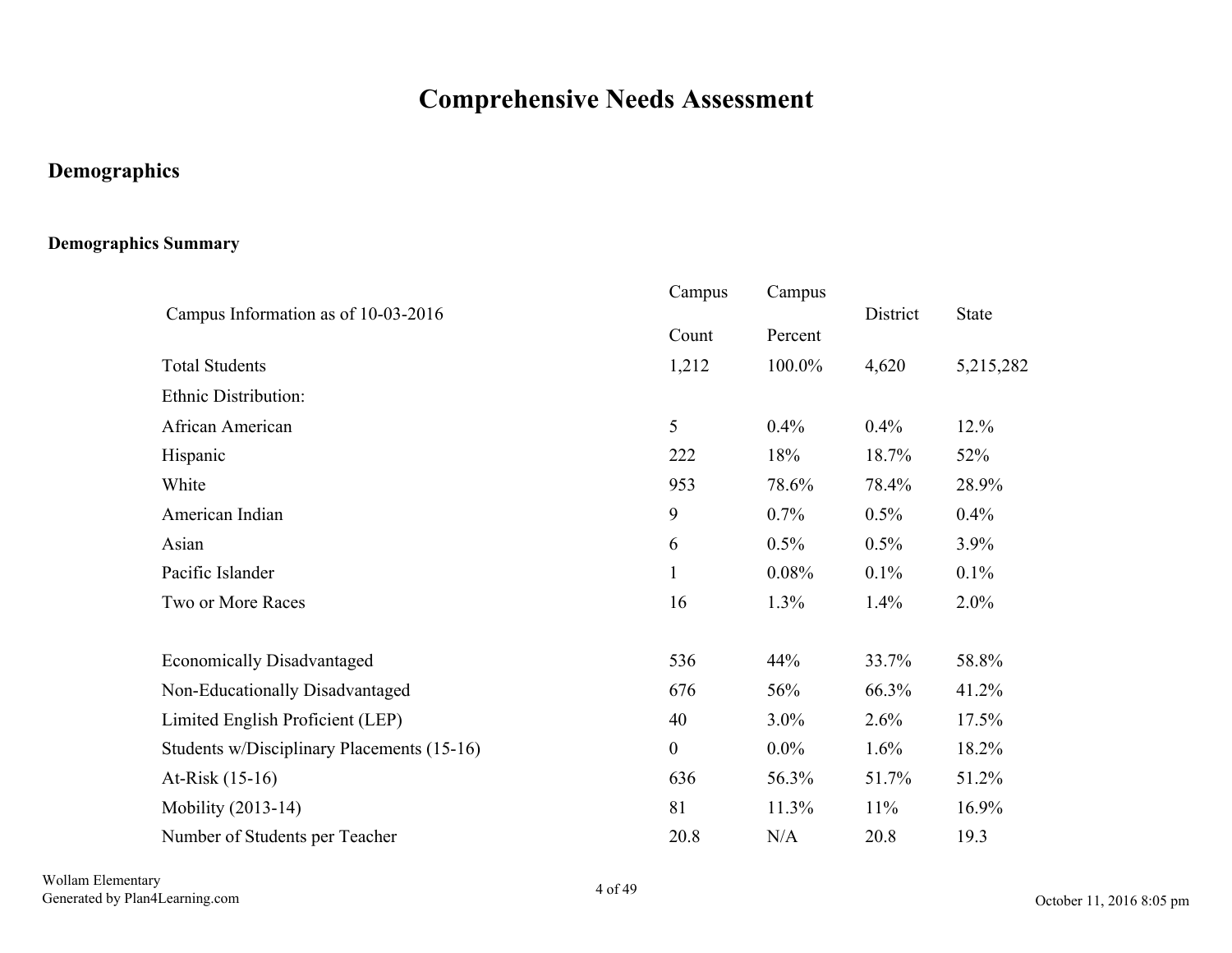#### **Demographics Strengths**

RJW has a mobility rate lower than the state average. Teacher to student ratio is below 22:1. RJW represents the demographics of the Santa Fe community.

- 3% ESL population, and 26% of the instructional staff are ESL certified.
- 10.1% of the student population is provided service through special education.
- 11.7% of the teachers are Special Education certified.

#### **Demographics Needs**

RJW is a Title I campus with 44% of its population on free or reduced lunch.The campus continues to focus on students who are at-risk and Economically Disadvantaged. Their needs for both at home and at school are an area of focus and continuous review. As the ESL population continues to grow, the campus strives to focus on meeting the needs of this population of students and providing research based instructional strategies to assist with language acquisition and development. The campus also consists of a moderately high number of special education students. The co-teach model has been implemented this year along with an inclusion approach based on student need for our special education students. Accommodations and modifications are reviewed frequently and adjustments are made based on data. Professional learning throughout the year clearly emphasizes the need for strategic training in instructional practices for our populations of need. RJW will continue to provide a positive learning environment where families feel comfortable at the campus.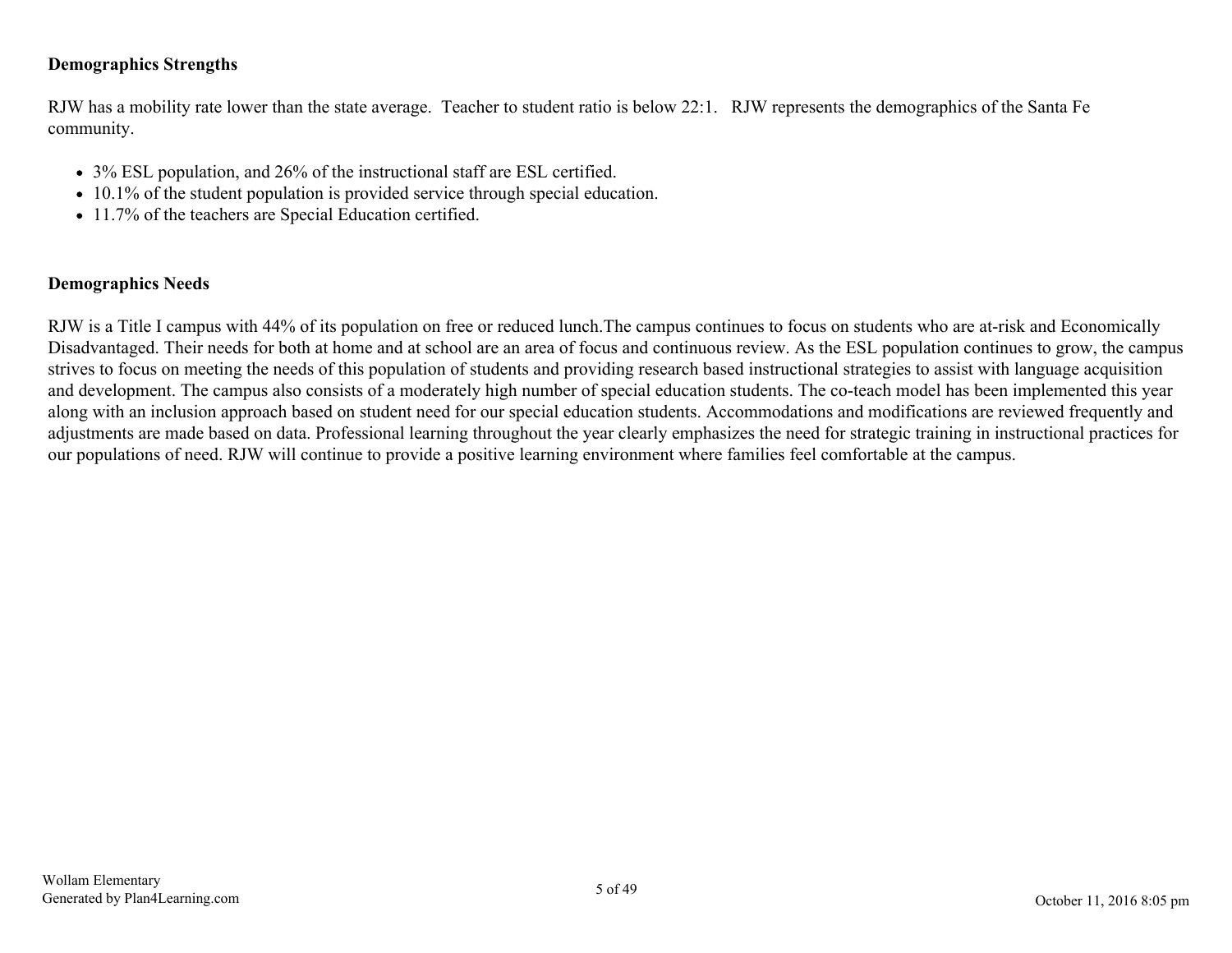#### <span id="page-5-0"></span>**Student Achievement**

#### **Student Achievement Summary**

It is the responsibility of the school to provide an effective curriculum that will provide the tools necessary to equip students with skills and expertise to be successful in their respective careers, whether they enter the workforce or go on to a college. The environment in which students learn is critical and conducive to a valuable "teaching-learning" process. For these reasons, we have carefully evaluated the strengths that enhance the valued "teachinglearning" process and the circumstances that may detract from it. This summary of data includes an analysis of patterns and trends with a discussion of probable causes of areas of student needs. Based on the campus' site-based decision-making committee, the district goals, DRA, I-station, TELPAS and curriculum based assessments, the following strengths and needs were identified by the campus improvement committee.

#### **Student Achievement Strengths**

Student performance is indicated by the "Met Standard" rating awarded to the school by the Texas Education Agency based on performance on the rigorous STAAR in the spring of 2016. The students in grades 3-5, whom RJ Wollam Elementary is paired for rating purposes, participated in The State of Texas Assessments of Academic Readiness (**STAAR**) in the spring of 2016.

- $\bullet$  Index 1 75 (Target score 60)
- Index 2 38 (Target score 32)
- Index 3 35 (Target score 28)
- $\bullet$  Index 4 31 (Target score 12)
- The Performance report for Roy J. Wollam (*who is paired with Kubacak Elementary*) indicates that 78% of all students met the standard in Reading STAAR, Additionally, 77% of all students met standards in Math STAAR.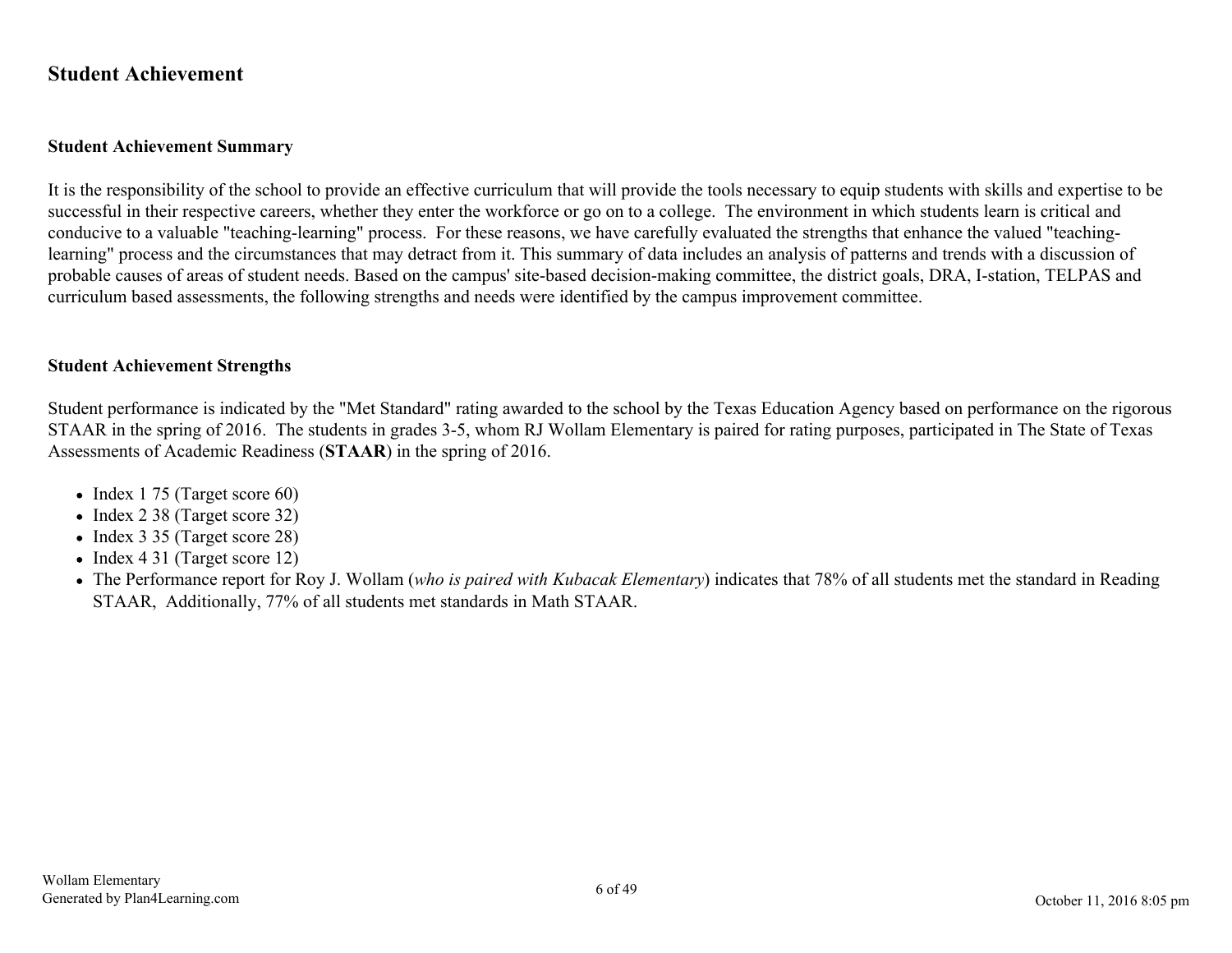#### **Dan J. Kubacak (RJW aligned with Kubacak Elementary) STAAR 2016 Reading**

| <b>School</b><br>Year | Stds Met<br>All  | African                  | <b>Hispanic</b> | White | Edon.   | Spec. Educ. LEP Stds |     |
|-----------------------|------------------|--------------------------|-----------------|-------|---------|----------------------|-----|
|                       | <b>Standards</b> | American                 |                 |       | Disadv. |                      |     |
| May 2016              | 78%              | 67%                      | 66%             | 81%   | 69%     | 33%                  | 68% |
| May 2015              | 74%              |                          | 54%             | 79%   | 61%     | 36%                  | 34% |
| May 2014              | 74%              | $\overline{\phantom{0}}$ | 64%             | 77%   | 63%     | 29%                  | 40% |

#### **Dan J. Kubacak (RJW aligned with)**

#### **Mathematics**

| Year<br><b>School</b> | All Stds Met     | African                  | <b>Hispanic</b> | White | Edon.   | Spec. Educ. LEP Stds |                 |
|-----------------------|------------------|--------------------------|-----------------|-------|---------|----------------------|-----------------|
|                       | <b>Standards</b> | American                 |                 |       | Disadv. |                      |                 |
| May 2016              | $77\%$           | 67%                      | 65%             | 80%   | 68%     | 38%                  | 55%             |
| May 2015              | 72%              | $\overline{\phantom{0}}$ | 68%             | 73%   | 62%     | 39%                  | $\qquad \qquad$ |
| May 2014              | 67%              |                          | 63%             | 68%   | 63%     | 56%                  | 71%             |

#### **RJW Retention Rates:**

| <b>Retention Rates</b> | Grade          | <b>Campus</b><br>(Reg<br>Ed) | <b>State</b> | Campus<br>(SpEd) | <b>State</b> |
|------------------------|----------------|------------------------------|--------------|------------------|--------------|
| 2013-2014              | K              | $1.7\%$                      | $2.0\%$      | 2.3%             | 8.9%         |
| 2014-2015              | K              | $1.4\%$                      | $2.0\%$      | 14.3%            | 8.6%         |
| 2013-2014              |                | 4.9%                         | 4.9%         | $3.2\%$          | 8.3%         |
| 2014-2015              |                | 3.4%                         | $4.3\%$      | 8.1%             | 8.1%         |
| 2013-2013              | 2              | $1.4\%$                      | 1.4%         | 5.3%             | $4.0\%$      |
| 2014-2015              | $\overline{2}$ | 1.8%                         | 2.9%         | $3.2\%$          | $3.9\%$      |

**2015-2016 retention rates:** Kindergarten 2.9%, 1st grade 4%, 2nd grade 2%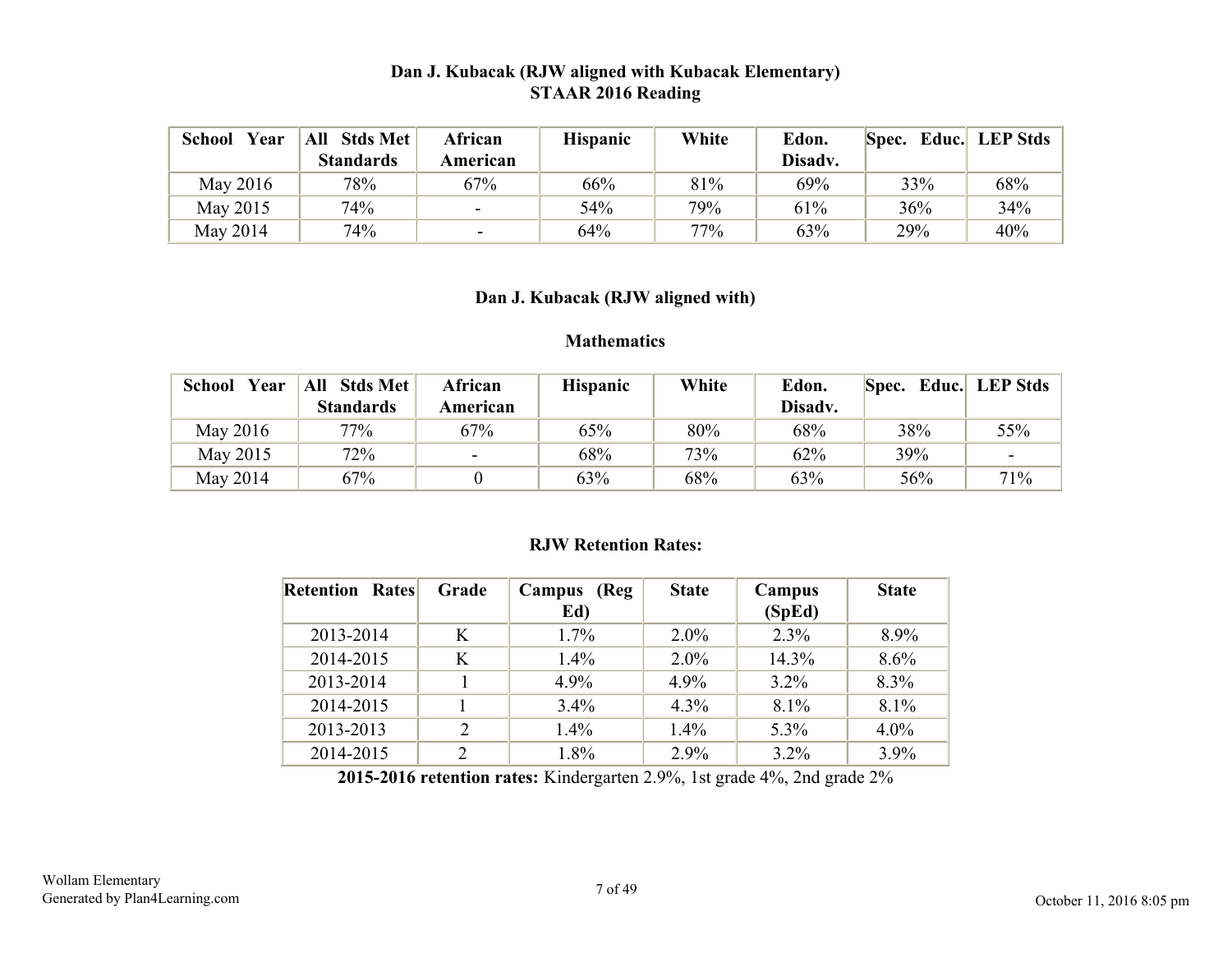#### **Class Size Information**

2016 - 2017 Campus Student to Teacher Ratios

| • Kindergarten            | 194  |
|---------------------------|------|
| $\bullet$ 1 <sup>st</sup> | 21.8 |
| $\bullet$ 2 <sup>nd</sup> | 21.1 |

#### **Student Attendance:**

Based on PEIMS/ADA information, our student attendance rate with a breakdown of the following:

| <b>Attendance</b> | <b>All Students</b> | African<br>American | <b>Hispanic</b> | White    |
|-------------------|---------------------|---------------------|-----------------|----------|
| 2015-2016         | 94.6%               | 95.99%              | 94.8%           | 94.5%    |
| 2014-2015         | 94.1%               | 96.7%               | $94.3\%$        | 94.1%    |
| Change            | $+0.5$              | $-0.8$              | $+0.5$          | $+0.4$   |
|                   | Increase            | Decrease            | Increase        | Increase |

#### **Student Attendance based on District Data**

#### **Student Achievement Goals**

It is the goal of RJW to have 90% of all students and all student groups passing State of Texas Assessments of Academic Readiness (STAAR) and to have 90% of the student population demonstrating at or above grade level performance in all curriculum areas assessed.

RJW continues to address the areas of reading development, comprehension and fluency. RJW and SFISD continued curriculum updates during the summer of 2016 ensuring rigor, alignment, and high quality scaffolding of instruction will continue in the 2016 - 2017 school year. Horizontal and vertical alignment of curriculum continues in order to provide all students with a high quality educational experience from their primary years throughout their entire educational career.

In ELAR teachers will continue to implement Reader's and Writer's workshop using the Balanced Literacy approach. RJW has one full time literacy coach/interventionist and one part-time literacy coach.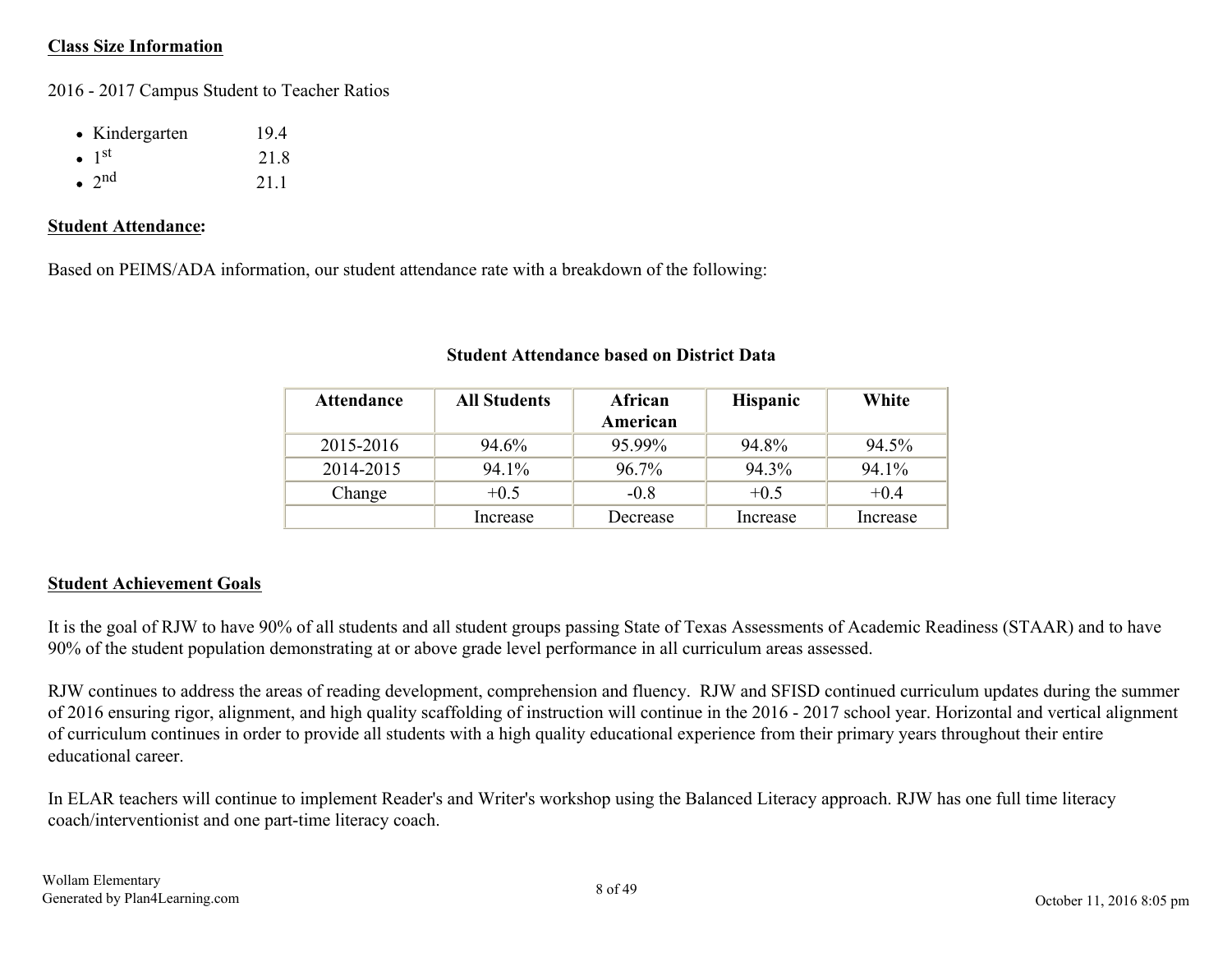In math teachers will continue to use guided math, number talks, math talks and spiral math skills. At the beginning of the 2016-2017 school year a math coach was added at RJW to coach teachers one day per week.

District created universal screeners for both Reading/Language Arts and Mathematics are being utilized.

A campus GT coordinator provides pull-out instruction to students are who identified GT.

A behavior support staff member provides Tier II and Tier III interventions to students who are struggling behaviorally.

Instructional paraprofessionals serve students whose math and reading skills fall below grade level expectancy.

Our struggling students who require intensive reading and math interventions at the elementary level are provided accelerated opportunities to improve both mathematical and literacy skills.

#### **Student Achievement Needs**

**Based on May 2016 Developmental Reading Assessment student performance data**, 63% of Kindergarten students were reading on grade level at the end of the school year, which is an increase of 6% from last school year. Our goal is to have 90% of students reading on grade level by the end of the school year.

**Based on May 2016 Developmental Reading Assessment student performance data**, 65% of first grade students were reading on grade level at the end of the school year, which is an increase of 10% from last school year. Our goal is to have 90% of students reading on grade level by the end of the school year.

**Based on May 2016 Developmental Reading Assessment student performance data**, 69% of second grade students were reading on grade level at the end of the school year, which is a decrease of 11% from last school year. Our goal is to have 90% of students reading on grade level by the end of the school year.

In additional to grade level goals, we will closely monitor individual student progress through on-going data collection. Students who fall below level will be provided additional targeted support. Our goal will be for all students to make a minimum of one years' growth in a year and for students who are below grade level to make 1.5 years of growth in one year.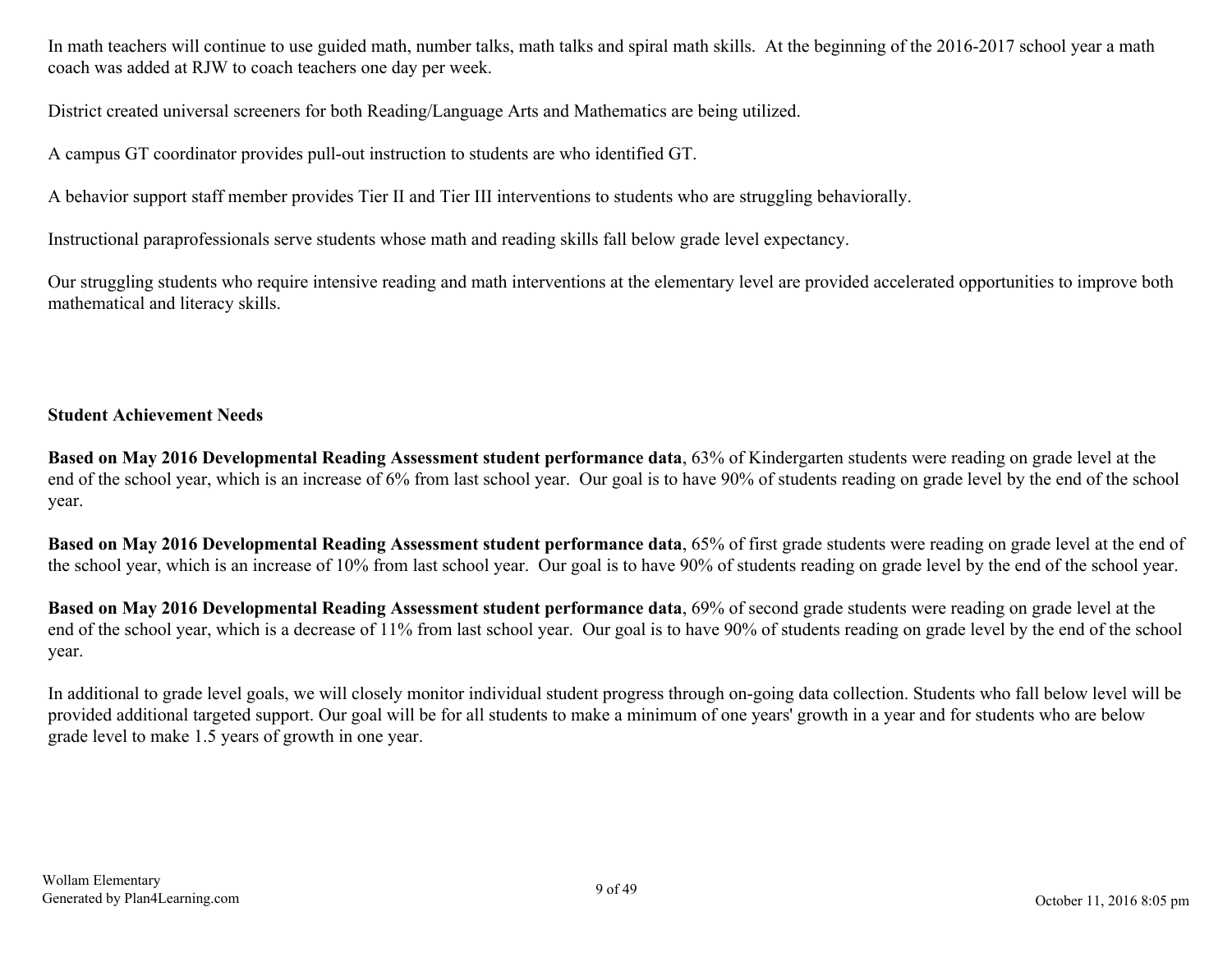#### <span id="page-9-0"></span>**School Culture and Climate**

#### **School Culture and Climate Summary**

RJW conducts annual surveys in order to obtain the campus staff and parent input. RJ Wollam's staff is very devoted, always ready to put in additional time to accomplish whatever needs to be done. Teachers have high expectations for their students and challenge them by setting high performance standards by providing quality instruction and instructional support to assist students in meeting those standards.

#### **School Culture and Climate Strengths**

According to the Spring 2016 staff survey the following were noted as strengths:

- I like what I do.-98%
- On most days I feel good about what I have accomplished. -99%
- I understand what is expected of me in my job. -97%
- $\bullet$  I work in an environment that is safe.  $-96\%$

#### **School Culture and Climate Needs**

According to the Spring 2016 staff survey the following were noted as areas of weakness:

- The principal provided leadership in setting and maintaining behavioral standards for students. 52%
- Our student code of conduct is consistently and fairly enforced by administrators. 50%
- I am satisfied with resources for teachers with special populations. -50%
- Teachers are involved in decisions about instructional issues. 57%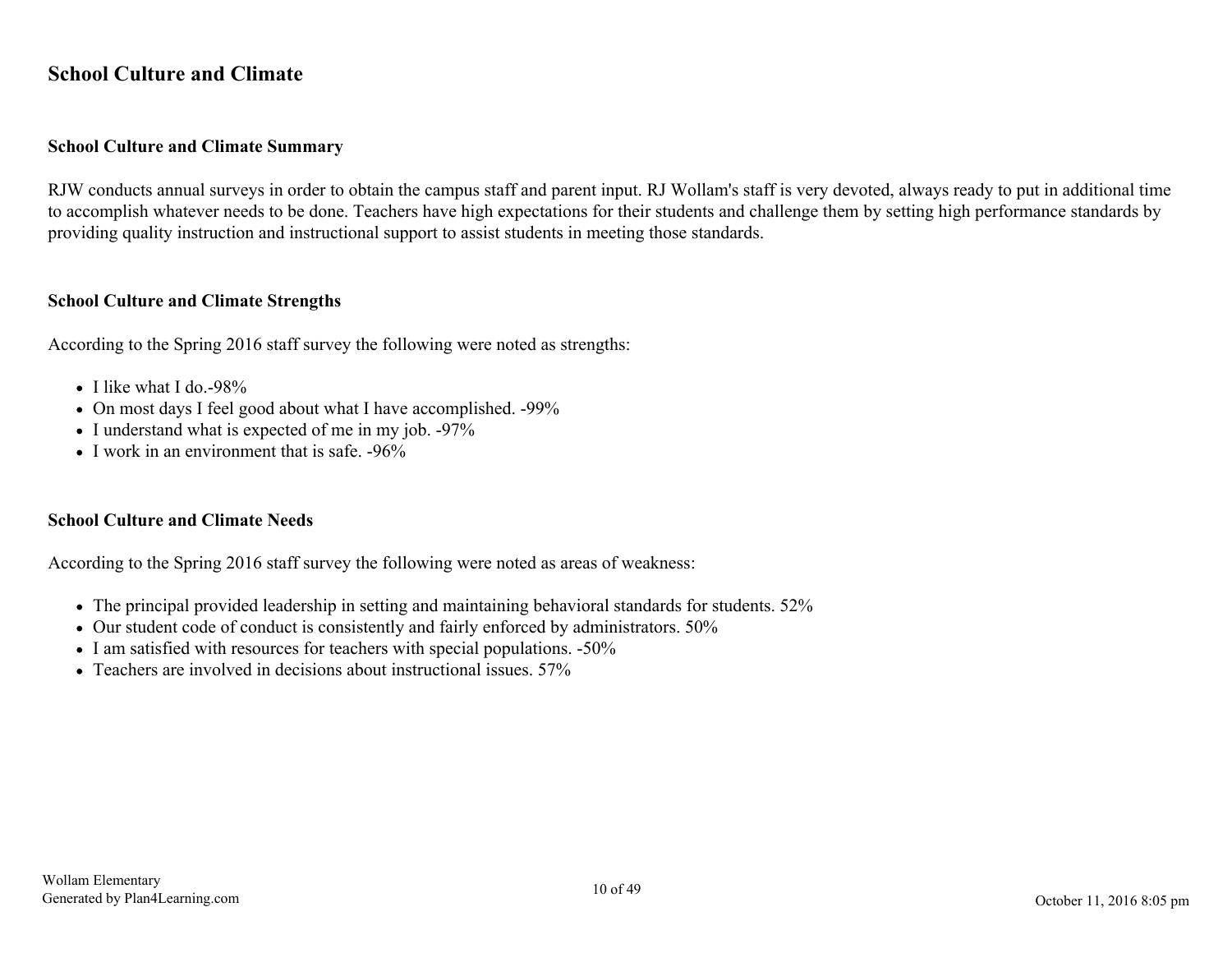#### <span id="page-10-0"></span>**Staff Quality, Recruitment, and Retention**

#### **Staff Quality, Recruitment, and Retention Summary**

A highly qualified and highly trained staff is perhaps the most important ingredient in the teaching-learning equation. As documented numerous times in various research studies, good teaching makes the difference in student success rates. State law has long required teachers to have their degree and be certified in the area(s) to which they are assigned. According to law, all teachers in states and/or school districts accepting Title 1, Part A funds must be appropriately certified to teach in the area(s) to which they are assigned. While appropriate certification is important, experience and relevant professional development are also essential and must be considered when evaluating staff.

#### **Staff Quality, Recruitment, and Retention Strengths**

#### **Staff Strengths:**

Based on the TAPR, RJW staff have on averages indicate 10.3 years of experience.

#### **Staff Information for 2014-2015**

| Years of Experience         | Campus Percent |
|-----------------------------|----------------|
| <b>Beginning Teachers</b>   | 1.5%           |
| 1-5 Years of Experience     | 23%            |
| 6-10 Years of Experience    | 35.6%          |
| 11-20 Years of Experience   | 29.2%          |
| Over 20 years of Experience | $10.7\%$       |

#### **Staff Quality, Recruitment, and Retention Needs**

Staff Needs: As a new principal at RJW my hopes are to retain teachers by creating a culture of excellence where teachers have a voice and to provide an environment where teachers can grow professionally.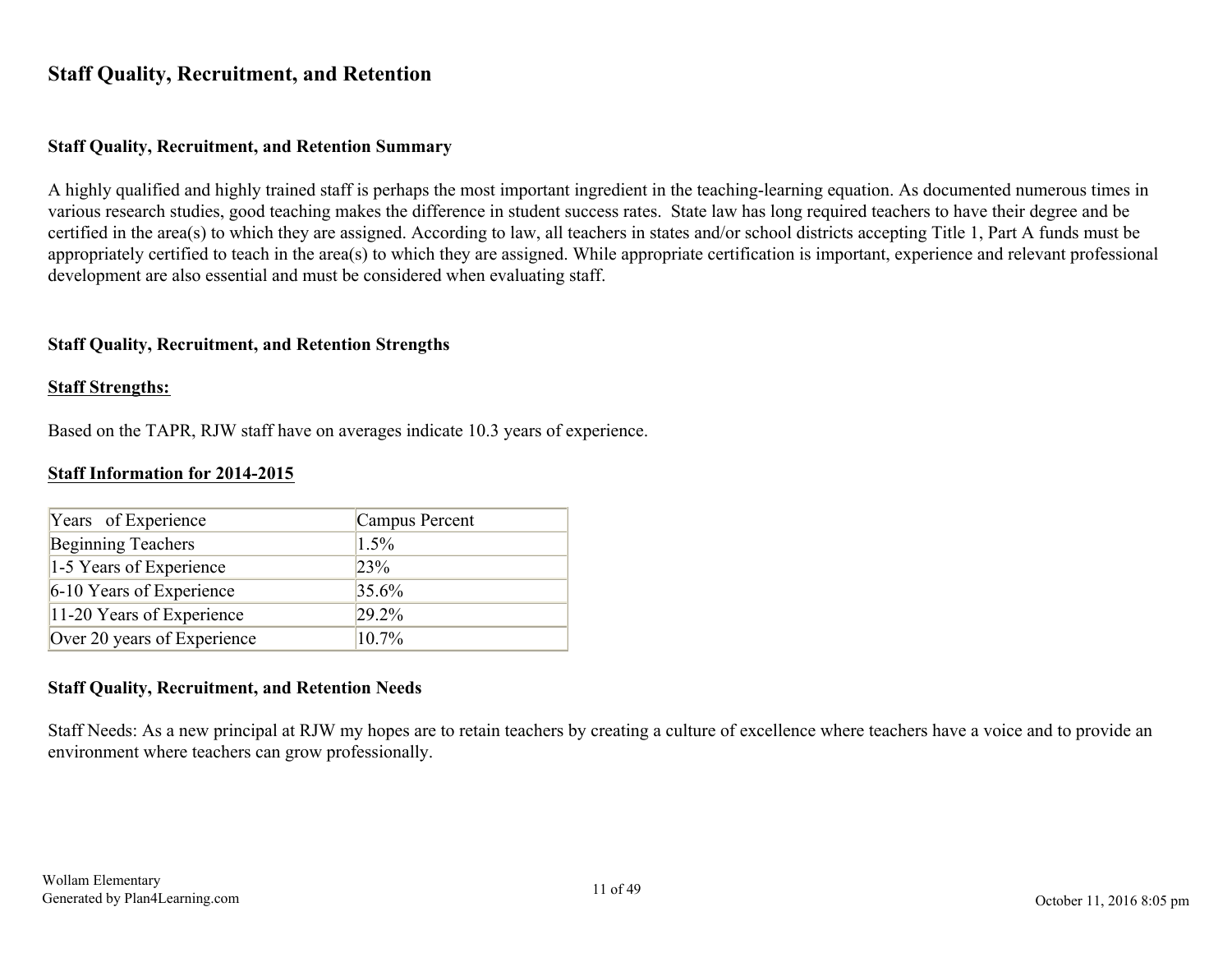#### <span id="page-11-0"></span>**Curriculum, Instruction, and Assessment**

#### **Curriculum, Instruction, and Assessment Summary**

The goal of Santa Fe ISD and RJW is to provide rigorous learning opportunities to improve the achievement of each student while meeting their individual needs and aspirations. Teachers and administrators collaborate to ensure students are provided with the instruction they need to achieve academic success. Instructional Planning Guides provide teachers with resources to ensure that instruction is aligned to the Texas Essential Knowledge and Skills (TEKS), and the State of Texas Assessments of Academic Readiness (STAAR). Student assessments, created by district educators, are administered regularly to help teachers identify gaps in learning to adjust instruction and provide individual assistance as needed.

Santa Fe ISD has a curriculum and instruction department comprised of experts in the core subjects. Dr. Shuman is the Assistant Superintendent who directs this team. The rest of the team is as follows: Lucie Boyer- PK-5 Literacy Specialist, Michelle Reynolds- PK-5 Math Specialist, Darbi Harris-PK-12, Science Specialist, Ryan Cox- PK-12 Social Studies Specialist.

#### **Curriculum, Instruction, and Assessment Strengths**

District curriculum specialists have worked closely with administrators and teachers to create IPGs (Instructional Planning Guides) that align directly to state TEKS and create smooth vertical transition in content across grade levels. IPGs are continually reviewed and adjustments are made based on the needs of the students. Curriculum Based Assessments (CBAs) are used as a measure for how well the students mastered the objectives within the IPGs. Teachers are able to collect and manipulate data from CBAs using AWARE. This data is used during team data meetings where teachers collectively review data, make decisions on objectives to reteach, formulate small groups based on student need, and create team and individual learning goals. ELAR teachers rely heavily on DRA reading scores to form and plan for guided reading groups. Students who are below level are given targeted intervention and are closely monitored for growth. Based on an individualized data review, if the student does not accomplish the growth measure expected for the intervention, an RtI committee will review both quantitative and qualitative data in order to make informed revisions to the student's intervention plan. The teachers will meet with below level students more frequently and groups will be flexible based on the current needs of the student. Clear curriculum guides and assessments that directly align to content taught assists teachers in making adjustments in instruction and clear direction in differentiation based on the unique needs of each learner.

Once a week administrators will meet with each grade level and will follow a planning agenda that will ensure lesson plans are directly aligned to the TEKS. During weekly planning sessions teams will also focus on academic vocabulary and possible misconceptions in the TEKS.Teachers will use the IPG alongside the Lead4ward Field guides. Teams will discuss the vertical alignment of the TEKS and how it is tested at grades 3-5. Teachers will also be taught how to use the TEKS Resource system to gather TEKS aligned activities.

Once a month Power Planning sessions will be held where teachers are provided 100 minutes of planning with the entire grade level. Half of the time will be dedicated to a curriculum instructional focus and the other half will be their weekly planning session.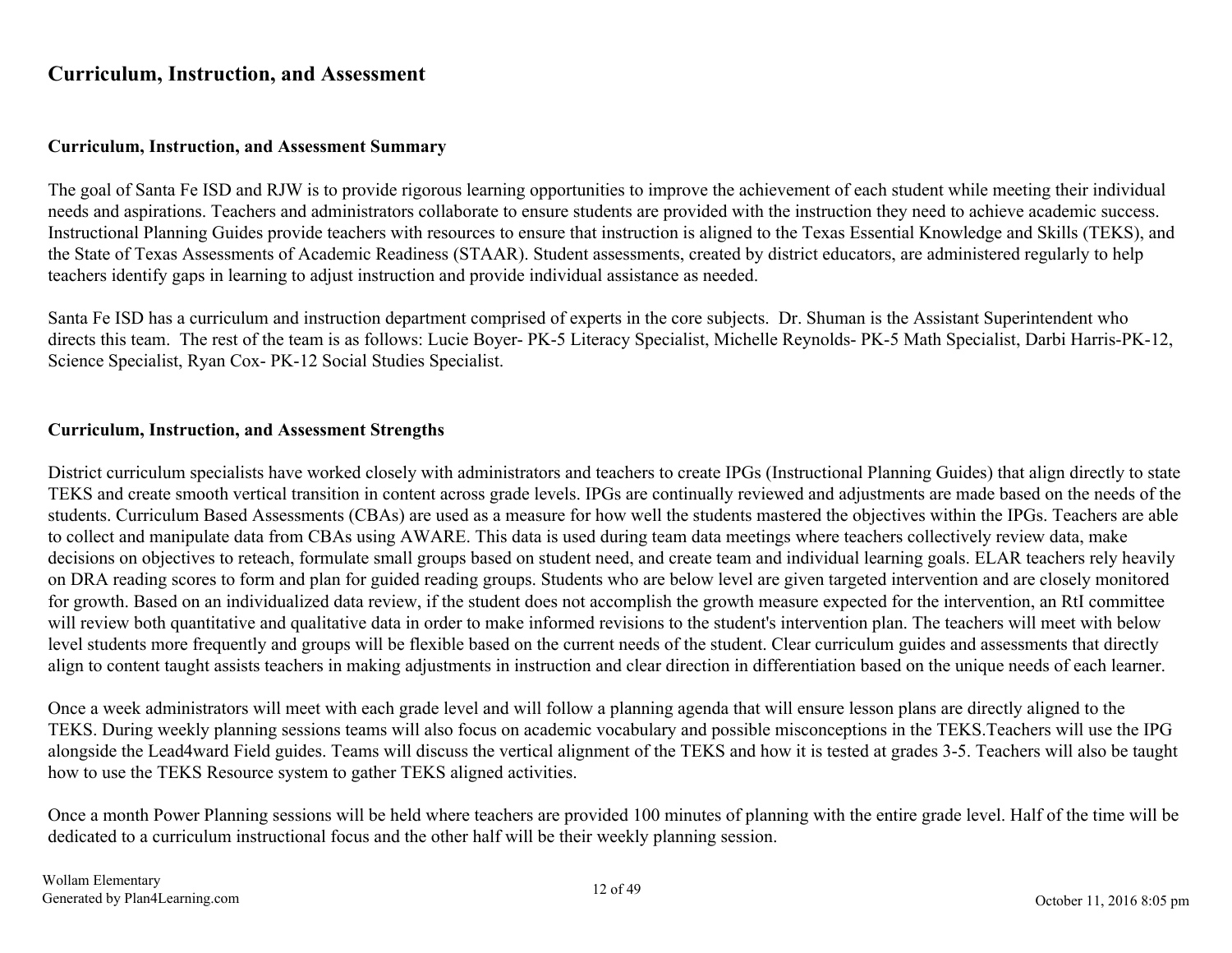Once a 9 weeks one day of Frontloading of upcoming TEKS will also be provided to K-2 teachers.

#### **Curriculum, Instruction, and Assessment Needs**

In order to ensure that 90% of students are on grade level by the time they leave their current grade, RJW teachers will ensure that they are maximizing the instructional time in the classroom. The administrative team will ensure that they are providing teachers with the proper resources needed to ensure student success. This year, we are restructuring the intervention support so that students are not pulled out of class during critical initial instruction. Interventions will be held during the teacher's small group instructional time. Students receiving interventions will meet daily in small groups with the teacher and with the interventionist. RJW will purchase an additional LLI Kit and will add the Do the Math intervention to support math pull-out for Tier II and III RTI interventions. Teachers will continue training in Balanced Literacy and Guided Math. This will be accomplished through Power Planning sessions as well as during staff development days. The principal will be in continuous communication with the instructional coaches and the C&I staff.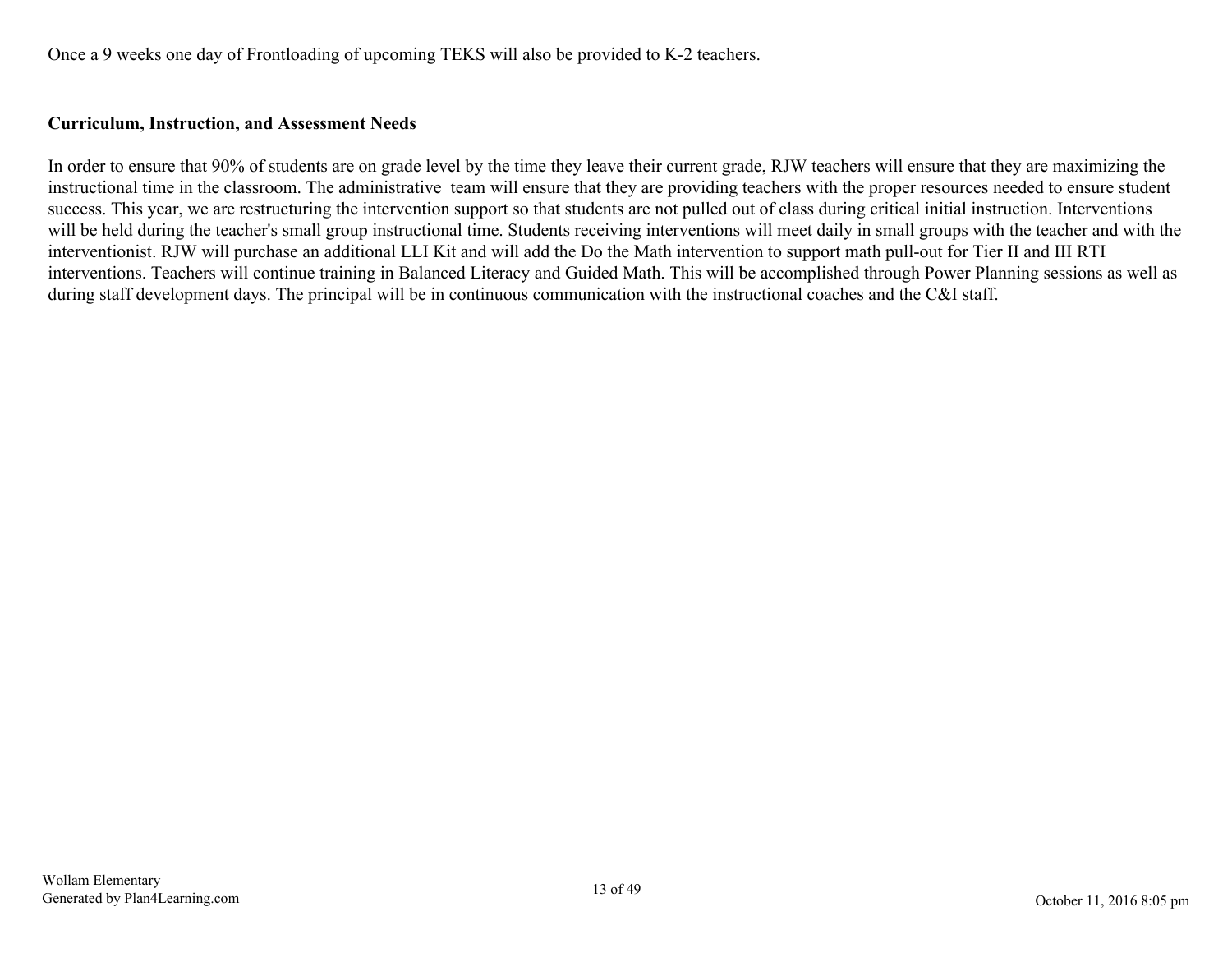#### <span id="page-13-0"></span>**Family and Community Involvement**

#### **Family and Community Involvement Summary**

RJW Elementary recognizes that a child's education is a responsibility shared between the school and home. Parent/guardians are an integral component of a child's success in the school environment. RJW aims to meet the diverse needs of the parents/guardians and children in the community. RJW Elementary will accomplish this goal by engaging families in activities that will help improve student achievement and foster a positive school-home collaboration.

RJW Elementary's Family Engagement Plan, which is aligned with SFISD's Family Engagement Plan and established in collaboration with the Campus Improvement Committee, District Educational Improvement Committee (DEIC), the Campus and District's Parent-Teacher Organization (PTO), and the Campus Administrative staff, includes programs and practices that enhance family engagement and reflect the special needs of students and their families.

It is the goal of RJW Elementary to assure an ongoing partnership between families, communities, and school. It is the campus' belief that such a partnership is fundamental to the academic and social success of students. From this partnership, a support will evolve that will have a positive effect on student achievement and will produce a sense of cooperative responsibility in ensuring excellence in the educational process.

The campus actively supports and solicits family and community volunteers. Parents/guardians are partners with educators, administrators, and school district Boards of Trustees in their children's education. Families are encouraged to actively participate in creating and implementing educational programs for their children. The campus administration and parent involvement representatives assists in encouraging volunteer support on the campus. To ensure greater opportunities for student success, RJW strives to establish positive working relationships between educators and families of all student groups.

#### **Family and Community Involvement Strengths**

The success of an instructional program is often significantly influenced by how well parents of the students and the community support the school. In order to achieve support, parents must become involved partners in the education of their students and the community as a whole must support educational efforts.

The community is supportive of the district and campuses. Numerous fundraisers are held throughout the year, and the community purchases thousands of dollars worth of fundraiser items in support of district efforts. The community also attends and advertises in publications resulting from student assemblies, athletic endeavors, patriotic celebrations, academic fairs, food drives, etc.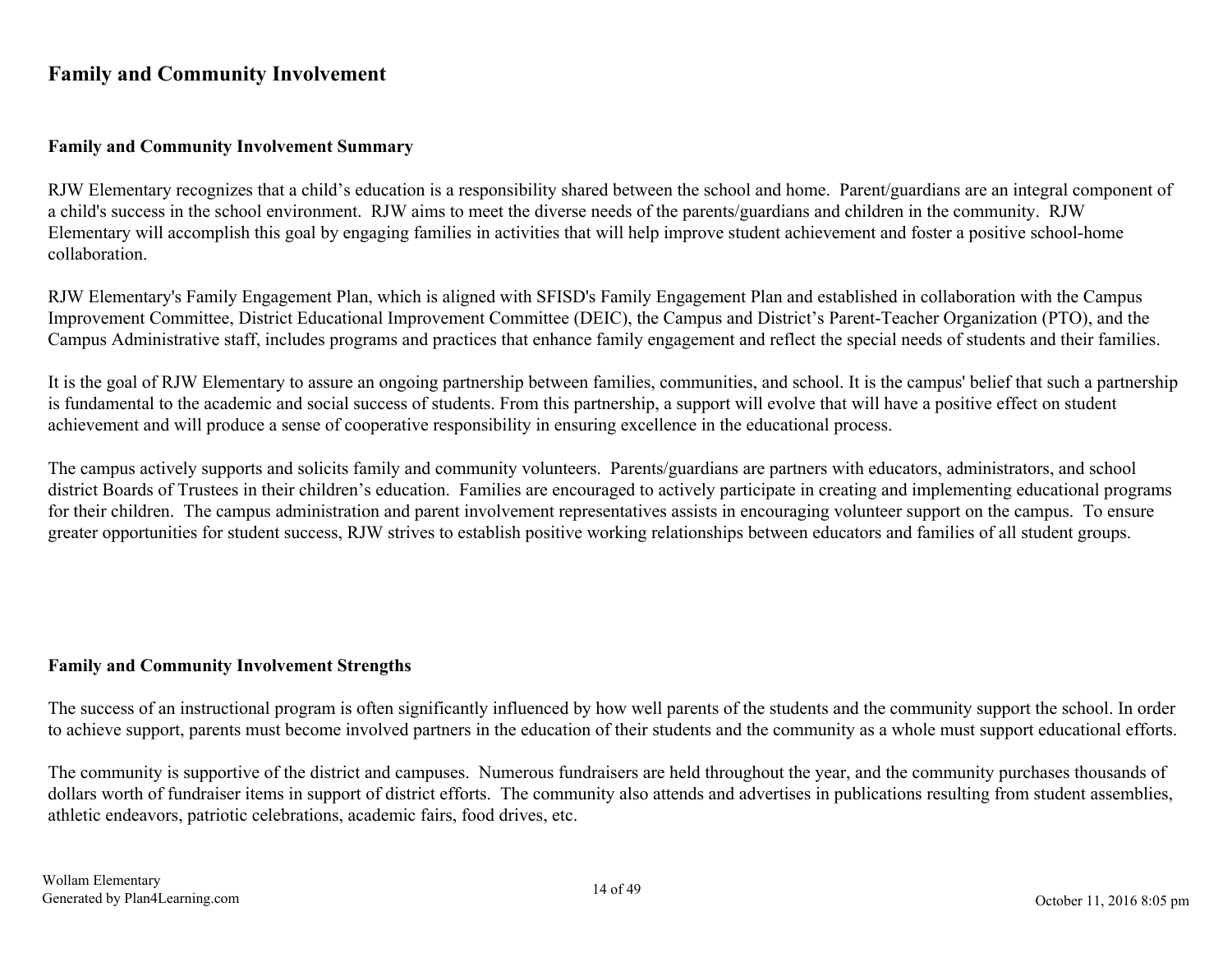Parents/guardians will be invited to become active participants in their child's learning, including membership in a variety of organizations. This goal will be accomplished through the following activities and/or services:

- Art students' participation in Galveston County Fair and Houston Livestock Show
- County Health Fairs
- Dyslexia parent meetings
- GT parent meetings and parent surveys
- Graduation ceremonies Kindergarten
- Holiday lunches on campuses
- Libraries host book fairs
- Lunch/Breakfast with students
- Math and Reading Night
- Meet the Teacher Nights
- Open House
- Peer Assistance Leadership (PAL)
- Red Ribbon Week activities
- Summer School programs, grades K-12
- Teachers submit book orders for parents
- Title I parent meeting and parent survey
- Volunteer recognition activities

To establish diverse communication channels between school and families, school staff will use a variety of strategies and methods to promote clear, consistent, and effective two-way communications between staff and parents. This goal will be accomplished through the following activities and/or services:

- Academic parent conferences scheduled through early release days
- Communication notebooks for students with special needs
- Daily conference times upon request
- District/Campus newsletters
- District and campus websites and web pages
- Email communications
- Interpreters, including sign language
- Marquee informational postings
- Monthly cafeteria menus provided
- Family Access for student grade access
- School Messenger and Skyward Family Access for phone, email, and text communications between home and school
- Parental contact for students requiring additional assistance
- Progress reports and report cards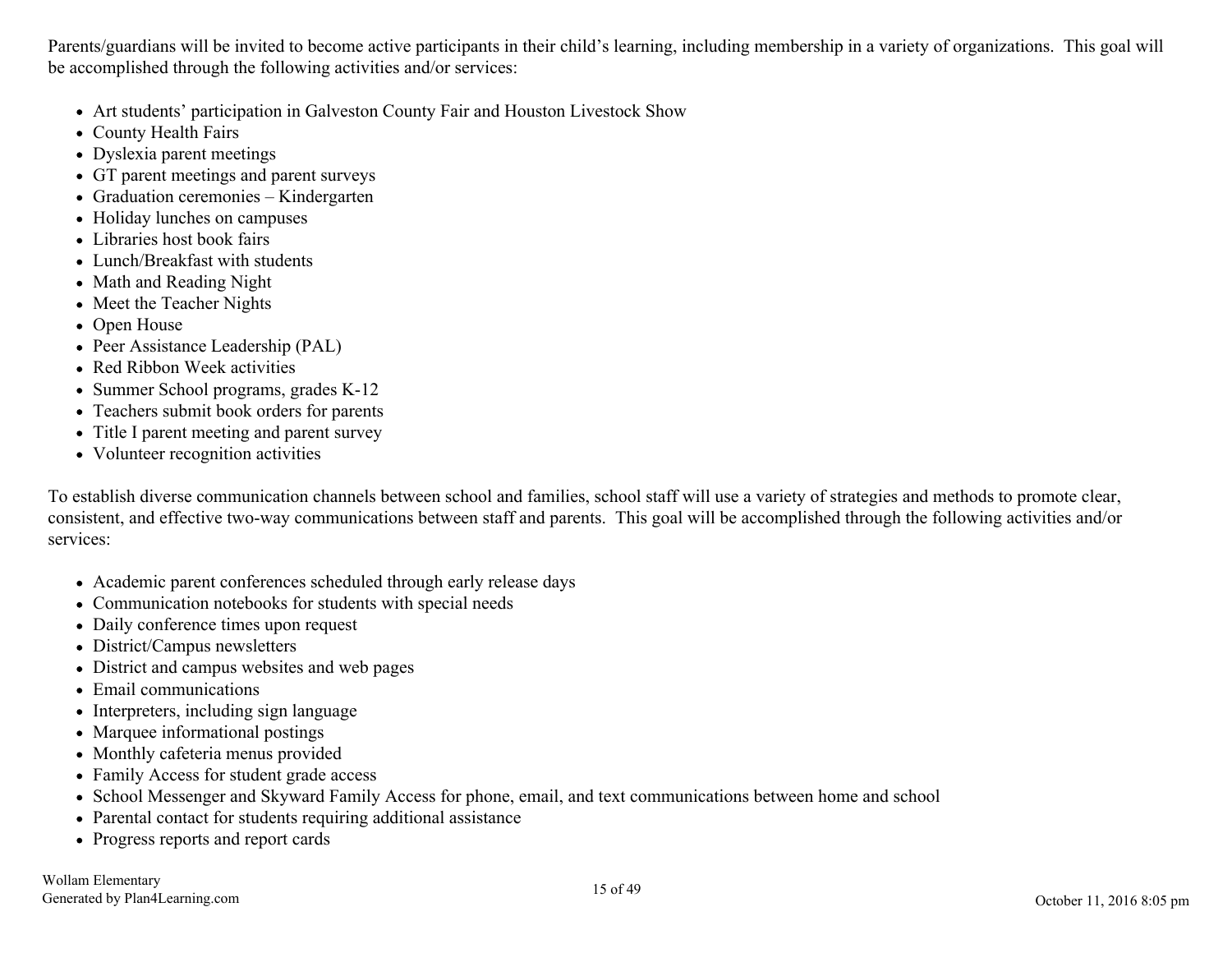- News releases to media
- Notifications to parents of programs, activities and events
- Student/Parent district handbook
- Peek of the Week on all K-2 teacher web pages

Like most elementary schools, RJW Elementary enjoys a high level of parental support as is evidenced by the large number of parents who volunteer at the school and the very active Parent Teacher Organization (PTO). The PTO has been active in fund raising activities that provide additional resources for the school. Parents and Community members participate on the Campus Improvement Team and District Educational Improvement Council.

Examples of campus events include our musical in the spring, as well as: 50s Day, 100s Day, Kindergarten Graduation Ceremony, independent classroom activities, school parties, appreciation luncheons, teacher conferences, ARDs, Educational Assistance Committee meetings, Campus Improvement Team meetings, Carnival, Thanksgiving/Christmas/Easter feasts, Math & Reading nights, Book Fairs. All are well attended by parent and community members. Annual and bi-annual surveys are conducted to measure parent/community perception of the effectiveness of GT, Title I programs, RJW faculty, parent communication, and Roy J. Wollam's overall performance regarding education and parent communication. Parents enjoy Internet accessibility via district, campus, and classroom homepages which provide updates about the district's, school and individual classroom activities and instructional objectives. Internet capabilities are also extended to allow parents ease in access/monitoring of their child's attendance and educational performance through Parent Access. Parents also enjoy Internet access which allows for them to manage their child's meal accounts through the internet. Lastly, parents enjoy communications via phone, email, or text with our automated School Messenger call out system.

 Spanish speaking parents and our Deaf parents are given an interpreter during conferences in order to effectively communicate in the parents primary language.

#### **Family and Community Involvement Needs**

Given the high level of parental involvement, few needs were identified by the members of the site-based decision-making committee. One need identified in our campus survey is parents want more information and skills for helping their children become more successful on academic assessments. This is being addressed in parent conferences, weekly newsletters, classroom websites with instructional activities/suggestions, ESL Night, and our Annual Math & Reading Night.

RJW Elementary maintains a campus homepage along with links for each classroom teacher. This site is designed to facilitate communication about curriculum, foster more parent/teacher communication, and heighten parental involvement through active communication with the educational and administrative staff. RJW will continue to work with new technology to provide various modes of communication that will reach students and families.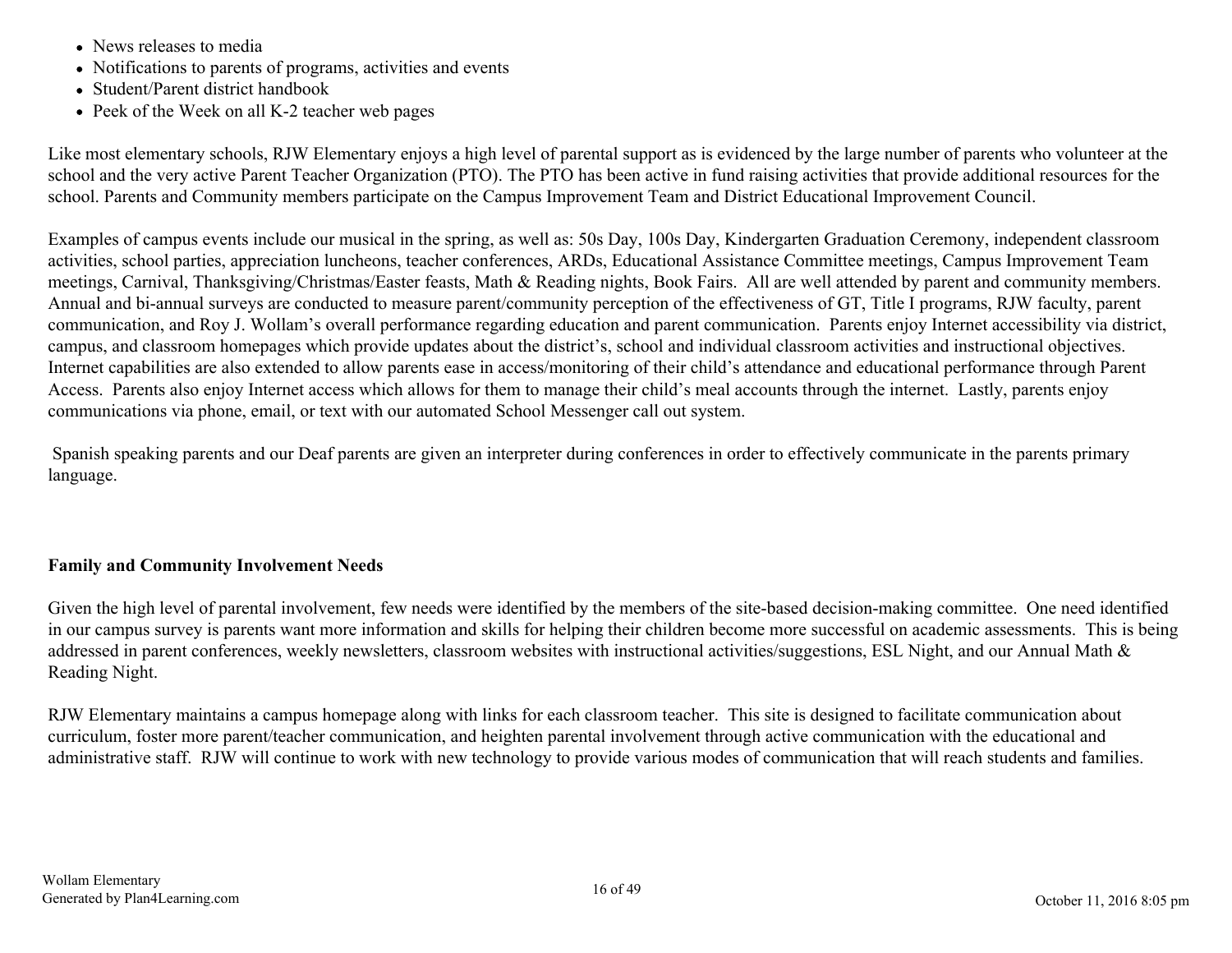#### <span id="page-16-0"></span>**School Context and Organization**

#### **School Context and Organization Summary**

RJW is the Early Childhood campus within Santa Fe Independent School District. Michelle Pourchot is the new principal at RJW, Nick Boyd has served as Assistant Principal since 2012 and Ashley Barnes is in her second year as an Assistant Principal. RJW houses the district's Pre Kindergarten, SOAR, and PPCD programs; as well as the district's K-2nd grade student populations. The classroom breakdown for PPCD, SOAR/PPCD, and Pre-K is: 3 Pre-K classrooms, 2 PPCD classrooms, 3 SOAR/PPCD classrooms, and 7 instructional paraprofessionals. All Early Childhood programs are half day with the exception of SOAR. In addition, the campus currently houses 2 Alternate Learning Classrooms, 15 Kindergarten classrooms, 16 1st grade classrooms, and 17 2nd grade classrooms. Additionally, RJW has 2 Special Education Teachers, 2 Reading Coach/Interventionist, 1 GT coordinator, and 5 Instructional Paraprofessionals. RJW currently services and educates 1,212 students.

#### **School Context and Organization Strengths**

The exterior and interior of the campus is clean and well kept. All staff members, teachers, and custodial staff work hard to pick up trash throughout the school day and take care of the resources that we have on campus. As problems arise or help is needed, maintenance crews assist in the remodeling and maintaining of the campus.

Staff members are involved in various committees on campus to assist in sustaining positive school morale, providing behavioral incentives for our students, planning family/student engagement nights, making organizational decisions within the school, and recommending instructional focus based on assessment data. Members on the leadership team consisted of administrators, counselors, team leaders and other support personnel who have been voted on by their peers. The leadership team works closely with administrators to improve communication and assist in school-wide decisions.

In SFISD, new teachers are a focus for growth within their profession and retention within the district. New teachers enjoy a mentor program throughout their first two years of their teaching career. Mentors are hand selected for new teachers and are given training on how to be an effective mentor. Teachers that are new to the profession, but are not new to the district are given a buddy. Their buddy works with them as a "go to" person for questions concerning foundational pieces and routines specific to RJW. The mentor program focuses on building teacher capacity for both the mentor and the mentee and has proven to be an effective support system.

#### **School Context and Organization Needs**

Although the school building is very well maintained we are is desperate need of additional space. All spaces in the entire campus are utilized. In some cases, 3 support staff members share a room. We need additional space to pull groups for Tier II and III intervention support. We are utilizing the library to pull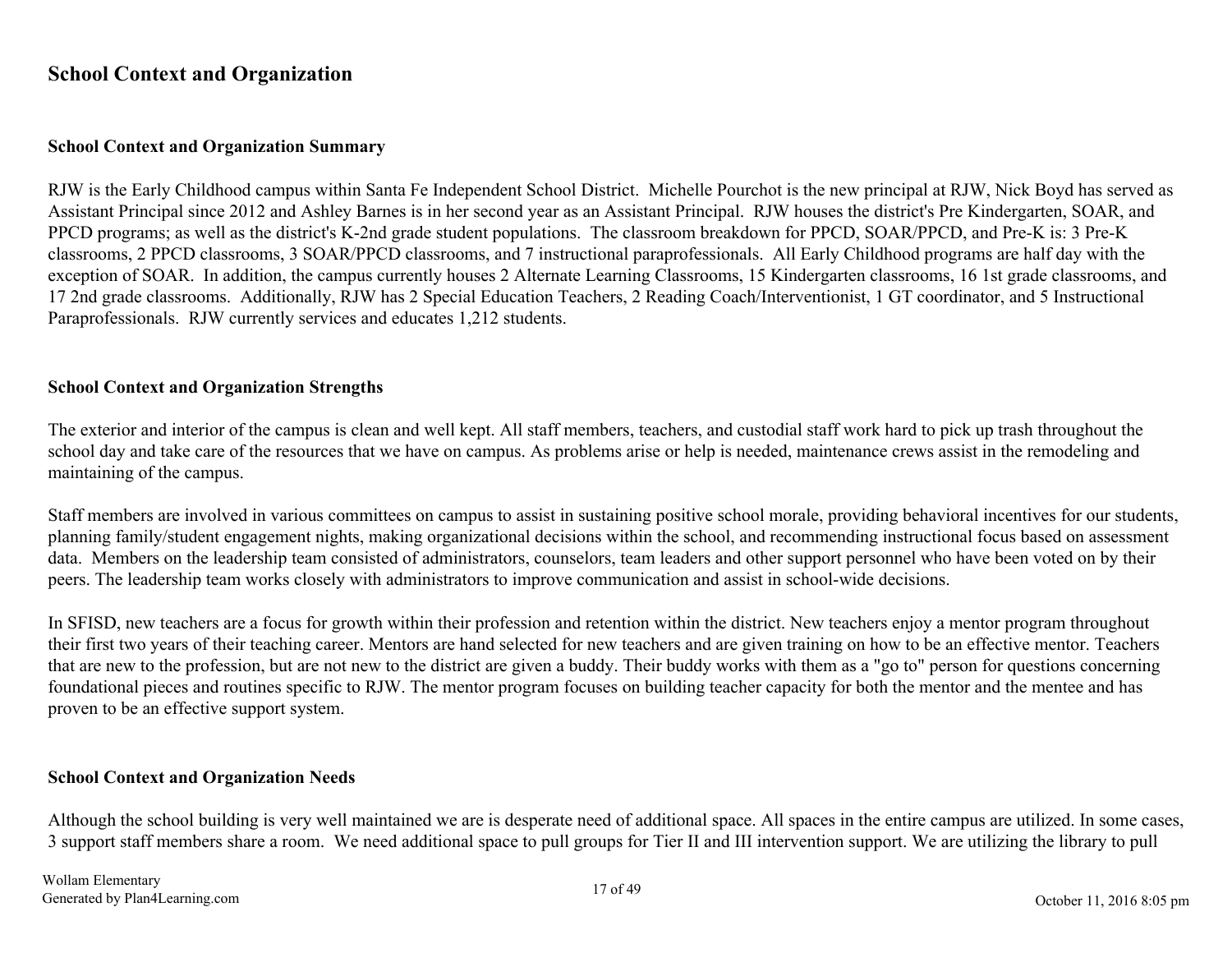groups while classes are going on, which is not an ideal environment to maximize student learning. We also need an area to analyze data, plan and meet with teachers and to provide staff development during the school day with small groups of teachers. The addition of a portable building would allow us the additional space needed.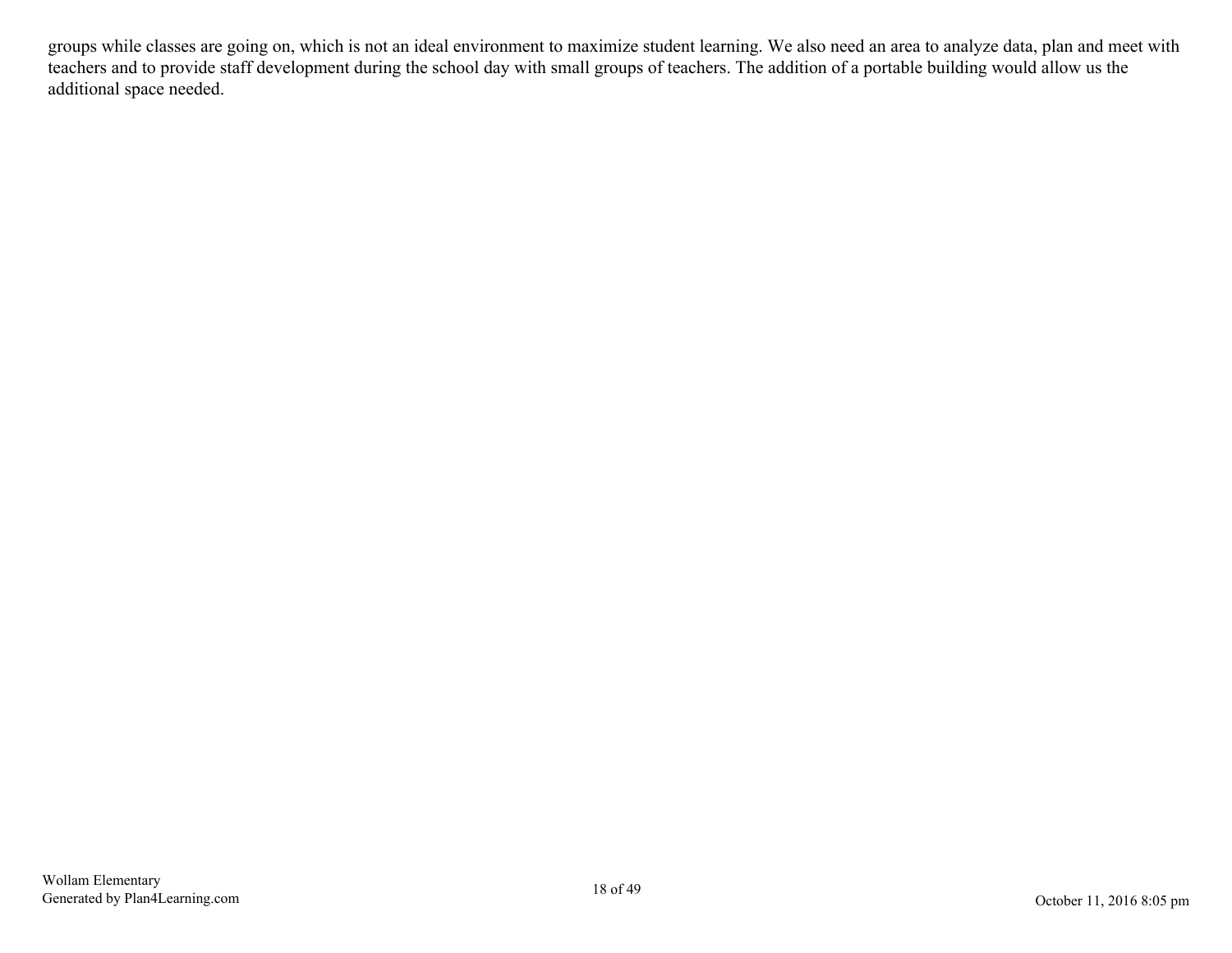#### <span id="page-18-0"></span>**Technology**

#### **Technology Summary**

RJW incorporates technology throughout the instructional day and across the curriculum. Interactive White Boards, Laptops, iPads, Interactive Tablets, iPods, and document cameras are seen incorporated and utilized by staff and students alike. RJW has equipped each classroom with six computers as well as this school year we will have a 1:1 ratio for student laptops. RJW uses a multitude of educational websites to facilitate learning through technology such as: Istation, Brain Pop, Spelling City, Raz Kids, and United Streaming. Each student has a pair of headphones which allows them to work independently on a computer.

#### **Technology Strengths**

Interactive White Boards, Laptops, IPADS, Interactive Tables, IPODS, and Document cameras are incorporated throughout instruction and utilized by staff and students alike. Istation is also utilized within the classroom. Istation is a state approved Reading progress monitoring program that facilitates both student monitoring and individualized student remediation through technology.

RJW is a technology rich environment and beginning 2016-2017 each classroom will have it's own laptop cart while Pre-K classrooms are supported with carts of HD Kindle Fires. RJW has wifi available throughout the building which provides opportunities for students and staff to bring their own technological devices to school in order to more fully access educational opportunities.

RJW now also has a Campus Technology Specialist to assist teachers with integrating technology into lessons as well as assist with other technology needs that arise throughout the school day.

#### **Technology Needs**

While many teachers have a clear understanding of how to use technology as an instructional strategy, all of our teachers could benefit from ongoing, embedded, professional learning in this area. Our teachers will also need ongoing professional learning and training in how to effectively utilize the learning management system called CANVAS, in the classroom.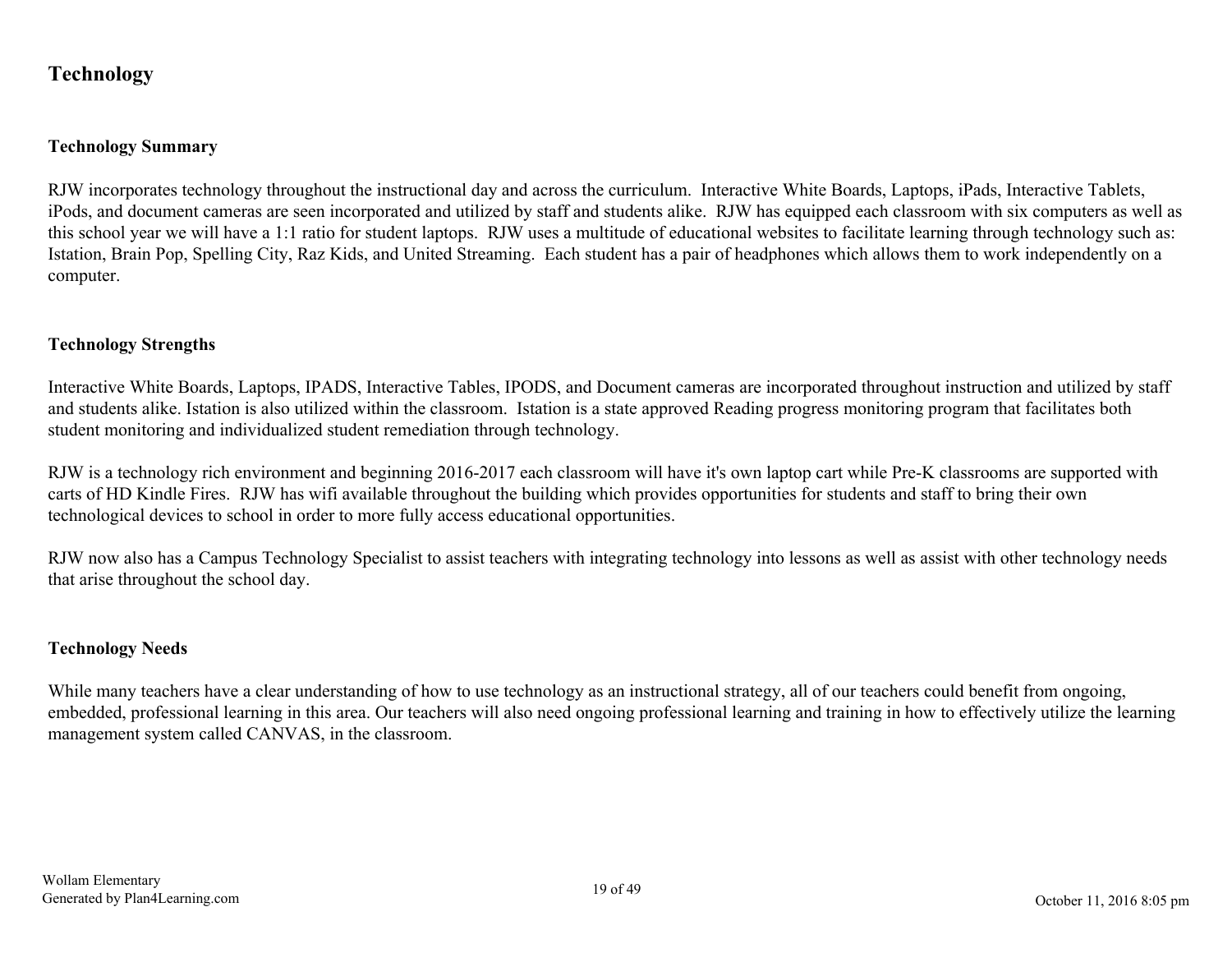## **Comprehensive Needs Assessment Data Documentation**

<span id="page-19-0"></span>The following data were used to verify the comprehensive needs assessment analysis:

#### **Improvement Planning Data**

- District goals
- Campus goals
- Current and/or prior year(s) campus and/or district improvement plans
- Campus and/or district planning and decision making committee(s) meeting data
- State and federal planning requirements

#### **Accountability Data**

- Texas Academic Performance Report (TAPR) data
- Performance Index Framework Data: Index 1 Student Achievement
- Performance Index Framework Data: Index 2 Student Progress
- Performance Index Framework Data: Index 3 Closing Performance Gaps
- Performance Index Framework Data: Index 4 Postsecondary Readiness
- System Safeguards and Texas Accountability Intervention System (TAIS) data
- Critical Success Factor(s) data
- Accountability Distinction Designations
- Federal Report Card Data
- PBMAS data
- Community and student engagement rating data
- Annual Measurable Achievement Objectives (AMAO) data

#### **Student Data: Assessments**

- State and federally required assessment information (e.g. curriculum, eligibility, format, standards, accommodations, TEA information)
- State of Texas Assessments of Academic Readiness (STAAR) current and longitudinal results, including all versions
- Texas English Language Proficiency Assessment System (TELPAS) results
- Texas Primary Reading Inventory (TPRI), Tejas LEE, or other alternate early reading assessment results
- Local diagnostic reading assessment data
- Local diagnostic math assessment data
- Local benchmark or common assessments data
- Student failure and/or retention rates
- Running Records results
- Observation Survey results
- Istation Indicators of Progress (ISIP) reading assessment data for Grades PK-2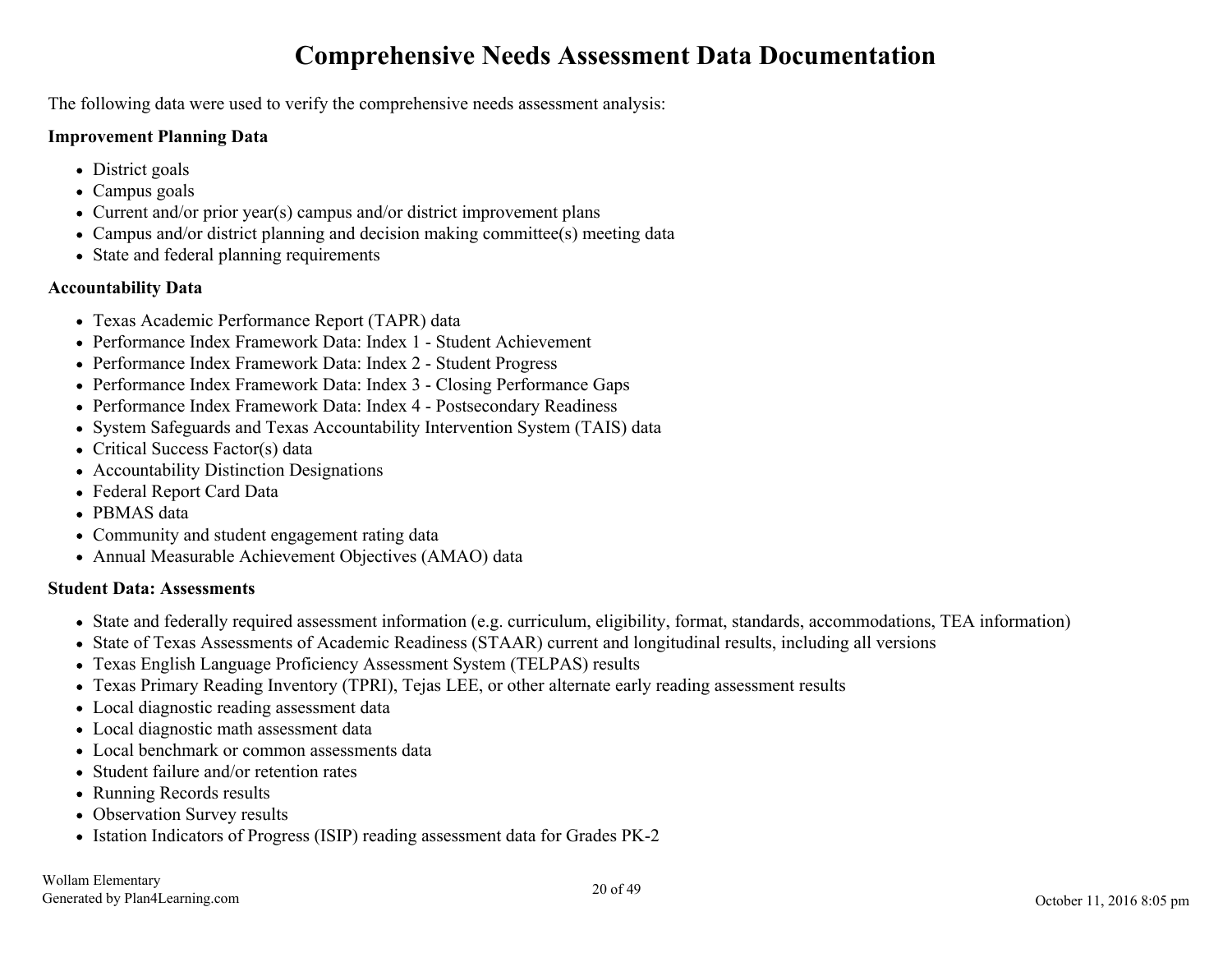#### **Student Data: Student Groups**

- Race and ethnicity data, including number of students, academic achievement, discipline, attendance, and rates of progress between groups
- Number of students assigned to each special program, including analysis of academic achievement, race, ethnicity, gender, etc
- Economically Disadvantaged / Non-economically disadvantaged performance and participation data
- Male / Female performance and participation data
- Special education population, including performance, discipline, attendance, and mobility
- At-Risk population, including performance, discipline, attendance and mobility
- ELL or LEP data, including academic achievement, support and accommodation needs, race, ethnicity, gender, etc
- Section 504 data
- Homeless data
- Gifted and talented data
- Response to Intervention (RtI) student achievement data

#### **Student Data: Behavior and Other Indicators**

- Attendance data
- Discipline records
- Student surveys and/or other feedback
- Class size averages by grade and subject

#### **Employee Data**

- Professional Learning Communities (PLC) data
- Staff surveys and/or other feedback
- Highly qualified staff data
- Teacher/Student Ratio
- Campus leadership data
- Campus department and/or faculty meeting discussions and data
- Professional development needs assessment data
- Evaluation(s) of professional development implementation and impact
- PDAS and/or T-TESS

#### **Parent/Community Data**

- Parent surveys and/or other feedback
- Community surveys and/or other feedback

#### **Support Systems and Other Data**

- Organizational structure data
- Processes and procedures for teaching and learning, including program implementation
- Communications data

Wollam Elementary Generated by Plan4Learning.com 21 of 49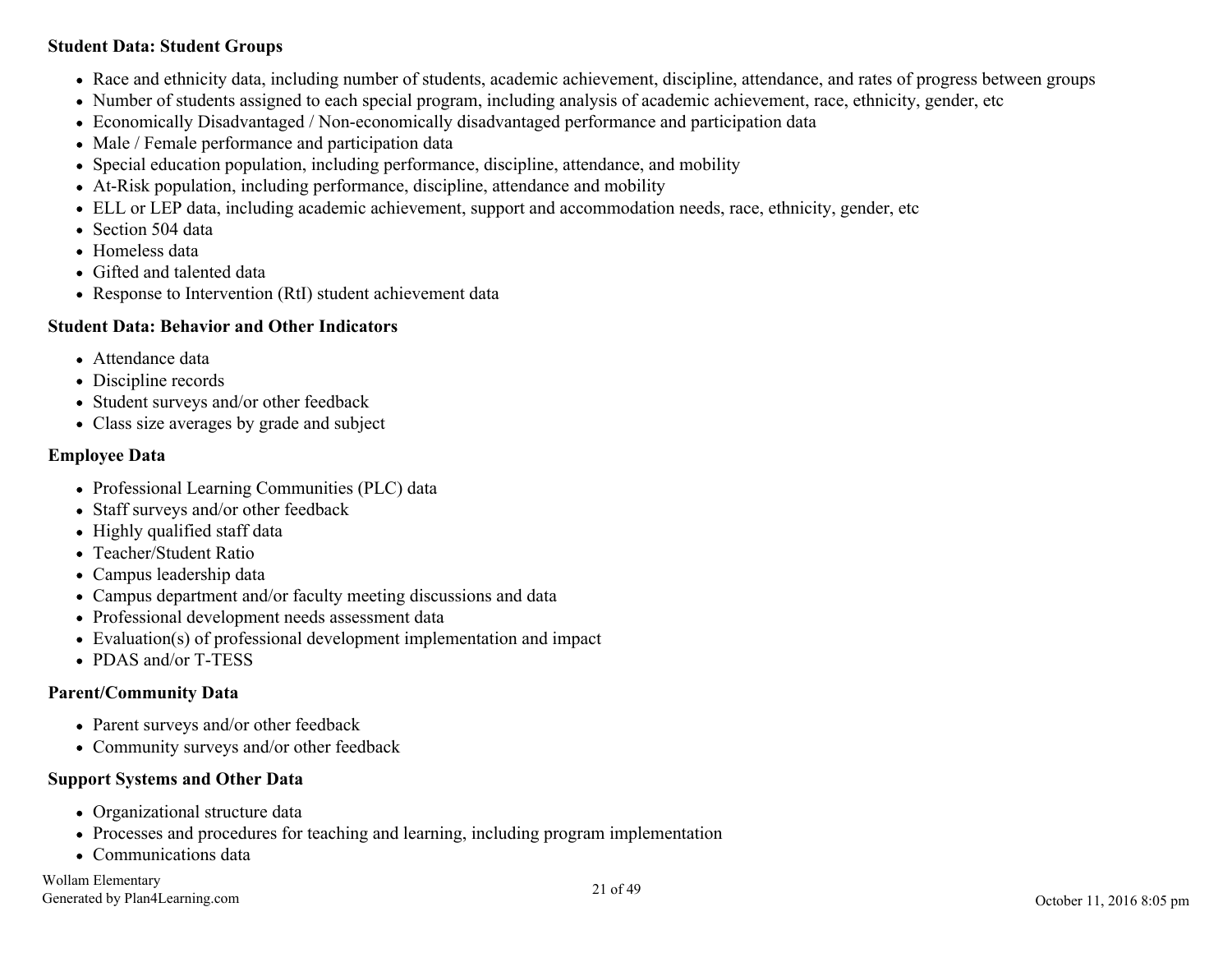- Budgets/entitlements and expenditures data
- Study of best practices
- Action research results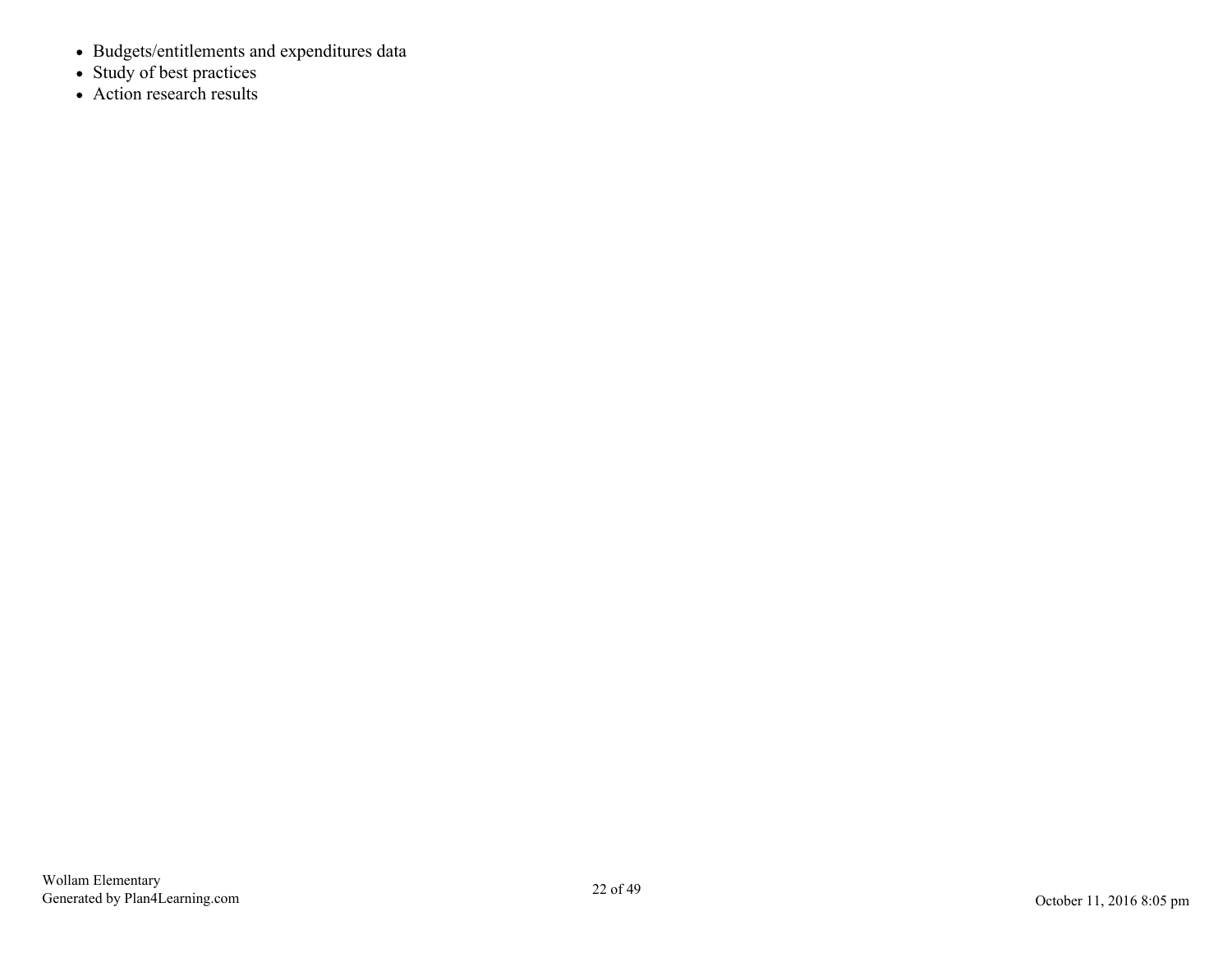## **Goals**

## <span id="page-22-0"></span>**Goal 1: RJW will be a fiscally responsible campus.**

**Performance Objective 1:** RJW is a fiscally responsible campus

#### **Summative Evaluation:** Monthly monitoring

| <b>Strategy Description</b>                                              | <b>Staff Responsible</b><br><b>Title I</b> | <b>Evidence that Demonstrates Success</b> | <b>Formative Reviews</b>                                        |  |  |  |                                                                              |  |
|--------------------------------------------------------------------------|--------------------------------------------|-------------------------------------------|-----------------------------------------------------------------|--|--|--|------------------------------------------------------------------------------|--|
|                                                                          |                                            | for Monitoring                            |                                                                 |  |  |  | $\vert \text{Nov} \vert \text{Jan} \vert \text{Mar} \vert \text{June} \vert$ |  |
| 1) Facilitate monthly meetings to review campus expenditures             |                                            |                                           | , 2, 10 Principal; Secretary Budget meetings held and scheduled |  |  |  |                                                                              |  |
|                                                                          |                                            | <b>Funding Sources: Local</b>             |                                                                 |  |  |  |                                                                              |  |
| (2) Review and approve purchase orders on an as needed basis through the |                                            | $1, 2, 10$ Principal                      | Stay within budget allotment                                    |  |  |  |                                                                              |  |
| Skyward program                                                          |                                            | <b>Funding Sources: Local</b>             |                                                                 |  |  |  |                                                                              |  |
| $\blacksquare$ Considerable<br>$=$ Accomplished                          |                                            | $\blacktriangleright$ = Some Progress     | $= No$ Progress $= Discontinue$                                 |  |  |  |                                                                              |  |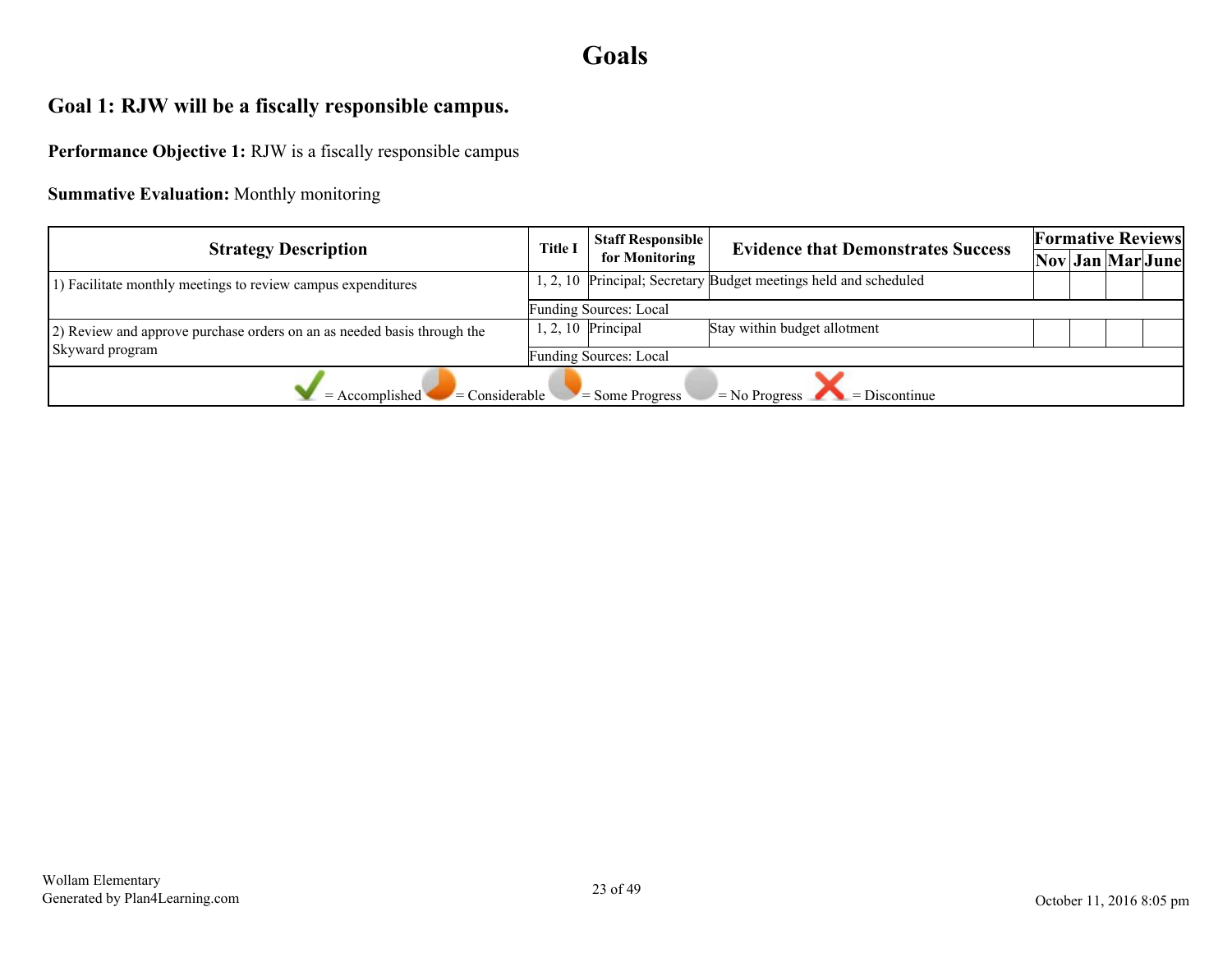## <span id="page-23-0"></span>**Goal 2: Dedicated in supporting all families at school and at home for life-long learning success by maintaining ongoing open communications with students, parents, staff, and community**

**Performance Objective 1:** RJW is dedicated in supporting all families at school and at home for life-long learning success by maintaining ongoing open communications with students, parents, staff, and community

#### **Summative Evaluation:** Ongoing

| <b>Strategy Description</b>                                                                                                                                                                                                                               |                | <b>Staff Responsible</b>                            | <b>Evidence that Demonstrates Success</b>                                                                                                                                                                                                           |  | <b>Formative Reviews</b> |  |                  |
|-----------------------------------------------------------------------------------------------------------------------------------------------------------------------------------------------------------------------------------------------------------|----------------|-----------------------------------------------------|-----------------------------------------------------------------------------------------------------------------------------------------------------------------------------------------------------------------------------------------------------|--|--------------------------|--|------------------|
|                                                                                                                                                                                                                                                           | <b>Title I</b> | for Monitoring                                      |                                                                                                                                                                                                                                                     |  |                          |  | Nov Jan Mar June |
| 1) Incorporate school-wide activities, workshops, and technologies that involve<br>RJW parents and the community as a whole throughout the school year                                                                                                    | 1, 2, 6        | Administrators                                      | Sign-in sheets and flyers                                                                                                                                                                                                                           |  |                          |  |                  |
|                                                                                                                                                                                                                                                           |                | Funding Sources: Title I, Local, SCE                |                                                                                                                                                                                                                                                     |  |                          |  |                  |
| 2) Improve parent and community attendance to events, as compared to<br>attendance during the 2015/2016 school year, in order to enhance the learning                                                                                                     | 1, 2, 6        | Administrators                                      | Sign-in sheets and flyers                                                                                                                                                                                                                           |  |                          |  |                  |
| environment as well as home/school relationships                                                                                                                                                                                                          |                | <b>Funding Sources: Local</b>                       |                                                                                                                                                                                                                                                     |  |                          |  |                  |
| 3) Provide activities such as: registration days, roundup, field days, feasts,<br>Kindergarten Graduation, and classroom/campus visitations to ensure a smooth                                                                                            | 6, 7, 8        | Administrators;<br>Teachers                         | Attendance at events                                                                                                                                                                                                                                |  |                          |  |                  |
| transition for children into the public school system, in the next grade level, or<br>to their new campus of promotion                                                                                                                                    |                | Funding Sources: Local, Title I                     |                                                                                                                                                                                                                                                     |  |                          |  |                  |
| 4) Encourage parents to volunteer and participate in a variety of school<br>activities. (ESL Night, Book Fairs, programs, classroom assistance, field trips,<br>Reading/Math night, Carnival, Parent Involvement Committee, etc.)                         | 1, 6           | Administrators,<br>Teachers and Staff<br>Members    | Formative: VSoft daily roster of sign in sheet for<br>barents<br>Summative: Increase 5% of the total number of parents<br>volunteering from the sign in sheet the previous year,<br>increased parent participation, improved student<br>performance |  |                          |  |                  |
|                                                                                                                                                                                                                                                           |                | Funding Sources: Local, Title I                     |                                                                                                                                                                                                                                                     |  |                          |  |                  |
| 5) Offer parent conferences during the school year to help build the home<br>school relationship and to inform parents of how their child is performing in                                                                                                | 1, 3, 6        | Administrators;<br>Teachers                         | Parent communication logs                                                                                                                                                                                                                           |  |                          |  |                  |
| school. Day and evening opportunities will be offered. Teachers will use this<br>time to discuss individual strengths and areas that need improvement. The<br>teacher will offer suggestions on strategies to improve reading and math skills at<br>home. |                | <b>Funding Sources: Local</b>                       |                                                                                                                                                                                                                                                     |  |                          |  |                  |
| 6) Schedule ESL night to inform our ESL parents of our program and provide<br>the parents a platform for sharing their needs with the school                                                                                                              | 1, 2, 6        | <b>ESL</b> Coordinator;<br>Campus<br>Administration | Sign in sheets and end of year parent survey                                                                                                                                                                                                        |  |                          |  |                  |
|                                                                                                                                                                                                                                                           |                | Funding Sources: Local, Title III, ESL-Local        |                                                                                                                                                                                                                                                     |  |                          |  |                  |
| 7) Schedule Title 1 night to inform our Title parents of our program and provide<br>the parents a platform for sharing their needs with the school                                                                                                        | 1, 2, 6        | Campus<br><b>Administrator</b>                      | Sign-In sheets and end of year parent survey                                                                                                                                                                                                        |  |                          |  |                  |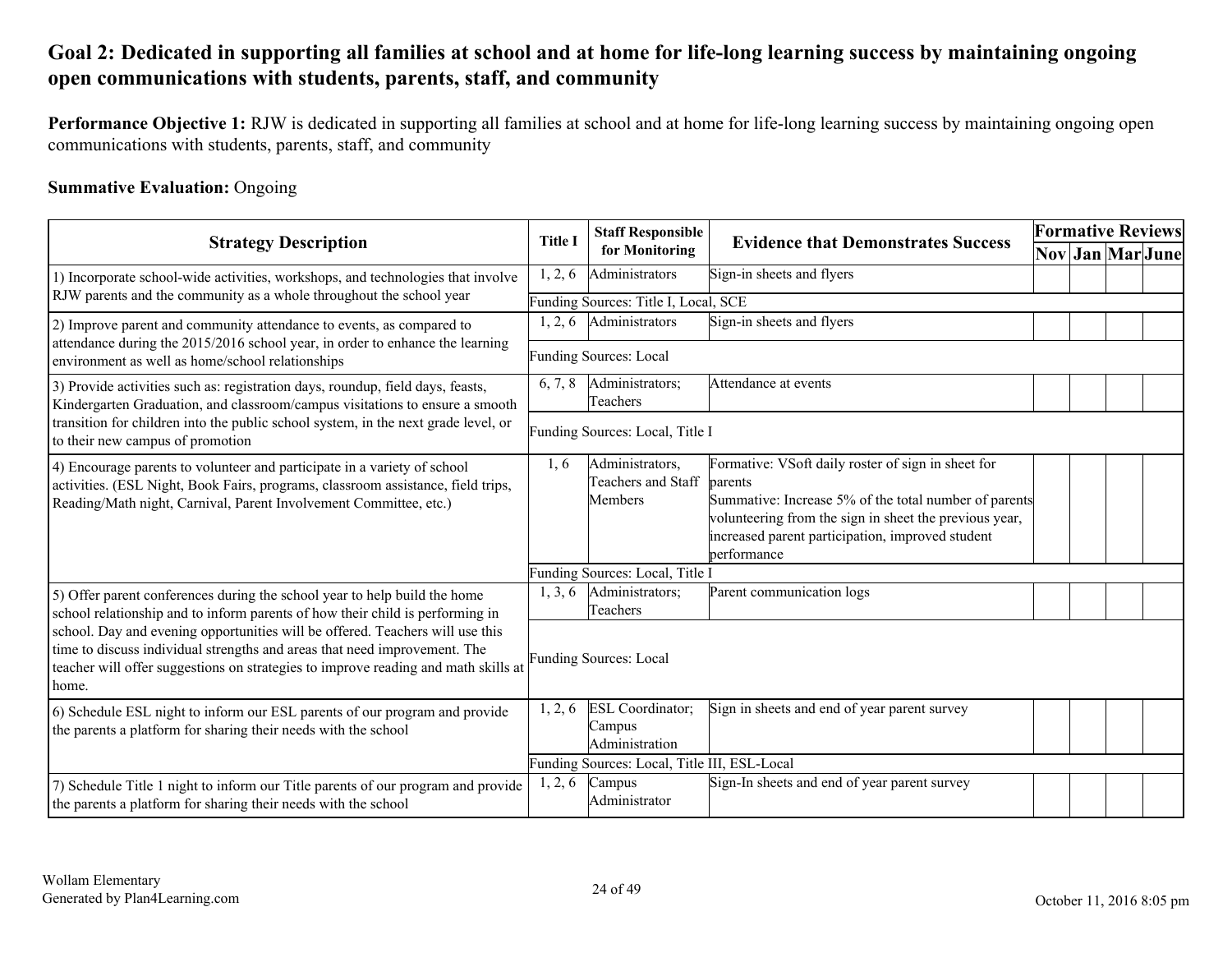| <b>Critical Success Factors</b><br>CSF 1 CSF 4 CSF 6<br>8) Promote daily attendance in school by providing class and individual<br>attendance rewards when 96.5% attendance is reached. Classes will receive a<br>reward for every 20 days their class obtains 96.5% attendance. Individual<br>students will earn a yard sign to be placed in their yard when 96.5% attendance<br>is earned in a 9 weeks. Individual students will earn an additional star to place<br>on their yard sign each 9 weeks they obtain the attendance goal. |  | Campus<br>administrators,<br>attendance clerk<br>land teachers | ADA reports |  |  |  |  |  |  |  |
|-----------------------------------------------------------------------------------------------------------------------------------------------------------------------------------------------------------------------------------------------------------------------------------------------------------------------------------------------------------------------------------------------------------------------------------------------------------------------------------------------------------------------------------------|--|----------------------------------------------------------------|-------------|--|--|--|--|--|--|--|
| $\blacksquare$ Considerable<br>$=$ Accomplished<br>$\equiv$ Some Progress<br>$=$ No Progress $\Box$<br>$\blacksquare$ = Discontinue                                                                                                                                                                                                                                                                                                                                                                                                     |  |                                                                |             |  |  |  |  |  |  |  |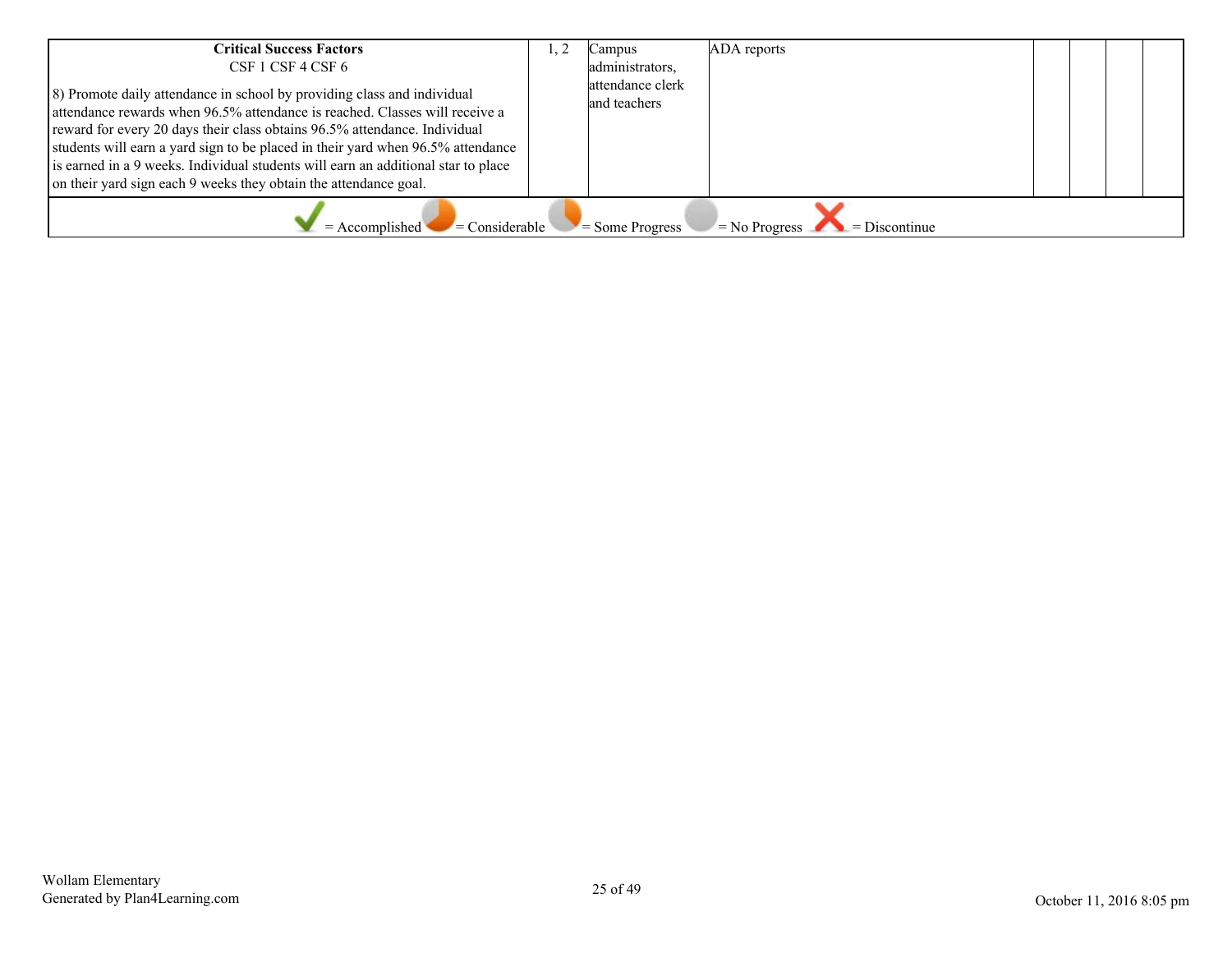## <span id="page-25-0"></span>**Goal 3: Providing instructional leadership and quality professional development for all staff**

**Performance Objective 1:** RJ Wollam provides instructional leadership and quality professional development for all staff.

**Summative Evaluation:** 100% of staff will maintain highly qualified status for the 2016 - 2017 school year.

| <b>Title I</b><br><b>Strategy Description</b>                                                                                                                                                                                                                                                          |      | <b>Staff Responsible</b>                                                                                                                                   | <b>Evidence that Demonstrates Success</b>                                                                                                               |  | <b>Formative Reviews</b> |  |                  |  |
|--------------------------------------------------------------------------------------------------------------------------------------------------------------------------------------------------------------------------------------------------------------------------------------------------------|------|------------------------------------------------------------------------------------------------------------------------------------------------------------|---------------------------------------------------------------------------------------------------------------------------------------------------------|--|--------------------------|--|------------------|--|
|                                                                                                                                                                                                                                                                                                        |      | for Monitoring                                                                                                                                             |                                                                                                                                                         |  |                          |  | Nov Jan Mar June |  |
| <b>Critical Success Factors</b><br>CSF 1 CSF 3 CSF 5 CSF 6<br>1) Provide weekly curriculum planning with administrators that systematically<br>plans for meeting the academic expectations of the state for all RJW students                                                                           | 10   | $, 2, 4, 9$ , Campus<br>Administration<br>Classroom Teachers<br>Campus Reading<br>and Math Coaches<br>las needed<br>Funding Sources: IMA, Local, Curr&Inst | Planning sheets and lesson plans                                                                                                                        |  |                          |  |                  |  |
| <b>Critical Success Factors</b><br>CSF 1 CSF 7<br>2) Provide monthly data meetings-Administrators and C & I Specialist<br>collaborate openly with campus personnel on a regular basis focusing on<br>progress and below level students                                                                 | 3, 8 | Reading Coaches,<br>Instructional<br>Support Personnel,<br>and district<br>Curriculum<br>Specialists                                                       | Principals, Campus Data monitoring walls tracking student progress and<br>lesson plans                                                                  |  |                          |  |                  |  |
|                                                                                                                                                                                                                                                                                                        |      | Funding Sources: Local, Curr&Inst, IMA                                                                                                                     |                                                                                                                                                         |  |                          |  |                  |  |
| <b>Critical Success Factors</b><br>CSF 1 CSF 7<br>3) Continue training teachers in the implementation of a balanced literacy<br>approach in the classroom, guided math groups, numeracy, math fluency, and<br>effective questioning strategies, science and social studies                             | 7,9  | , 2, 3, 5, All staff,<br>Administrators,<br>Curriculum and<br><b>Instruction Dept</b><br>Funding Sources: Local, Title I, IMA                              | Sign-in sheets from power planning, frontloading and,<br>evidence of instructional strategies in walk throughs<br>and observations, student performance |  |                          |  |                  |  |
| <b>Critical Success Factors</b><br>CSF 1 CSF 4 CSF 7<br>4) Continue to use Writing Units of Study by Lucy Calkins and provide training<br>to K-2 teachers on Writer's Workshop model                                                                                                                   | 9    | $, 2, 4, 8$ , ELAR curriculum<br>specialist<br>Campus<br>administrators<br>Funding Sources: Local, Title I, Title III                                      | Weekly lesson plans<br>Walk-throughs with<br>observation checklists<br>Increased writing scores                                                         |  |                          |  |                  |  |
| <b>Critical Success Factors</b><br>CSF 1 CSF 7<br>5) Provide PD for science lead teachers to attend training through Region IV<br>focusing on Earth and Life Science to improve overall science instruction in<br>order to meet or exceed grade-level standards and ensure post-secondary<br>readiness | 1, 3 | Administrator and<br>curriculum<br>specialist<br><b>Funding Sources: Local</b>                                                                             | Student achievement data                                                                                                                                |  |                          |  |                  |  |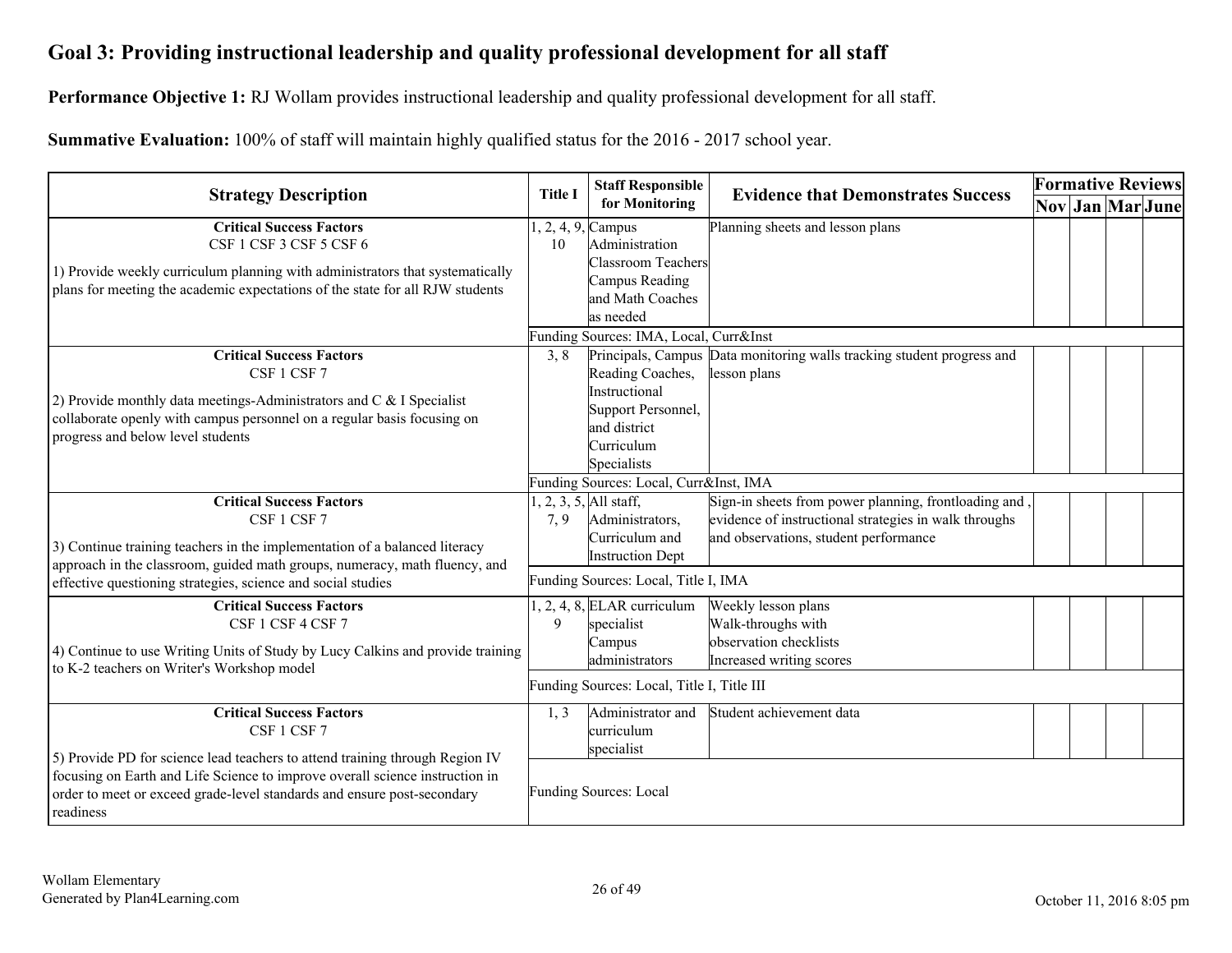| <b>Critical Success Factors</b><br>CSF 1 CSF 7<br>6) Provide the ESL administrative cadre with multiple sources of student data<br>and data analysis opportunities<br><b>Critical Success Factors</b><br>CSF 1 CSF 7<br>7) Provide the ESL administrative cadre with professional development                                                                                                                                                                                                                                                                                                                  | 3, 4<br>3, 4 | Coordinator of<br>Accountability and<br>Assessment, LPAC<br>Administrators,<br>Instructional<br>Specialists and<br>Coaches<br>Coordinator of<br>Accountability and<br>Assessment and<br><b>LPAC</b> | Walk-throughs, assessment data, surveys, DRA,<br>Istation, TELPAS, STAAR, classroom grades, LPAC<br>data sheets; meet twice in the Fall and once in the<br>Spring after MOY benchmark testing. (1st meeting<br>held August $29, 2016$<br>Funding Sources: Local, Title I, Title III, ESL-Local<br>Walk-throughs, assessment data, DRA, Istation,<br>surveys, TELPAS, STAAR, classroom grades, LPAC<br>data sheets                                      |  |
|----------------------------------------------------------------------------------------------------------------------------------------------------------------------------------------------------------------------------------------------------------------------------------------------------------------------------------------------------------------------------------------------------------------------------------------------------------------------------------------------------------------------------------------------------------------------------------------------------------------|--------------|-----------------------------------------------------------------------------------------------------------------------------------------------------------------------------------------------------|--------------------------------------------------------------------------------------------------------------------------------------------------------------------------------------------------------------------------------------------------------------------------------------------------------------------------------------------------------------------------------------------------------------------------------------------------------|--|
| opportunities; Seidlitz (Sheltered Instruction), LPAC and ELPS                                                                                                                                                                                                                                                                                                                                                                                                                                                                                                                                                 |              | Administrators                                                                                                                                                                                      |                                                                                                                                                                                                                                                                                                                                                                                                                                                        |  |
|                                                                                                                                                                                                                                                                                                                                                                                                                                                                                                                                                                                                                |              | Funding Sources: Local, Title III, ESL-Local                                                                                                                                                        |                                                                                                                                                                                                                                                                                                                                                                                                                                                        |  |
| <b>Critical Success Factors</b><br>CSF 1 CSF 7<br>8) Provide teachers coaching and guidance in the classrooms about how to best                                                                                                                                                                                                                                                                                                                                                                                                                                                                                | 3, 4         | Instructional<br>Specialists and<br>Coaches                                                                                                                                                         | Walk-throughs, assessment data, DRA, Istation,<br>surveys, TELPAS, STAAR, classroom grades, LPAC<br>ldata sheets                                                                                                                                                                                                                                                                                                                                       |  |
| provide second language acquisition support for ESL students, Sheltered<br>Instruction and ELPS training                                                                                                                                                                                                                                                                                                                                                                                                                                                                                                       |              |                                                                                                                                                                                                     | Funding Sources: Local, Title III, ESL-Local, IMA                                                                                                                                                                                                                                                                                                                                                                                                      |  |
| <b>Critical Success Factors</b><br>CSF 1 CSF 7<br>9) Provide teachers with professional development opportunities.<br>Seidlitz strategies learned by ESL Administrative Cadre, ELPS for new staff<br>and LIAG support for all ESL teachers                                                                                                                                                                                                                                                                                                                                                                     | 3, 4         | Coordinator of<br>Accountability and<br>Assessment, LPAC data sheets<br>Administrators,<br>Instructional<br>Specialists and<br>Coaches                                                              | Walk-throughs, assessment data, DRA, Istation,<br>surveys, TELPAS, STAAR, classroom grades, LPAC                                                                                                                                                                                                                                                                                                                                                       |  |
|                                                                                                                                                                                                                                                                                                                                                                                                                                                                                                                                                                                                                |              |                                                                                                                                                                                                     | Funding Sources: Local, Title III, ESL-Local, IMA                                                                                                                                                                                                                                                                                                                                                                                                      |  |
| <b>Critical Success Factors</b><br>CSF 1 CSF 7<br>10) Maintain 100% highly qualified staff by participating in professional<br>development that enhances their strength, instructional expertise and learning<br>environment which includes: mandates training of Texas Behavior Support<br>Initiative, Food of Minimal Nutritional Value and Safe Schools videos. Being<br>an ESL campus we provide professional learning in the ELPS, Sheltered<br>Instruction and PLD. We have also added co-teach as well as accommodation<br>and modification training for those working with special education students. | 3, 4         | Principal, HR<br>Department                                                                                                                                                                         | Formative: Mentor training, evidence of faculty<br>implementation of professional development sessions<br>during walkthroughs and TTESS evaluations as well<br>as an increase in student performance<br>Summative: Improve retention rate of "highly<br>qualified" teachers, Teacher Certificates indicating all<br>are Highly Qualified; Paraprofessionals are all Highly<br>qualified based on PACT exam maintain 100% of<br>Highly Qualified status |  |
|                                                                                                                                                                                                                                                                                                                                                                                                                                                                                                                                                                                                                |              | Funding Sources: Local, Title III                                                                                                                                                                   |                                                                                                                                                                                                                                                                                                                                                                                                                                                        |  |
| <b>Critical Success Factors</b><br>CSF 1 CSF 7<br>11) Provide training to teachers on the continued implementation of the district's                                                                                                                                                                                                                                                                                                                                                                                                                                                                           | 1, 2, 3      | Administrators,<br>Faculty,<br>Instructional staff                                                                                                                                                  | Students identified in Tier 1, 2, and 3 reflect positive<br>progress in meeting identified goals as indicated by<br>progress monitoring                                                                                                                                                                                                                                                                                                                |  |
| RTI model                                                                                                                                                                                                                                                                                                                                                                                                                                                                                                                                                                                                      |              | Funding Sources: Local, Title I                                                                                                                                                                     |                                                                                                                                                                                                                                                                                                                                                                                                                                                        |  |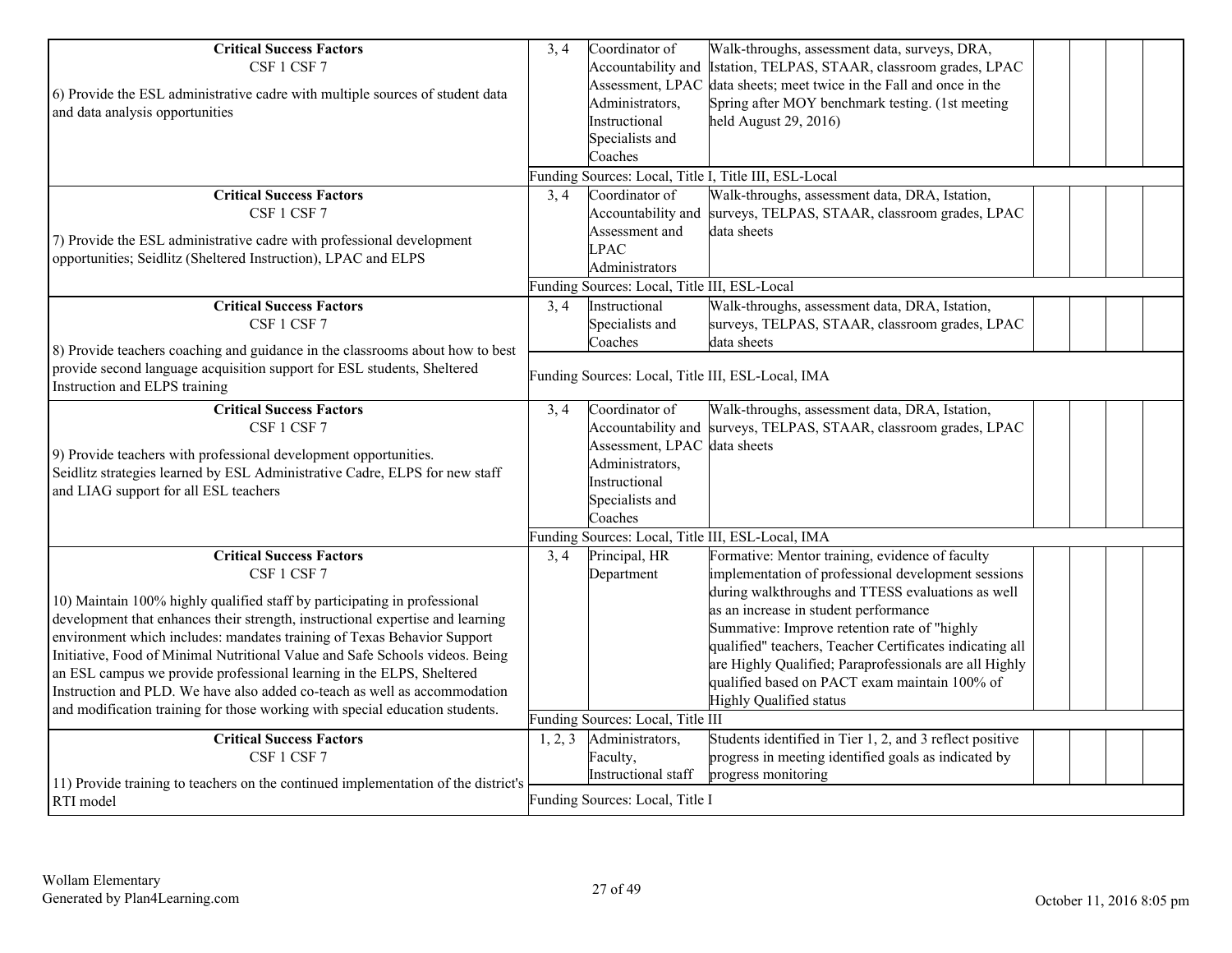| <b>Critical Success Factors</b>                                                        | 8,9     | Director Special                  | Formative:                                            |  |  |  |
|----------------------------------------------------------------------------------------|---------|-----------------------------------|-------------------------------------------------------|--|--|--|
| CSF 1 CSF 2 CSF 4                                                                      |         | Programs and                      | Meeting summaries                                     |  |  |  |
| 12) Document and clarify RTI process for academic and behavioral concerns              |         | Campus                            | Folders available in shared drive                     |  |  |  |
|                                                                                        |         | Administrators                    |                                                       |  |  |  |
|                                                                                        |         |                                   | Summative:                                            |  |  |  |
|                                                                                        |         |                                   | A written RTI plan for the RTI process for academic   |  |  |  |
|                                                                                        |         |                                   | and behavioral concerns                               |  |  |  |
|                                                                                        |         | Funding Sources: Local            |                                                       |  |  |  |
| <b>Critical Success Factors</b>                                                        | 1, 2, 3 | Director and                      | Co-Teach Training September 1, 2016                   |  |  |  |
| CSF 1 CSF 7                                                                            |         | Coordinator of                    | (Completed)                                           |  |  |  |
|                                                                                        |         | Special Programs;                 | Ongoing CWTs; feedback                                |  |  |  |
| 13) Provide Co-Teach training to all required teachers (Gen Ed and SPED) and           |         | <b>SPED Admin</b>                 |                                                       |  |  |  |
| provide ongoing feedback to teachers using CWTs                                        |         | <b>Funding Sources: Local</b>     |                                                       |  |  |  |
| <b>Critical Success Factors</b>                                                        |         | $1, 2, 3, 4$ Director and         | Formative:                                            |  |  |  |
| CSF 1 CSF 2 CSF 7                                                                      |         | Coordinator of                    | Sign in sheets                                        |  |  |  |
|                                                                                        |         | Special                           | Summative:                                            |  |  |  |
| 14) Provide accommodation and modification training to all staff;                      |         | Programs/SPED                     | Walk Through Observations- weekly                     |  |  |  |
| provide training to all paraprofessionals about instructional and behavioral           |         | Admin                             | Increased student achievement                         |  |  |  |
| interventions                                                                          |         | Funding Sources: Local            |                                                       |  |  |  |
| <b>Critical Success Factors</b>                                                        | 1, 2, 3 | Director and                      | Sign-in sheets and agendas                            |  |  |  |
| CSF 1 CSF 7                                                                            |         | Coordinator of                    |                                                       |  |  |  |
| 15) Provide 504 legal training to all counselors and have the counselors train         |         | Special Programs;                 |                                                       |  |  |  |
| their staff on accommodation plans and 504 requirements (trainer of trainer            |         | 504 Coordinators                  |                                                       |  |  |  |
| model)                                                                                 |         | <b>Funding Sources: Local</b>     |                                                       |  |  |  |
|                                                                                        |         |                                   |                                                       |  |  |  |
| <b>Critical Success Factors</b>                                                        | 8.9     | Director and                      | Sign-in sheets and agendas                            |  |  |  |
| CSF 1 CSF 2                                                                            |         | Coordinator of                    |                                                       |  |  |  |
| 16) Provide a trainer of trainer model in collaboration with campus RTI                |         | Special Programs;                 |                                                       |  |  |  |
| administrators to train district staff in regards to the RTI process, the various tier |         | RTI Admin                         |                                                       |  |  |  |
| interventions, and district expectations                                               |         | Funding Sources: Local, Title I   |                                                       |  |  |  |
| <b>Critical Success Factors</b>                                                        | 3, 4    | GT Coordinator                    | Formative: Implementation of strategies               |  |  |  |
| CSF 1 CSF 7                                                                            |         |                                   | Summative: 100% of staff will be highly qualified and |  |  |  |
|                                                                                        |         |                                   | trained in 30 hours of GT                             |  |  |  |
| 17) Train all teaching staff with the required 30- hour initial Gifted and Talented    |         |                                   |                                                       |  |  |  |
| education training as outlined by the state and maintaining the required annual        |         | Funding Sources: Local, Curr&Inst |                                                       |  |  |  |
| 6-hour update                                                                          |         |                                   |                                                       |  |  |  |
| <b>Critical Success Factors</b>                                                        | 3, 4    |                                   | Peims Coordinator; Formative: 6 weeks reporting       |  |  |  |
| CSF 1 CSF 7                                                                            |         | Campus                            | Summative: End of Year reporting                      |  |  |  |
| 18) Train PEIMS data-entry personnel as needed to maintain accurate records            |         | Administrators                    |                                                       |  |  |  |
|                                                                                        |         | Funding Sources: Local            |                                                       |  |  |  |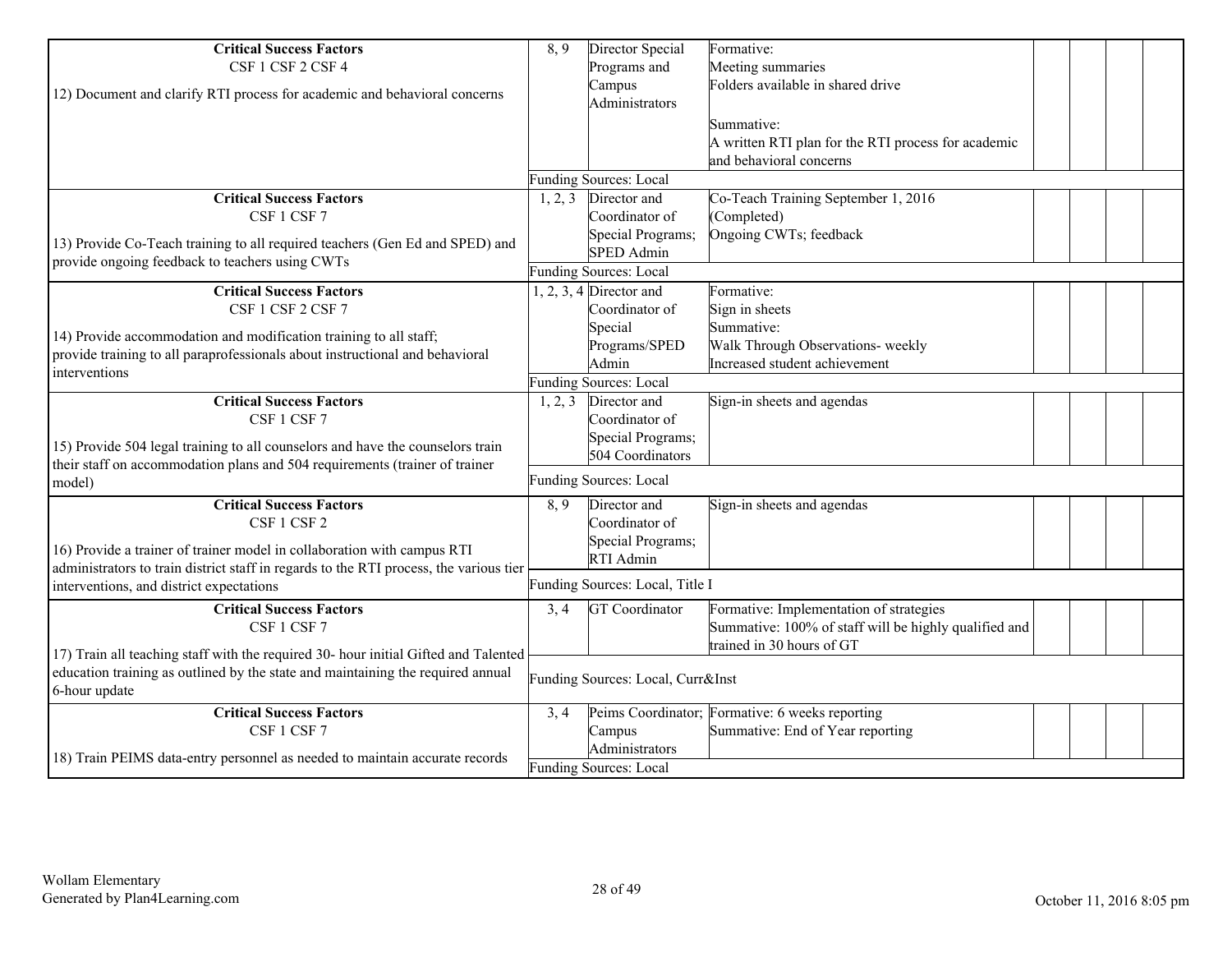| <b>Critical Success Factors</b><br>CSF 3 CSF 7<br>19) Utilize Eduphoria and LMS systems to reflect, regulate, and evaluate                                                                                                                                             | 3, 4    | Curriculum<br>department and<br>ladministrators         | Formative: walk-through data showing improved<br>teaching practices |  |  |  |  |
|------------------------------------------------------------------------------------------------------------------------------------------------------------------------------------------------------------------------------------------------------------------------|---------|---------------------------------------------------------|---------------------------------------------------------------------|--|--|--|--|
| ongoing professional development for the RJW campus                                                                                                                                                                                                                    |         |                                                         | Summative:<br>Students achievement data                             |  |  |  |  |
|                                                                                                                                                                                                                                                                        |         | <b>Funding Sources: Local</b>                           |                                                                     |  |  |  |  |
| <b>Critical Success Factors</b>                                                                                                                                                                                                                                        | 3, 4    | <i>Instructional</i>                                    | Walk-throughs, assessment data, surveys, TELPAS,                    |  |  |  |  |
| CSF 1 CSF 7                                                                                                                                                                                                                                                            |         | Specialists; LPAC                                       | STAAR, classroom grades, LPAC data sheets                           |  |  |  |  |
|                                                                                                                                                                                                                                                                        |         | Administrator                                           |                                                                     |  |  |  |  |
| 20) Continue Curriculum Specialist and LPAC Administrator data review<br>conferences with ESL teachers focused on individual student data and<br>intervention (create systems to make this happen)                                                                     |         | Funding Sources: Local, Title III, ESL-Local, Curr&Inst |                                                                     |  |  |  |  |
| <b>Critical Success Factors</b>                                                                                                                                                                                                                                        | 1, 3, 4 | Campus                                                  | Lesson plans and agendas                                            |  |  |  |  |
| CSF 1 CSF 7                                                                                                                                                                                                                                                            |         | Administrators,                                         |                                                                     |  |  |  |  |
| 21) Provide monthly Power Planning sessions where teachers are provided 100<br>minutes of planning with the entire grade level; half of the time will be<br>dedicated to a curriculum instructional focus and the other half will be planning<br>for the upcoming week |         | Instructional<br>Specialists                            |                                                                     |  |  |  |  |
| <b>Critical Success Factors</b>                                                                                                                                                                                                                                        | 3, 4    | Campus                                                  | Lesson plans and agendas                                            |  |  |  |  |
| CSF 1 CSF 7                                                                                                                                                                                                                                                            |         | Administrators,                                         |                                                                     |  |  |  |  |
| 22) Provide one full day of Frontloading for K-2 teachers once a 9 weeks to<br>frontload curriculum for the upcoming 9 weeks to ensure alignment with the<br>TEKS and among the entire grade level                                                                     |         | Instructional<br>Specialists                            |                                                                     |  |  |  |  |
| $=$ Accomplished<br>$=$ Considerable<br>$=$ Some Progress<br>$=$ No Progress<br>$=$ Discontinue                                                                                                                                                                        |         |                                                         |                                                                     |  |  |  |  |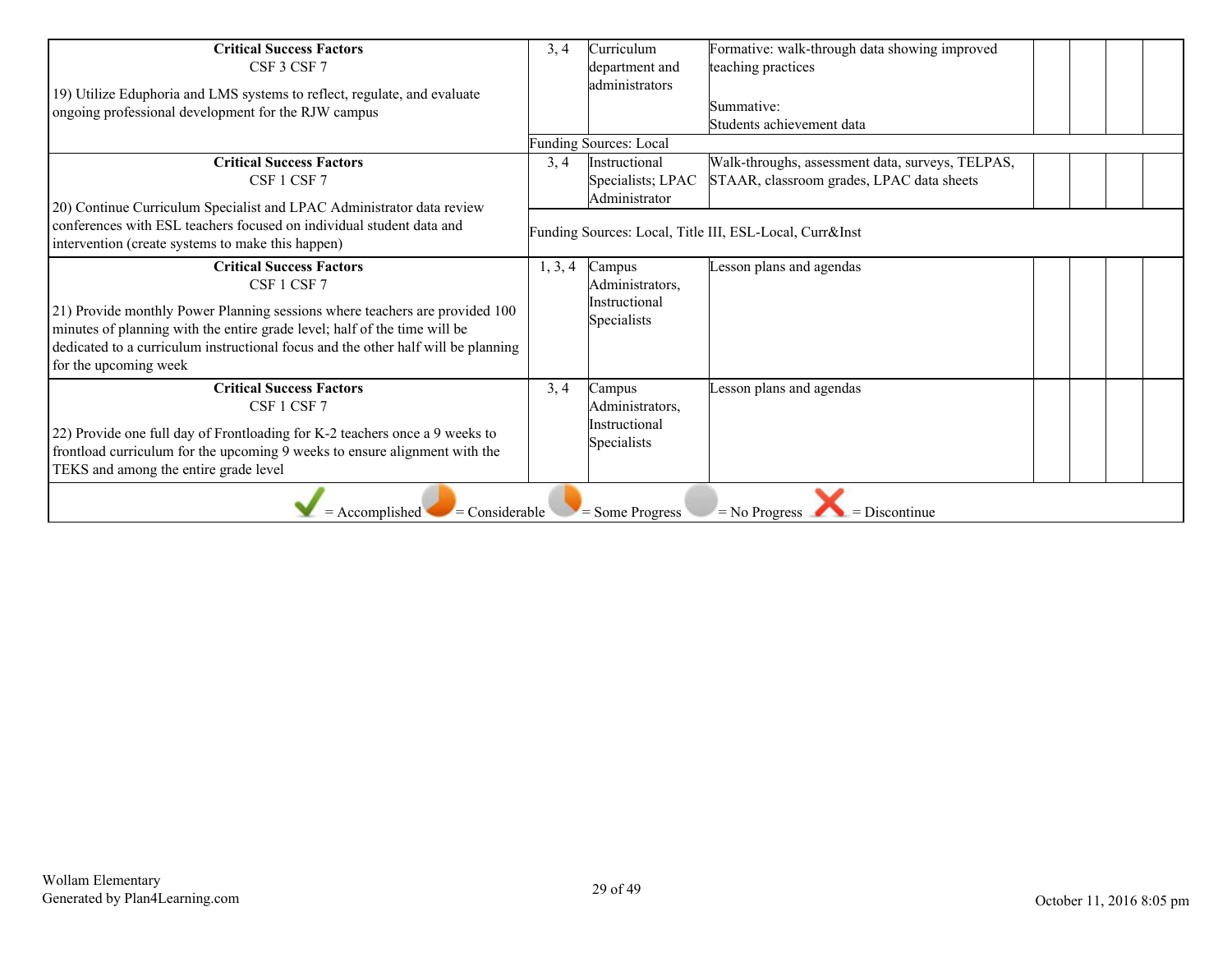## <span id="page-29-0"></span>**Goal 4: Aligned to support students through rigorous curriculum, instruction, and leadership**

**Performance Objective 1:** RJW is aligned to support students through rigorous curriculum, instruction, and leadership

#### **Summative Evaluation:** Ongoing

|                                                                                                                                                                                                                                                                                                 |                     | <b>Staff Responsible</b>                                                                                                                            |                                                                                                                                                                                                                                                                                                                                                                                                                                                                                     |  | <b>Formative Reviews</b> |  |                  |  |  |
|-------------------------------------------------------------------------------------------------------------------------------------------------------------------------------------------------------------------------------------------------------------------------------------------------|---------------------|-----------------------------------------------------------------------------------------------------------------------------------------------------|-------------------------------------------------------------------------------------------------------------------------------------------------------------------------------------------------------------------------------------------------------------------------------------------------------------------------------------------------------------------------------------------------------------------------------------------------------------------------------------|--|--------------------------|--|------------------|--|--|
| <b>Strategy Description</b>                                                                                                                                                                                                                                                                     | <b>Title I</b>      | for Monitoring                                                                                                                                      | <b>Evidence that Demonstrates Success</b>                                                                                                                                                                                                                                                                                                                                                                                                                                           |  |                          |  | Nov Jan Mar June |  |  |
| <b>Critical Success Factors</b><br>CSF <sub>1</sub><br>1) Improve the academic progress of all student populations (Reg. Ed., Spec.<br>Ed., Eco. Dis., ESL, GT., and At Risk)                                                                                                                   | 1, 2, 9             | Administrators,<br>Instructional<br>Teachers, District<br>Curriculum<br>Specialists                                                                 | Integrate activities, programs, innovative instructional<br>strategies and technologies in order for all RJW<br>Coaches, Classroomstudents to participate in a richly developed curriculum<br>(Reading, Writing, Math, Science and Social Studies)<br>Funding Sources: Local, Title I, SCE, Title III, IMA                                                                                                                                                                          |  |                          |  |                  |  |  |
| <b>Critical Success Factors</b><br>CSF 1 CSF 4 CSF 6<br>2) Improve student and staff attendance by providing incentives and<br>motivational activities to increase student achievement                                                                                                          | 9                   | $1, 2, 3, 5,$ Administrators,<br>Counselors,<br>Classroom Teachers<br><b>Funding Sources: Local</b>                                                 | Student attendance rate of 96.5% or higher for the year                                                                                                                                                                                                                                                                                                                                                                                                                             |  |                          |  |                  |  |  |
| <b>Critical Success Factors</b><br>CSF 1 CSF 2 CSF 3<br>3) Facilitate the implementation of Professional Learning Communities and<br>collaboration addressing the 5 focus areas:<br>ESL/LEP performance,<br>Spec. Educ performance,<br>Econ. Disad performance<br>G.T. performance              | 1, 2, 3             | Campus<br>Administrators,<br>Instructional<br>Teachers, and<br>Specialists                                                                          | Lesson plans and curriculum based assessments will<br>align with IPGs; test scores increase and reflect<br>horizontal and vertical alignment; rigor, teaching<br>Coaches, Classroomstrategies, and depth of content tweaked when needed<br>based off the conversations in these meetings; meeting<br>District Curriculum agendas and sign in sheets will serve as formative<br>assessments; increase in student performance will<br>serve as a summative evaluation of this process |  |                          |  |                  |  |  |
| and Writing across the content areas<br><b>Critical Success Factors</b><br>CSF 1 CSF 2 CSF 3 CSF 4 CSF 6 CSF 7<br>4) Support implementation of instructional walks-throughs and strategic<br>mentoring of faculty members in need through instructional coaches already in<br>place on campuses | $2, 3, 8, 9$ Campus | Funding Sources: Local, Title I, Curr&Inst, IMA<br>linstructional<br>coaches.<br>campus<br>administrators<br>Funding Sources: Local, IMA, Curr&Inst | Coaching feedback forms, TTESS, walk-throughs                                                                                                                                                                                                                                                                                                                                                                                                                                       |  |                          |  |                  |  |  |
| <b>Critical Success Factors</b><br>CSF 1 CSF 7<br>5) Hold regularly scheduled new teacher meetings to discuss and review<br>instructional strategies, campus procedures, routines, ideas, etc. new teacher<br>meetings are conducted by the principal and administrative staff                  | 1, 2, 9             | All teachers,<br>Administration,<br>Instructional<br>Coaches<br><b>Funding Sources: Local</b>                                                       | Implementation of strategies, portfolio additions,<br>administration walk throughs.<br>Summative: Increased test scores and a reduction in<br>retention rates. Retention rate improves for teaching<br>staff                                                                                                                                                                                                                                                                        |  |                          |  |                  |  |  |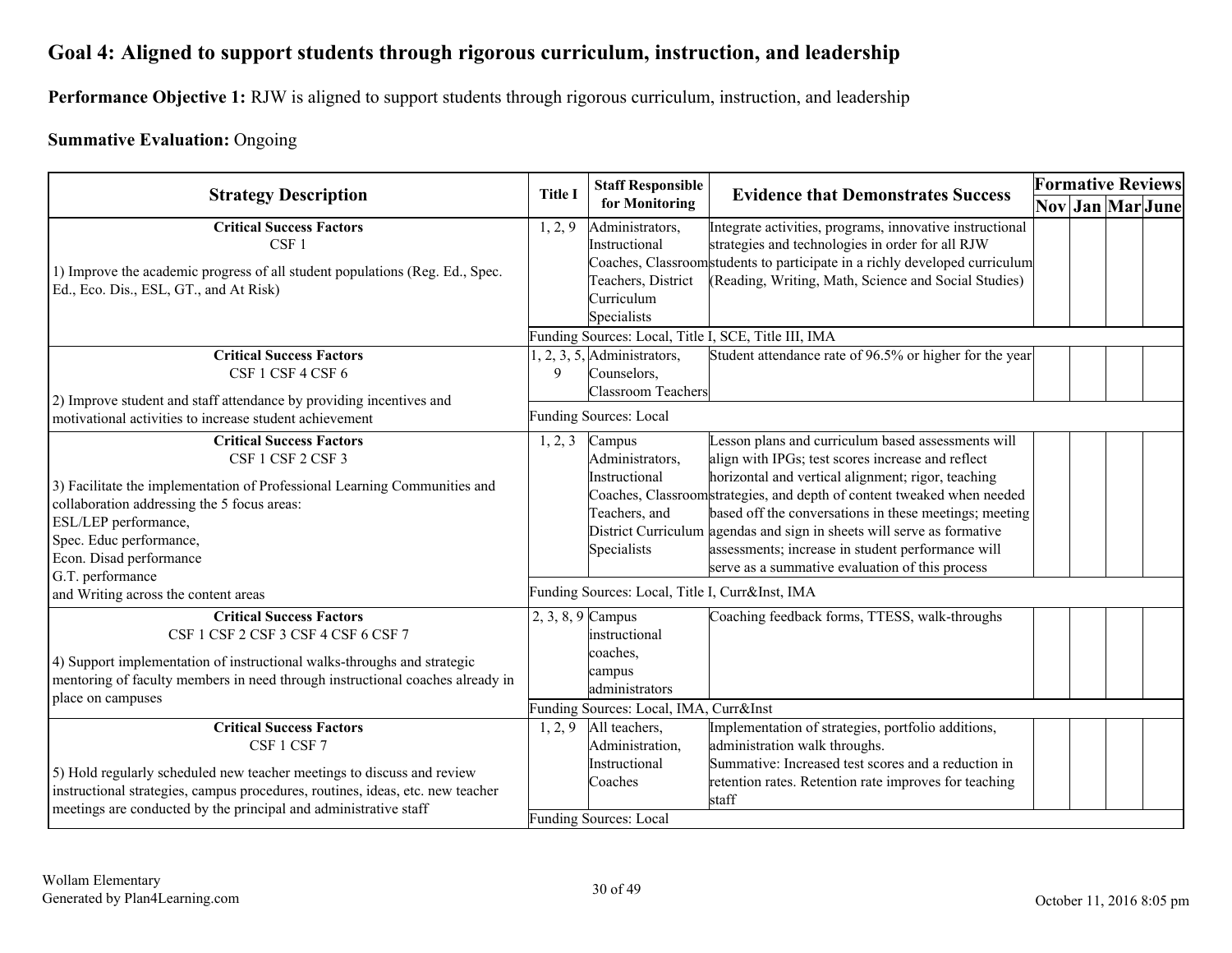| <b>Critical Success Factors</b><br>CSF 1 CSF 7                                                                                                                                                                                                                                                            | 9       | $1, 2, 3, 8$ , Principal,<br>Curriculum<br>Specialists,     | Observation, implementation in classroom and<br>increased scores on 9 week assessments; increase in<br>DRA and CBA test scores from 2016-2017 school year          |  |  |
|-----------------------------------------------------------------------------------------------------------------------------------------------------------------------------------------------------------------------------------------------------------------------------------------------------------|---------|-------------------------------------------------------------|--------------------------------------------------------------------------------------------------------------------------------------------------------------------|--|--|
| 6) Provide professional development for faculty and staff based upon student<br>performance data and campus based faculty survey (i.e., The First 20 days,<br>Writers Workshop, Balanced Literacy Institute, Guided Math)                                                                                 |         | Instructional<br>Coaches                                    |                                                                                                                                                                    |  |  |
|                                                                                                                                                                                                                                                                                                           |         | Funding Sources: Local, Title I, IMA                        |                                                                                                                                                                    |  |  |
| <b>Critical Success Factors</b><br>CSF 1 CSF 2 CSF 7                                                                                                                                                                                                                                                      |         | $1, 2, 3, 9$ Teachers,<br>Administrators,                   | Formative: Daily class schedules, Walk- through,<br>Monthly meetings                                                                                               |  |  |
| 7) Ensure the implementation of Balanced Literacy<br>including: Reading Workshop-Reading Mini-Lesson, Independent Reading,<br>Guided Reading Instruction with Literacy Work Stations, Focus Poetry, Shared<br>Reading, Read Aloud, Phonemic Awareness and the Writing Workshop                            |         | Instructional<br>Coaches,<br>Instructional<br>Support Staff | Summative: 2% increase in student scores on Istation,<br>DRA, District Benchmarks, 9 weeks assessments, and<br>ongoing progress monitoring devices                 |  |  |
| component with Writing Mini Lesson, Independent Writing, Small Group<br>Instruction, Writing Conferences, and the Closing/Reflection for Writer's<br>Workshop                                                                                                                                             |         | Funding Sources: Local, Title I, IMA, Curr&Inst             |                                                                                                                                                                    |  |  |
| <b>Critical Success Factors</b><br>CSF 1 CSF 2<br>8) Continue implementation of student writing portfolios K-2 to collect 4                                                                                                                                                                               | 1, 2, 9 | Teachers, Campus<br>administrators,<br>District writing     | Ongoing throughout year with mid-year checkpoints<br>and end-of-year portfolio audit, writing portfolio<br>checklists, teacher input/interviews, increased writing |  |  |
| writing samples per year of various writing genres from on-demand independent<br>writing assessments                                                                                                                                                                                                      |         | portfolio review<br>team                                    | scores                                                                                                                                                             |  |  |
|                                                                                                                                                                                                                                                                                                           |         | Funding Sources: Local, Curr&Inst                           |                                                                                                                                                                    |  |  |
| <b>Critical Success Factors</b><br>CSF 1 CSF 4 CSF 7<br>9) Purchase grade-level specific mentor texts to address every Fig. 19 skill and                                                                                                                                                                  | 9       | Principal and<br>Curriculum<br>Specialists                  | Foundational lessons, SFISD Mini-lesson template,<br>weekly lesson plans, walk-throughs with<br>observation checklists, increased student, achievement<br>data     |  |  |
| readiness standard for grades PK-5; each mentor text will become a<br>foundational lesson scripted in focus mini-lesson format                                                                                                                                                                            |         | Funding Sources: IMA, Local, Curr&Inst                      |                                                                                                                                                                    |  |  |
| <b>Critical Success Factors</b><br>CSF 1 CSF 4                                                                                                                                                                                                                                                            |         | $1, 9, 10$ Teachers,<br>Instructional                       | Formative: Classroom performance and ongoing<br>progress monitoring devices, walkthroughs                                                                          |  |  |
| 10) Ensure the implementation of Guided Math components, Math<br>Talks/Number Talks, Mini-Lessons, and high quality math learning stations and<br>small group instruction geared to independent performance levels for all<br>students as measured by formal and ongoing math progress monitoring devices |         | Support Staff,<br>Administrators                            | Summative: Increased student performance on<br>Curriculum Based Assessments and Ongoing Progress<br>Monitoring Devices                                             |  |  |
|                                                                                                                                                                                                                                                                                                           |         | Funding Sources: Local, Title I, Curr&Inst                  |                                                                                                                                                                    |  |  |
| <b>Critical Success Factors</b><br>CSF 1 CSF 7                                                                                                                                                                                                                                                            | 1, 2    | lleaders                                                    | Principals, teacher Monitoring of master schedule                                                                                                                  |  |  |
| 11) Establish a consistent schedule to identify when elementary students are<br>receiving Social Studies and Science instruction                                                                                                                                                                          |         | <b>Funding Sources: Local</b>                               |                                                                                                                                                                    |  |  |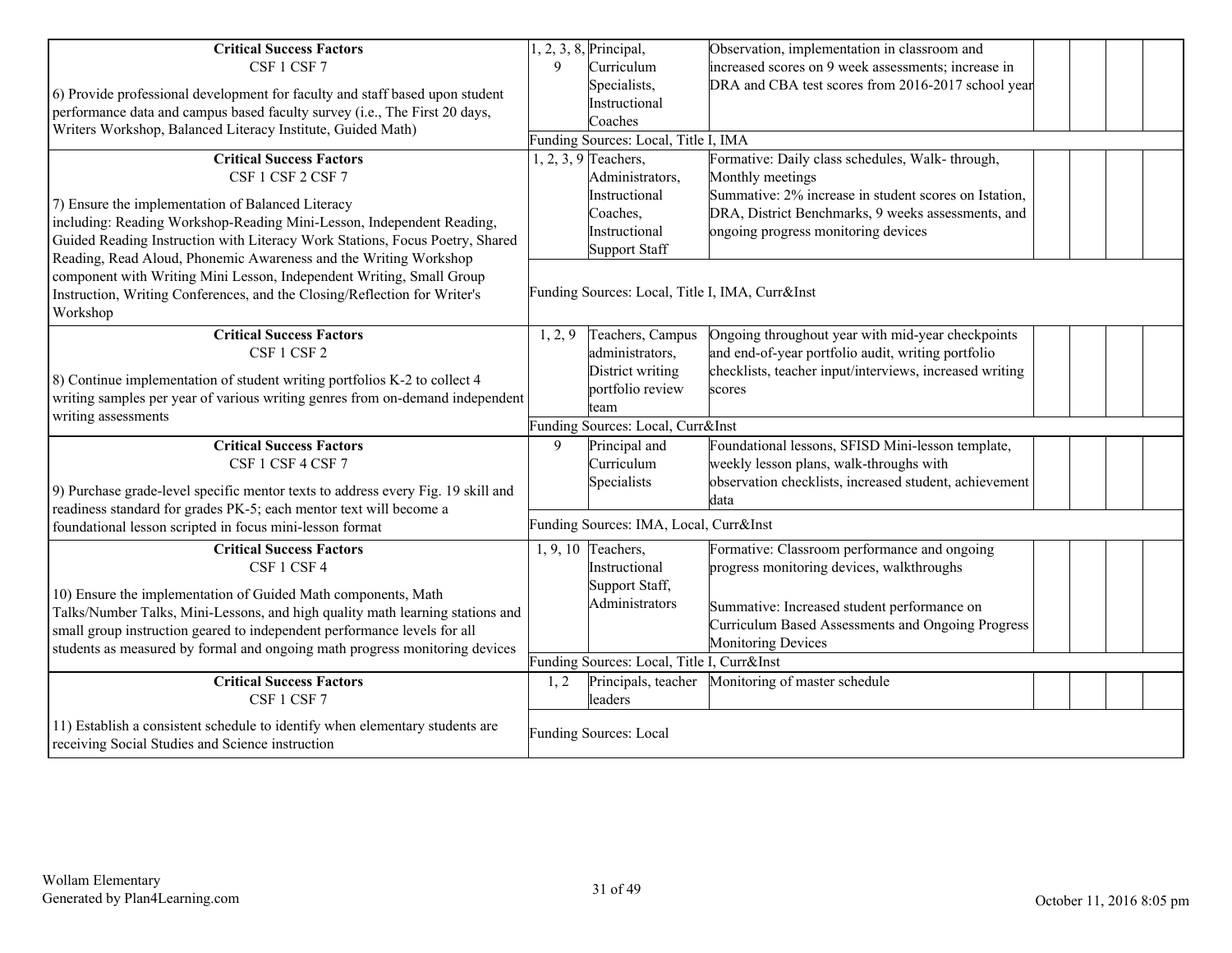| <b>Critical Success Factors</b><br>CSF 1 CSF 4<br>12) Use the Science Lab and materials to expose students to science lab<br>activities (80% hands on) to improve their science knowledge for future<br>coursework and STAAR assessment in 5th grade.                                     | 1, 2, 9 | Administrators,<br>Coordinator,<br>Science Lab<br>teacher, and<br>Teachers<br>Funding Sources: Local, IMA, Curr&Inst                                                                                                           | Science grades, Science Lab results, Lesson plans<br>Science Curriculum Summative: Student performance will improve on 5th<br>grade STRAAR results.                                                                                                                                                               |  |  |
|-------------------------------------------------------------------------------------------------------------------------------------------------------------------------------------------------------------------------------------------------------------------------------------------|---------|--------------------------------------------------------------------------------------------------------------------------------------------------------------------------------------------------------------------------------|-------------------------------------------------------------------------------------------------------------------------------------------------------------------------------------------------------------------------------------------------------------------------------------------------------------------|--|--|
| <b>Critical Success Factors</b><br>CSF 1 CSF 7<br>13) Disaggregate data within 5 days of DRA administration; instructional<br>support personnel will review data and strategically place instructional support<br>during guided reading and intervention times according to student needs |         | 1, 2, 3, 8 Teacher and<br>paraprofessional<br>support<br>Funding Sources: Local, Curr&Inst                                                                                                                                     | Reading logs/running records, BOY, MOY Istation,<br>Increased student performance 9 week assessments<br>and progress reporting<br>Summative: Increased student performance on<br>cumulative curriculum assessments, benchmarks,<br>reduction in retention rates, increased student<br>performance on report cards |  |  |
| <b>Critical Success Factors</b><br>CSF 1 CSF 4<br>14) Maximize in class support for students not performing at grade level and<br>indicated for a high level of in-class support                                                                                                          |         | Campus<br>Administration,<br>Behavior Specialist,<br>Classroom<br>Teachers,<br>Counselors,<br>Reading Coaches,<br>Instructional<br>Support, Special<br><b>Education Teachers</b><br>Funding Sources: Local, Title I, Curr&Inst | Teachers, coaches and paraprofessional schedules                                                                                                                                                                                                                                                                  |  |  |
| <b>Critical Success Factors</b><br>CSF 1 CSF 7<br>15) Conduct RTI/Tier meetings monthly for any student not performing at the<br>level of expectancy; instructional support personnel will conduct ongoing<br>progress monitoring targeting student performance gap closure               | 1, 2, 9 | Teachers,<br>Administrators,<br>Instructional<br>Support Staff<br>Funding Sources: Local, Title I, Title III                                                                                                                   | Formative: daily observations, Running Records,<br>Ongoing progress monitoring device<br>Summative: increased student performance on<br>curriculum based evaluations and DRA                                                                                                                                      |  |  |
| <b>Critical Success Factors</b><br>CSF 1 CSF 2 CSF 4<br>16) Achieve the Kindergarten Goal: By the end of the year, 90% of<br>Kindergarten students will be meeting national reading standards (level 6) based<br>on DRA                                                                   |         | $1, 2, 8, 9$ Teachers, Campus<br>Administrator,<br>Curriculum<br>Specialists<br>Funding Sources: Local, Title I, Title III                                                                                                     | Summative: EOY DRA report                                                                                                                                                                                                                                                                                         |  |  |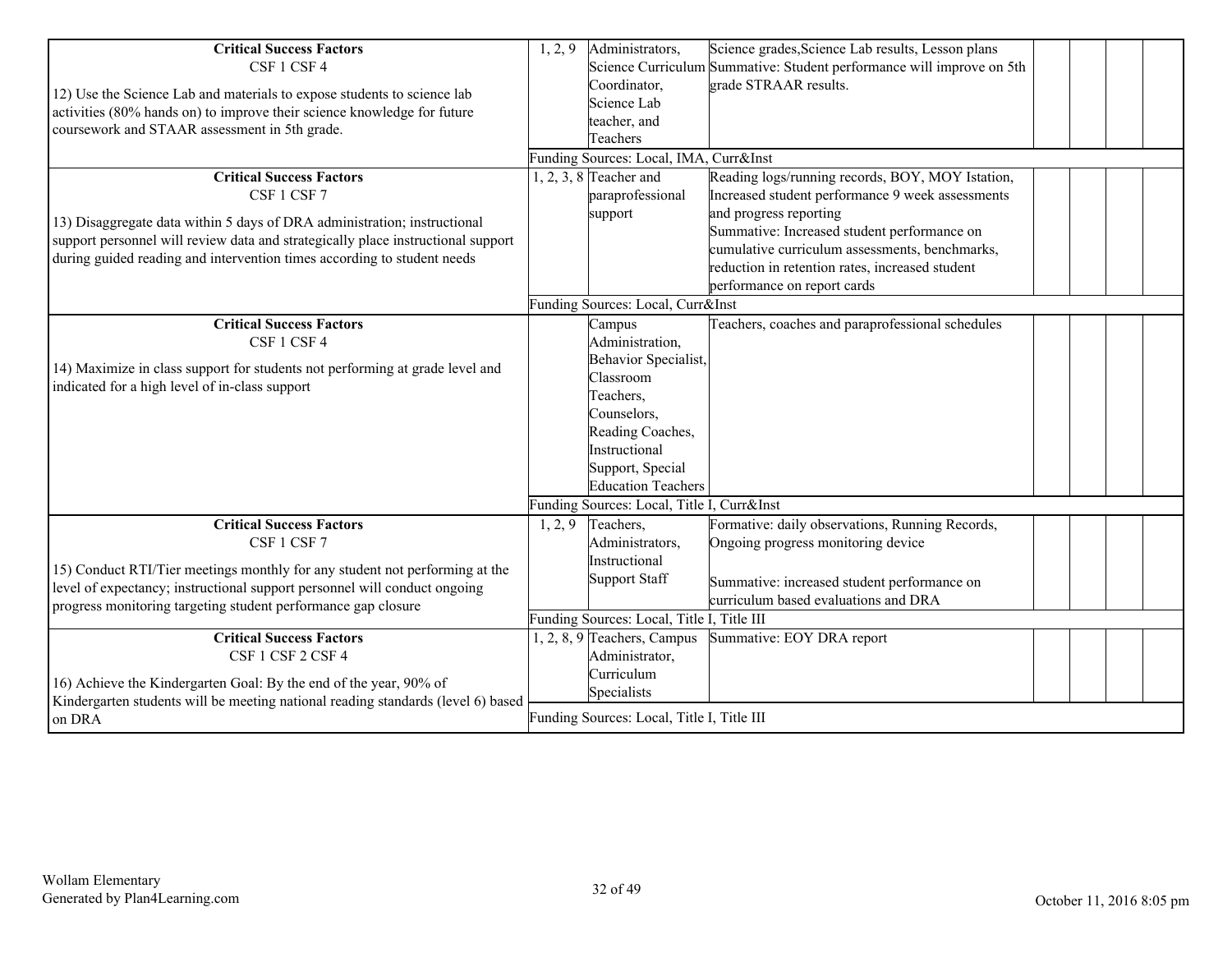| <b>Critical Success Factors</b><br>CSF 1 CSF 2<br>17) Achieve the First Grade Goal: By the end of the year, 90% of our First<br>grade students will meet or exceed standards in reading on the CBA and be a<br>level 18 on the DRA; all students will make a minimum of one year's growth<br>and below level students in Tier II and III interventions will make accelerated<br>progress in order to close the achievement gap   | Summative: EOY CBA and DRA scores will reflect<br>$1, 2, 8, 9$ Teachers, Campus<br>Administrator,<br>90% 1st graders will meet or exceed passing standards<br>Curriculum<br>Specialists<br>Funding Sources: Local, Title I, Title III    |
|----------------------------------------------------------------------------------------------------------------------------------------------------------------------------------------------------------------------------------------------------------------------------------------------------------------------------------------------------------------------------------------------------------------------------------|------------------------------------------------------------------------------------------------------------------------------------------------------------------------------------------------------------------------------------------|
| <b>Critical Success Factors</b><br>CSF 6 CSF 7<br>18) Achieve the second Grade Goal: By the end of the year, 90% of our Second<br>grade students will meet or exceed standards in reading on the CBA and be a<br>level 28 on the DRA; all students will make a minimum of one year's growth<br>and below level students in Tier II and III interventions will make accelerated<br>progress in order to close the achievement gap | $1, 2, 5, 9$ Teachers, Campus<br>Summative: EOY CBA and DRA scores will reflect<br>Administrator,<br>90% 2nd graders will meet or exceed passing<br>Curriculum<br>standards<br>Specialists<br>Funding Sources: Local, Title I, Title III |
| <b>Critical Success Factors</b><br>CSF 1 CSF 4 CSF 7<br>19) Ensure the implementation of Guided Math, Math Talks/Number Talks, and<br>high quality Math Stations and their alignment with the curriculum                                                                                                                                                                                                                         | Daily Schedules, Walk throughs, TTESS<br>1, 2, 9<br>Campus<br>Administration,<br>Instructional<br>Coaches,<br>Classroom<br>Teachers,<br>Campus GT<br>Specialist,<br>District Math<br>Specialist<br>Funding Sources: Local, Curr&Inst     |
| <b>Critical Success Factors</b><br>CSF <sub>2</sub>                                                                                                                                                                                                                                                                                                                                                                              | Teachers, GT<br>Formative: Raven screening sheets will be reviewed<br>10<br>Coordinator<br>for qualifying students to be further tested                                                                                                  |
| 20) Achieve the Kindergarten Goal: By the end of December, all Kindergarten<br>students will be screened for GT                                                                                                                                                                                                                                                                                                                  | Funding Sources: Local, Curr&Inst                                                                                                                                                                                                        |
| <b>Critical Success Factors</b><br>CSF 1 CSF 4                                                                                                                                                                                                                                                                                                                                                                                   | 1, 2, 10 Administrators, GT Lesson plans, learning stations, PLC reflections,<br>Specialist, Teachers Walkthrough Data and Student Performance Data.                                                                                     |
| 21) Implement Pullout GT program, in-class support and PLC participation<br>heightening the proficiency of differentiation and extension activities through<br>learning stations for our Gifted population.                                                                                                                                                                                                                      | <b>Funding Sources: Local</b>                                                                                                                                                                                                            |
| <b>Critical Success Factors</b><br>CSF 1 CSF 5 CSF 6<br>22) Providing ESL students, parents and teachers supplemental materials for<br>language acquisition and communication through interpreters and translated<br>written materials                                                                                                                                                                                           | ESL coordinator for ELL student communication in classroom will<br>1, 2, 9<br>campus, ESL<br>improve<br>teachers<br>Summative: an increase in test scores for ELL<br>students.<br>Funding Sources: Local, Title III                      |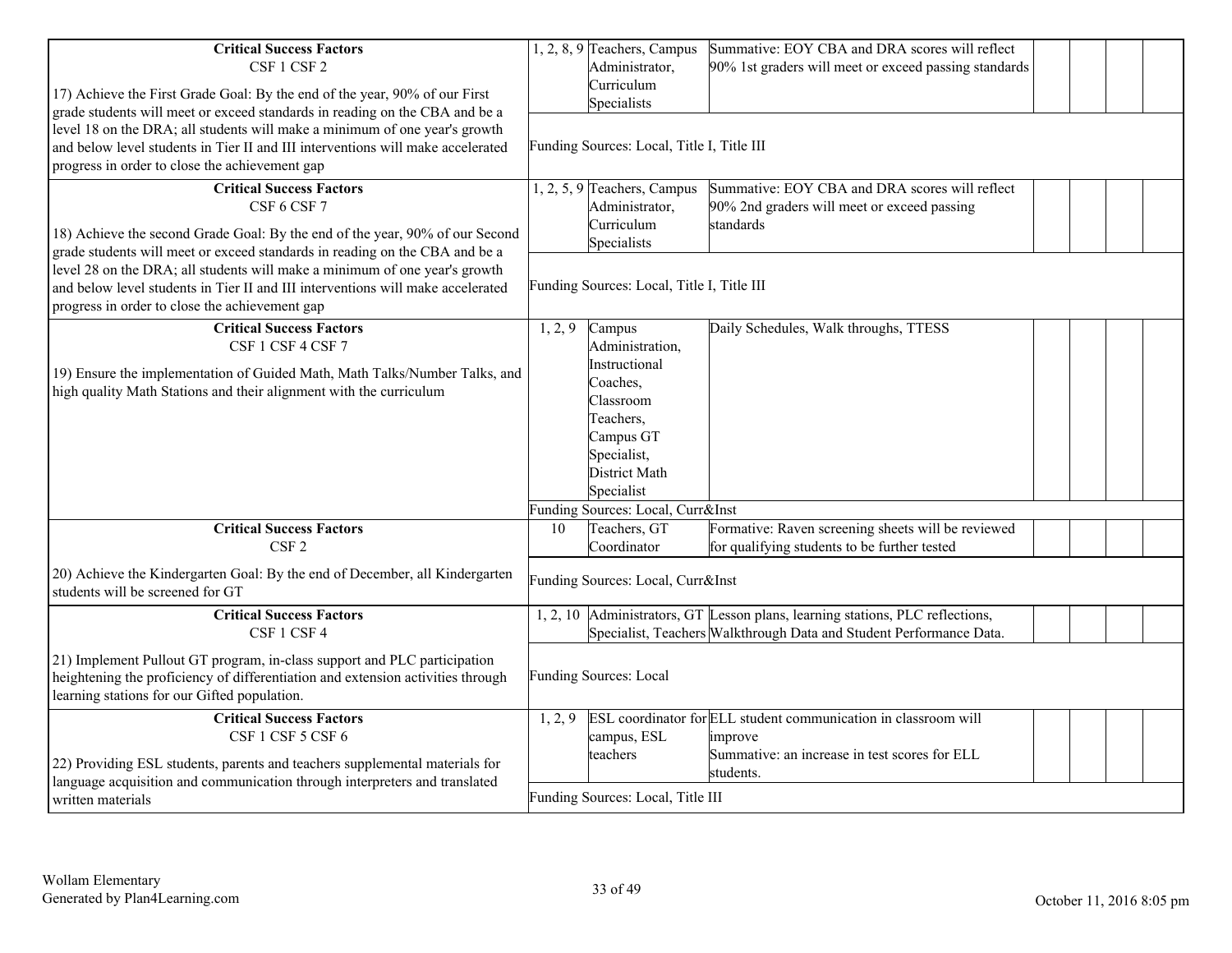| <b>Critical Success Factors</b>                                                                                                                |      | All teachers,          | Formative: Teacher Observation of increased student                               |  |  |  |
|------------------------------------------------------------------------------------------------------------------------------------------------|------|------------------------|-----------------------------------------------------------------------------------|--|--|--|
| CSF 1 CSF 5                                                                                                                                    |      | Administration         | understanding of future opportunities.                                            |  |  |  |
| 23) Integrating and exposing students to career and college readiness; enhancing<br>their knowledge and understanding of future opportunities. |      |                        | Summative: Increased awareness of attending college<br>or career path selections. |  |  |  |
|                                                                                                                                                |      | Funding Sources: Local |                                                                                   |  |  |  |
| <b>Critical Success Factors</b>                                                                                                                | 2, 9 | Teachers, Para         | Attendance in field trips and greater understanding of                            |  |  |  |
| CSF 1 CSF 3 CSF 7                                                                                                                              |      | Professionals,         | these TEK objectives discussed in class as measured                               |  |  |  |
|                                                                                                                                                |      | <i>Instructional</i>   | by journal entries.                                                               |  |  |  |
| 24) Providing experiential field trips correlated with TEKS objectives taught in<br>the classroom.                                             |      | Support Staff          | Summative: Increased performance in grade level                                   |  |  |  |
|                                                                                                                                                |      | <b>Members</b>         | TEKS objectives.                                                                  |  |  |  |
| Funding Sources: Local                                                                                                                         |      |                        |                                                                                   |  |  |  |
| $\blacksquare$ Considerable<br>$=$ Accomplished<br>$=$ Some Progress<br>$=$ No Progress<br>$=$ Discontinue                                     |      |                        |                                                                                   |  |  |  |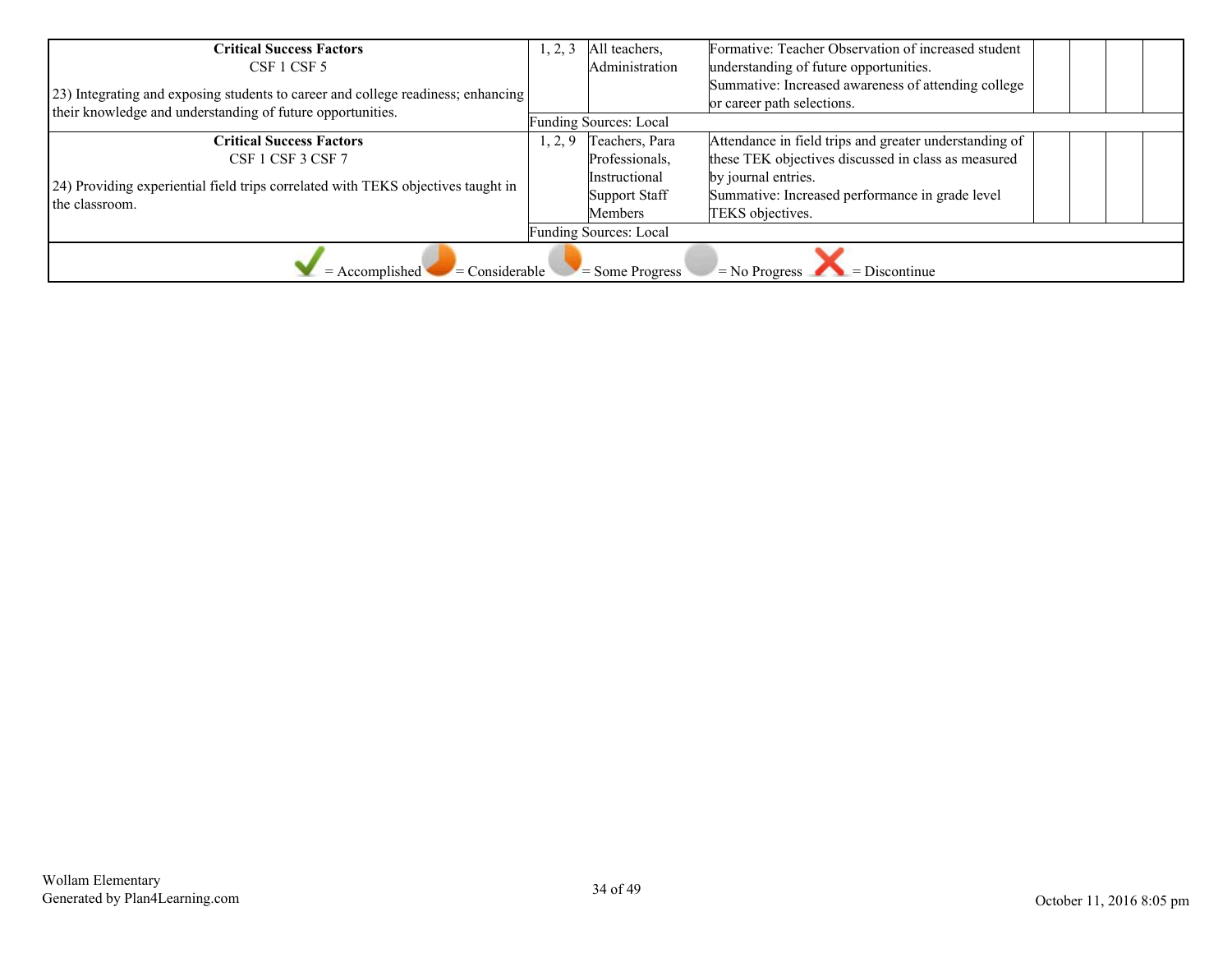## <span id="page-34-0"></span>**Goal 5: Creating a safe environment of respectful, responsible, and motivated individuals**

**Performance Objective 1:** RJW continues to provide a safe environment of respectful, responsible, and motivated individuals

#### **Summative Evaluation:** Ongoing.

| <b>Strategy Description</b>                                                                                                                                                                                                                                     |                | <b>Staff Responsible</b>                                                 | <b>Evidence that Demonstrates Success</b>                                                                                                                                                                                                                                        |  | <b>Formative Reviews</b> |  |                  |
|-----------------------------------------------------------------------------------------------------------------------------------------------------------------------------------------------------------------------------------------------------------------|----------------|--------------------------------------------------------------------------|----------------------------------------------------------------------------------------------------------------------------------------------------------------------------------------------------------------------------------------------------------------------------------|--|--------------------------|--|------------------|
|                                                                                                                                                                                                                                                                 | <b>Title I</b> | for Monitoring                                                           |                                                                                                                                                                                                                                                                                  |  |                          |  | Nov Jan Mar June |
| <b>Critical Success Factors</b><br>CSF 2 CSF 6                                                                                                                                                                                                                  | 1, 2, 10       | Campus<br>Administrators,<br>teachers                                    | Number of referrals                                                                                                                                                                                                                                                              |  |                          |  |                  |
| 1) Ensure student discipline referrals will accurately reflect student disciplinary<br>needs                                                                                                                                                                    |                | Funding Sources: Local                                                   |                                                                                                                                                                                                                                                                                  |  |                          |  |                  |
| <b>Critical Success Factors</b><br>CSF 1 CSF 6<br>2) Implement positive behavioral intervention for identified students and utilize<br>as an early intervention strategy to decrease problem behavior                                                           | 1, 10          | Teachers,<br>Counselors,<br>Campus<br>Administration                     | Formative: Classroom visitation by Admin.<br>Summative: 10% decrease in student office referrals.                                                                                                                                                                                |  |                          |  |                  |
|                                                                                                                                                                                                                                                                 |                | Funding Sources: Local, Title I                                          |                                                                                                                                                                                                                                                                                  |  |                          |  |                  |
| <b>Critical Success Factors</b><br>CSF <sub>6</sub><br>3) Implement TRIBE tokens as a school wide positive reinforcement system to<br>foster increased on task and TRIBE character education behaviors                                                          | 1, 2           | Teachers, Faculty<br>members, and<br>Administration                      | Formative: Collection of TRIBE tokens, and a decrease<br>in office and counselor referrals related to TRIBE<br>ltraits.<br>Summative: Incentives, Student of the Month, Faculty<br>Member of the Month, Celebrations                                                             |  |                          |  |                  |
|                                                                                                                                                                                                                                                                 |                | Funding Sources: Local, Title I                                          |                                                                                                                                                                                                                                                                                  |  |                          |  |                  |
| <b>Critical Success Factors</b><br>CSF 1 CSF 4 CSF 6<br>4) Monitor of classroom instructional plans and ensuring they address a                                                                                                                                 | 1, 2           | All Teachers,<br>Faculty members,                                        | Formative: Observations, walk throughs, lesson plans.<br>Summative: Increase in character education attributes<br>and Administrators within the student and staff population.                                                                                                    |  |                          |  |                  |
| minimum of two TRIBE lessons per week                                                                                                                                                                                                                           |                | <b>Funding Sources: Local</b>                                            |                                                                                                                                                                                                                                                                                  |  |                          |  |                  |
| <b>Critical Success Factors</b><br>CSF <sub>6</sub><br>5) Publicly acknowledging TRIBE tickets, written out by teachers and/or<br>employees, addressing individual student behaviors (specific to TRIBE<br>behaviors and gives specific positive reinforcement) | 1, 2           | Teachers, Staff<br>members,<br>Administrators                            | Formative: Exclamation Points<br>Summative: Increased character development<br>behaviors from students; decrease of 2% in office<br>referrals, increase in student on task behavior within<br>the educational settings; heightened exhibition of<br><b>TRIBE</b> characteristics |  |                          |  |                  |
|                                                                                                                                                                                                                                                                 |                | <b>Funding Sources: Local</b>                                            |                                                                                                                                                                                                                                                                                  |  |                          |  |                  |
| <b>Critical Success Factors</b><br>CSF <sub>6</sub><br>6) Ensure Counselors address bullying and other pertinent issues with the<br>student body. Emphasis will be placed on prevention and intervention                                                        | 2              | Counselor, All<br>teachers<br>Funding Sources: Local, Curr&Inst, Title I | Formative: Counseling of topic within the classrooms.<br>Summative: Evidence of positive and supportive<br>behaviors exhibited throughout the school; 2% less<br>office referrals relating to this topic                                                                         |  |                          |  |                  |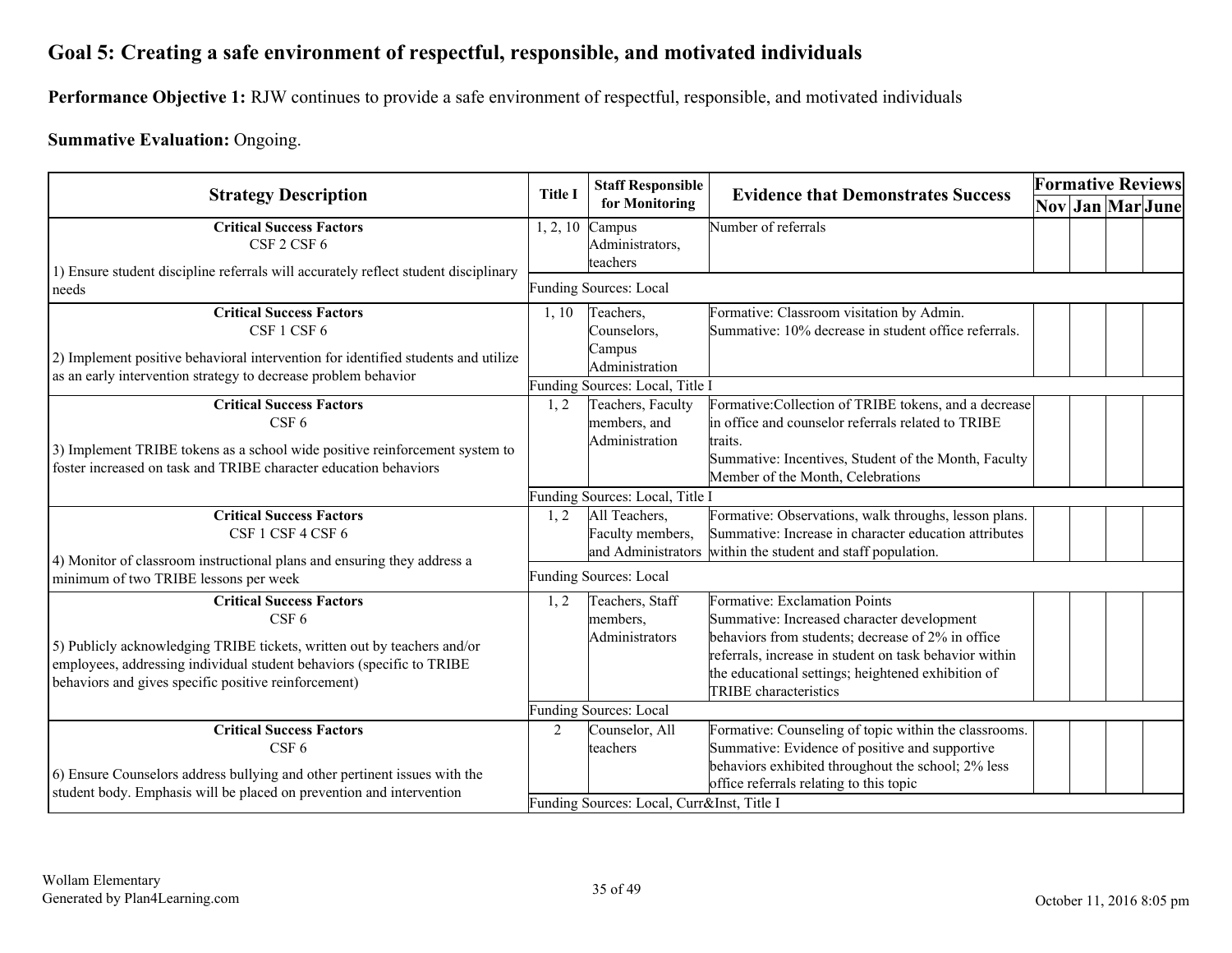| <b>Critical Success Factors</b><br>CSF <sub>6</sub>                                                                                                                                                                                                                        | 1, 2    | Counselor, SAFE<br>Counselor,                                                                     | Formative: Schedule of activities<br>Summative: Activities held and student participation                                                                           |  |  |
|----------------------------------------------------------------------------------------------------------------------------------------------------------------------------------------------------------------------------------------------------------------------------|---------|---------------------------------------------------------------------------------------------------|---------------------------------------------------------------------------------------------------------------------------------------------------------------------|--|--|
| 7) Ensure students participate in activities and programs involving school safety<br>(Drug Awareness Week, Red Ribbon Week, Bus Safety Week, Bully                                                                                                                         |         | Administrators,<br>Transportation                                                                 | observed during awareness weeks and Crisis<br>prevention drills                                                                                                     |  |  |
| Awareness Week, Campus Crisis Prevention, Fire Prevention Training)                                                                                                                                                                                                        |         | <b>Funding Sources: Local</b>                                                                     |                                                                                                                                                                     |  |  |
| <b>Critical Success Factors</b><br>CSF 5 CSF 6<br>8) Continue the PAL mentoring program that assists students with building<br>relationships, encouraging appropriate behavior, and academic support                                                                       |         | $1, 2, 9, 10$ Counselor, PAL<br>Coordinator,<br>Selected Teachers,<br>Pal Student<br>Participants | Formative: Grades, behavior, attendance<br>Summative: Increase in grades, improved attendance,<br>decrease in office referrals                                      |  |  |
|                                                                                                                                                                                                                                                                            |         | <b>Funding Sources: Local</b>                                                                     |                                                                                                                                                                     |  |  |
| <b>Critical Success Factors</b><br>CSF <sub>3</sub>                                                                                                                                                                                                                        | 1, 2    | Administration,<br>Team                                                                           | Formative: Implementation of plans, observation<br>Crisis Management Summative: Evidence of safety among students and<br>staff; fire drill and safety drill records |  |  |
| 9) Implement and practice emergency procedures for Crisis<br>Prevention Plan throughout the year for increased safety (fire drill, bus<br>evacuations, lock down, etc.)                                                                                                    |         | <b>Funding Sources: Local</b>                                                                     |                                                                                                                                                                     |  |  |
| <b>Critical Success Factors</b><br>CSF 2 CSF 6 CSF 7                                                                                                                                                                                                                       | 1, 2    | Admin. based on<br>survey response.                                                               | 90% of staff convey evidence of a safe, positive, work<br>environment                                                                                               |  |  |
| 10) Conduct staff surveys in ensuring the existence of a safe, positive work<br>environment                                                                                                                                                                                |         | <b>Funding Sources: Local</b>                                                                     |                                                                                                                                                                     |  |  |
| <b>Critical Success Factors</b><br>CSF <sub>6</sub>                                                                                                                                                                                                                        | 1, 2, 8 | All staff                                                                                         | Formative: Lesson plan evidence<br><b>Summative: Teacher Survey</b>                                                                                                 |  |  |
| 11) Ensure that RJW's students receive direct, positive TRIBE character<br>instruction                                                                                                                                                                                     |         | Funding Sources: Local, Title I                                                                   |                                                                                                                                                                     |  |  |
| <b>Critical Success Factors</b><br>CSF 4 CSF 6                                                                                                                                                                                                                             | 1, 2, 8 | Teachers;<br>Administrators                                                                       | Formative: Classes will take place weekly<br>Summative: Number of referrals for our profound<br>behaviors students will decrease                                    |  |  |
| 12) Ensure that by December, our profound behavior students will receive<br>intensive socials skills lessons to decrease the frequency of disruptive behaviors                                                                                                             |         | <b>Funding Sources: Local</b>                                                                     |                                                                                                                                                                     |  |  |
| <b>Critical Success Factors</b><br>CSF 6                                                                                                                                                                                                                                   | 1, 2, 8 | Teachers,<br>Administration                                                                       | Survey results                                                                                                                                                      |  |  |
| 13) Ensure that by May, 90% of our staff will indicate by Survey Monkey that<br>discipline at RJW is proactively addressed in the classroom setting, consistently<br>implemented with consideration of individual student needs, and supported by<br>campus administration |         | <b>Funding Sources: Local</b>                                                                     |                                                                                                                                                                     |  |  |
| $=$ Accomplished<br>$=$ Considerable                                                                                                                                                                                                                                       |         | $=$ Some Progress                                                                                 | $N0$ Progress<br>$=$ Discontinue                                                                                                                                    |  |  |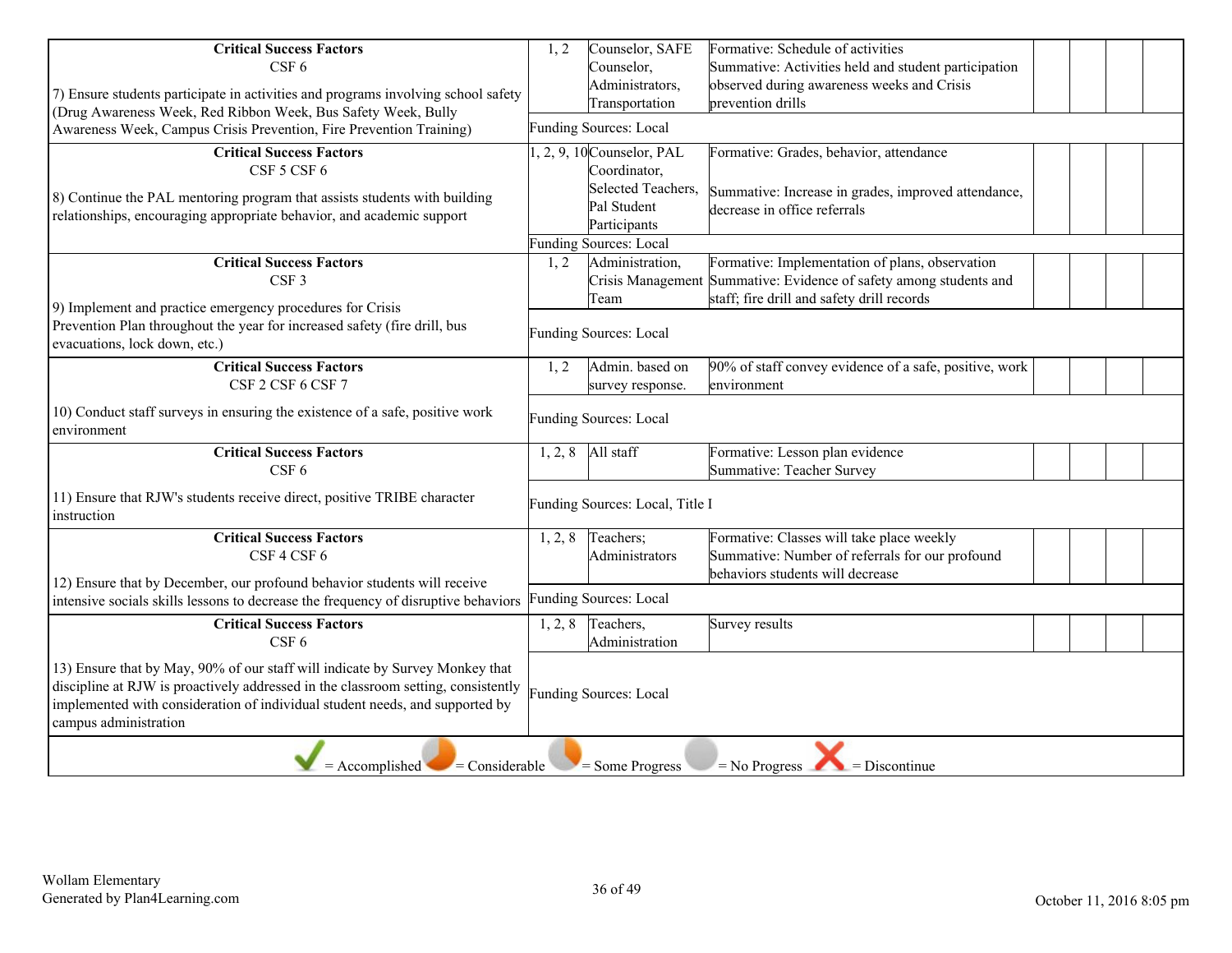## **Title I**

#### <span id="page-36-0"></span>**Schoolwide Program Plan**

RJW's school-wide Title 1 program include:

- Implementation of a vertically aligned Handwriting program Pre K 2 that is continued through grade 3
- Implementation of Balanced Literacy in English Language Arts
- Implementation of Guided Math
- Implementation of an integration between Language Arts and Social Studies using mentor texts.

An "Assurance Statement" is included in each Campus Improvement Plan to ensure current policies and procedures of the Texas Education Code are maintained and followed regarding Section 11.253, Campus Planning and Site-Based Decision-Making Procedures. The SFISD has policies and procedures in place to provide for campus-level planning and decision-making committees, as required by TEC.

Each school year, the principal of each school campus with the assistance of the campus-level committee, shall develop, review, and revise the campus improvement plan for the purpose of improving student performance for all student populations, including students in special education programs under Subchapter A, Chapter 29, with respect to the academic excellence indicators adopted under Section 39.051, and any other appropriate performance measures for special needs populations. The campus-level committee has been elected/selected in accordance with board policy and includes all appropriate and mandated representatives. A list of the members of the campus-level committee has been included in this document. The principal shall regularly consult the campuslevel committee in the planning, operation, supervision, and evaluation of the campus educational program, as outlined in the campus improvement plan.

#### **Each campus improvement plan must include strategies to address:**

- The academic achievement for each student and student groups;
- The campus performance objectives based on the TAPR report, including objectives for special needs populations an students in all special programs (for example: BE/ESL, Special Education, Section 504, Economically Disadvantaged, At–Risk, GT, low performing and Homeless);
- Strategies for improvement of student performance, including instructional methods for addressing the needs of student groups not achieving their full potential (including students typically exempt from measures used in the TAPR), methods for addressing the needs of students for special programs, dropout reduction, discipline management, staff development for professional staff, career education, and accelerated instruction;
- The program offerings funded by federal and state supplementary funds for all special populations, including entrance and exit criteria for special programs and how the campus goals will be met for each student;
- The coordination of services, funding, and for all special populations;
- The resources needed to implement the plan;
- Measurable progress toward the objectives to ensure the plan is resulting in academic improvement for all students (including formative and summative assessments of the plan and specific dates to begin and end the strategy)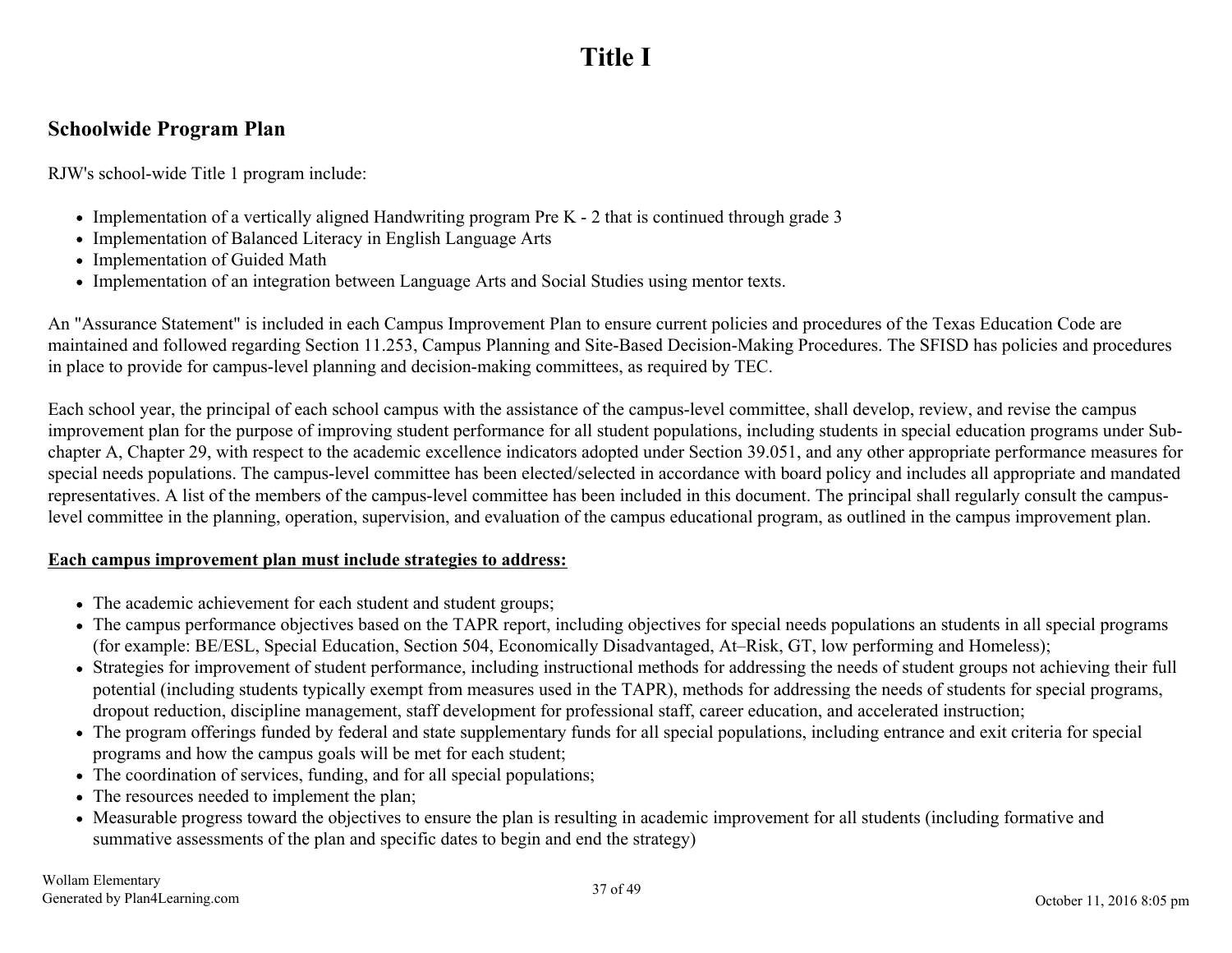- <span id="page-37-0"></span>Goals and methods for increasing the use of technology for staff and students
- Goals for "transitioning" students from one campus or one grade to another
- Goals and methods for violence prevention and intervention on the campus, including campus discipline management plans
- Goals and methods for decreasing discipline referrals
- Goals and methods for increasing student attendance
- Program provisions to encourage parental/community involvement at the campus
- Goals and methods to ensure that all teachers and paraprofessionals within the school are "highly qualified" at hiring of each year (including professional development and mentoring programs; mandated CPR, TBSI and FMNV training; also including certification incentives for continuing education)
- Procedures to ensure that mandates regarding FMNV and immunizations are followed
- Procedures to ensure that data used for the PBMA system is authentic and maintains "data integrity" standards

#### **Homeless Education Plan for Title 1 Services to Children:**

- Transportation services to school
- Access to all school facilities and services
- Free breakfasts and lunches
- Clothing for compliance with SFISD's dress code
- All necessary school supplies

Homeless Liaison: Lois Henderson Jones [lois.jones@sfisd.org](mailto:lois.jones@sfisd.org)

#### **Ten Schoolwide Components**

#### **1: Comprehensive Needs Assessment**

#### **Student Strengths:**

Student strengths, based on the Texas Education Agency's State of Texas Assessments of Academic Readiness-**STAAR** assessment in the spring of 2016, R. J. Wollam (paired with Dan Kubacak Elementary) Met Standards on Student Achievement, Student Progress, Closing Performance Gaps, and Post Secondary Readiness. Data has been collected and scores for all students and student populations are provided in "Appendix A: Three-Year Student Performance Results" in this document. Based on staff observations, performance on developmental reading assessments, readiness tests, benchmark exams, state-mandated tests, district cumulative curriculum exams, standardized achievement tests, teacher-made tests and report card grades are above average and the students are generally well disciplined. As documented by the above-mentioned performance items, student performance is indicative of their ability and potential to learn the state-mandated STAAR (State of Texas Assessment of Academic Readiness).

#### **2: Schoolwide Reform Strategies**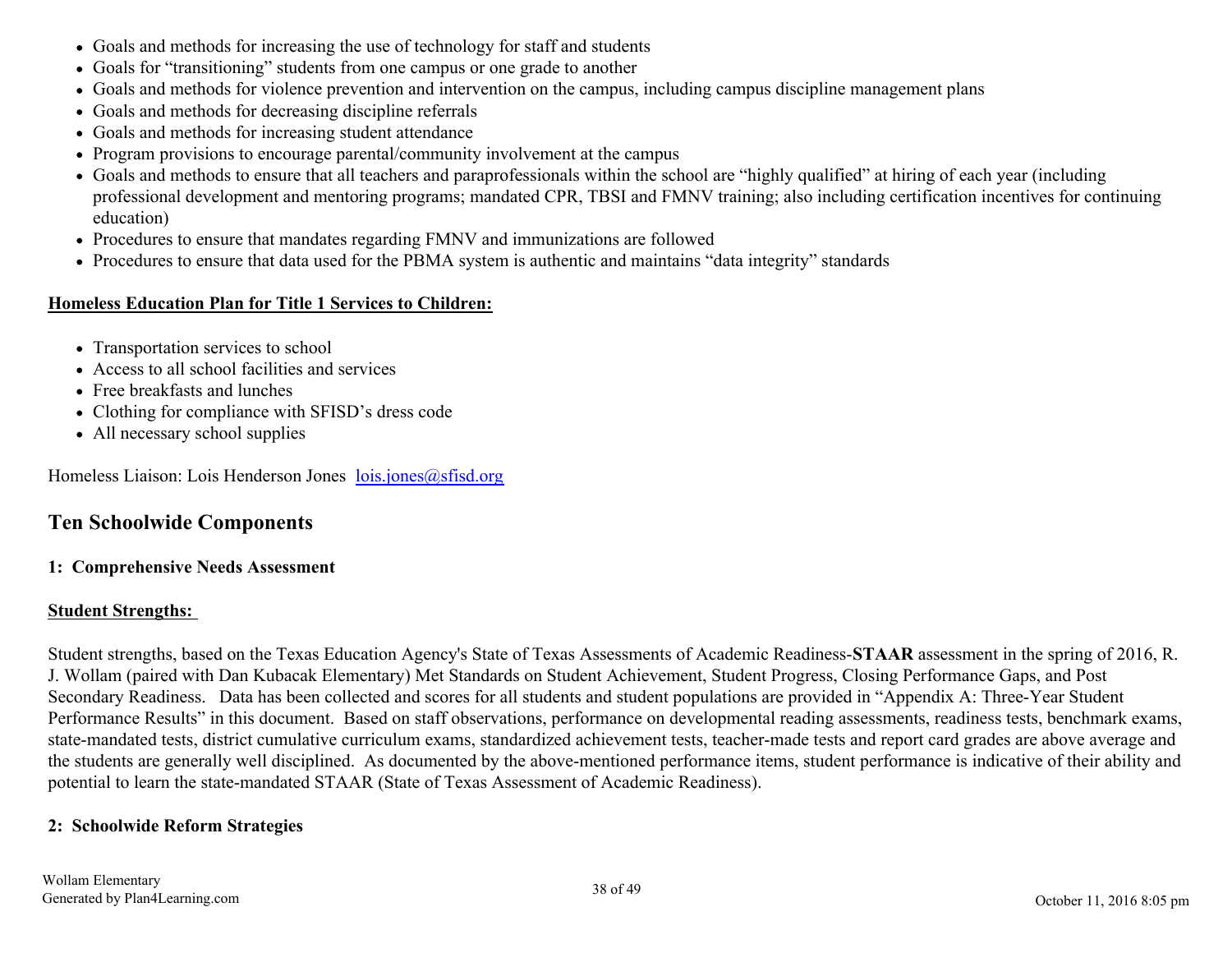RJW is implementing the following school-wide reform strategies:

- Implementation of Balanced Literacy, vertically aligned throughout the elementary campuses
- Implementation of a vertically aligned Handwriting Program in grades Pre-K through 2nd on campus
- Incorporation of mini-lessons during Balanced Literacy instructional time
- Collaborative planning teams PLCs (Professional Learning Communities)
- Creation of and facilitation of student growth charts according to their DRA Professional Development Sessions offered: Mini Lesson training, First 20 Days Training, Developmental Reading Assessment administration training
- Implementation of Guided Math, high quality math talks and learning stations

#### **3: Instruction by highly qualified professional teachers**

100% of the teachers and paraprofessionals at R. J. Wollam Elementary are highly qualified.

#### **4: High-quality and ongoing professional development for teachers, principals, and paraprofessionals and, if appropriate, student services personnel, parents, and other staff**

RJW is facilitating or attending the following professional development sessions:

- Vertically aligned Handwriting Program in grades Pre-K through 2nd on campus, professional development by District Elementary Literacy Specialist
- Literacy Curriculum planning for the 2016-2017 school year
- Getting Started with Writer's Workshop professional development by District Elementary Literacy Specialist
- Balanced Literacy Institutes professional development by District Elementary Literacy Specialist
- First 20 Days 2016 Style professional development session provided by District Elementary Literacy Specialist
- Mini-Lesson sessions for student planning with Reading Coaches
- Guided Math training and math learning stations professional development provided by curriculum specialists
- Math Talks and continued Guided Math professional development training provided by curriculum specialists
- To promote facilitated leadership upon the campus, coaching strategies, and professional learning communities campus professional are attending the Learning Forward Conference 2016
- Co-teaching training for general education and special education teachers

#### **5: Strategies to attract highly qualified teachers**

Continues to implement an on-site day care program where by children of district personnel attend school along with PPCD students. This on-site day care program benefits staff members as their children's needs are met while school is in session as well as during in-service days.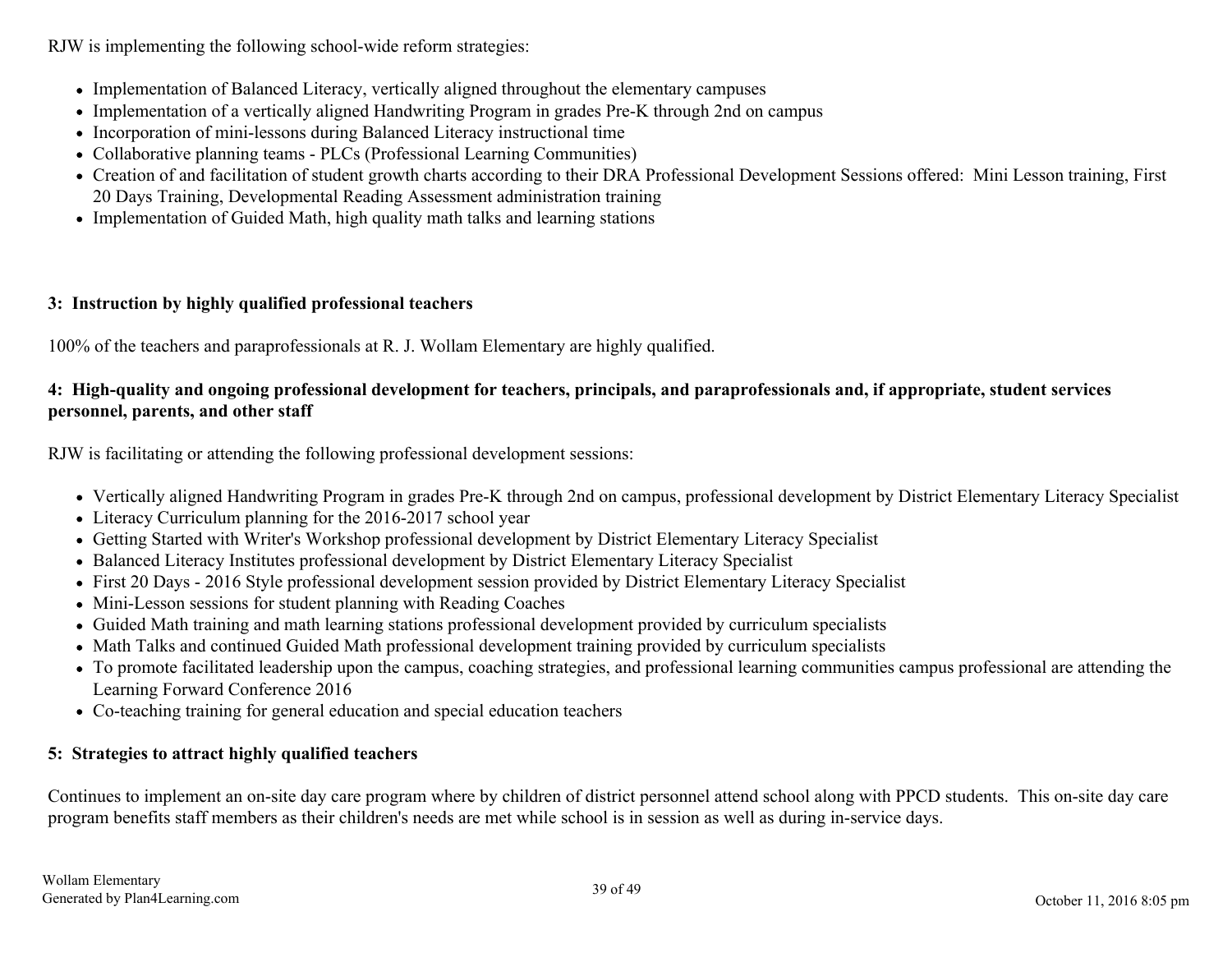RJW Elementary offers current, research based, scientifically proven professional development sessions to maintain and heighten our faculty members instructional skills.

Foster distributive leadership, professional learning communities and an ongoing progressive instructional practice, as well as, a positive growth mindset promoting a culture rich in collaboration both in adult and student centered learning.

Facilitate safe security measures to meet both the needs of students and staff in order to provide both with the most secure and safe learning and work environment possible. Monthly drills are executed encompassing targeted areas such as: Fire, Storm, Emergency Lock Down, Suspicious Packages, Intruder Drills, and identification scanning for sexual offenders. Background checks are conducted for staff and parents who volunteer on campus or attend field trips. These measures are implemented on a consistent basis and provide the staff and student body with a secure environment in which to work and learn.

#### **6: Strategies to increase parental involvement**

Roy J. Wollam recognizes that a child's education is a responsibility shared by the both the school, community and family throughout the duration of their educational experience. To support our goal of educating all students effectively, the schools and parents must work together as collaborative partners. Parents are an integral component of a school's ability to ensure the educational success of their children. The school provides differentiated instructional strategies geared to meeting the diverse learning needs of all children. SFISD acknowledges that engaging parents is essential to improve student achievement and that schools should foster and support active parental involvement.

The RJW Parent Involvement Plan, established in collaboration with the District Educational Improvement Committee (DEIC), the District's Parent-Teacher Organization (PTO), and the Administrative Cabinet, includes programs and practices that enhance parental involvement and reflect the special needs of students and their families.

It is the goal of RJW to assure an ongoing partnership between families, communities, and school. We believe such a partnership is fundamental to the academic and social success of students. From this partnership a support will evolve that will have a positive effect on student achievement and will produce a sense of cooperative responsibility in ensuring excellence in the educational process.

The campus actively supports and solicits parent and community volunteers. Parents are partners with educators, administrators, and school district Boards of Trustees in their children's education. Parents are encouraged to actively participate in creating and implementing educational programs for their children (TEC, 26.001a). The District employs a Parent/Community Volunteer Liaison to assist in encouraging volunteer support in district schools.

In response to our stated commitment to active parental involvement and in compliance with the legal requirements of the No Child Left Behind Act of 2001, Santa Fe Schools establishes the following parental involvement plan.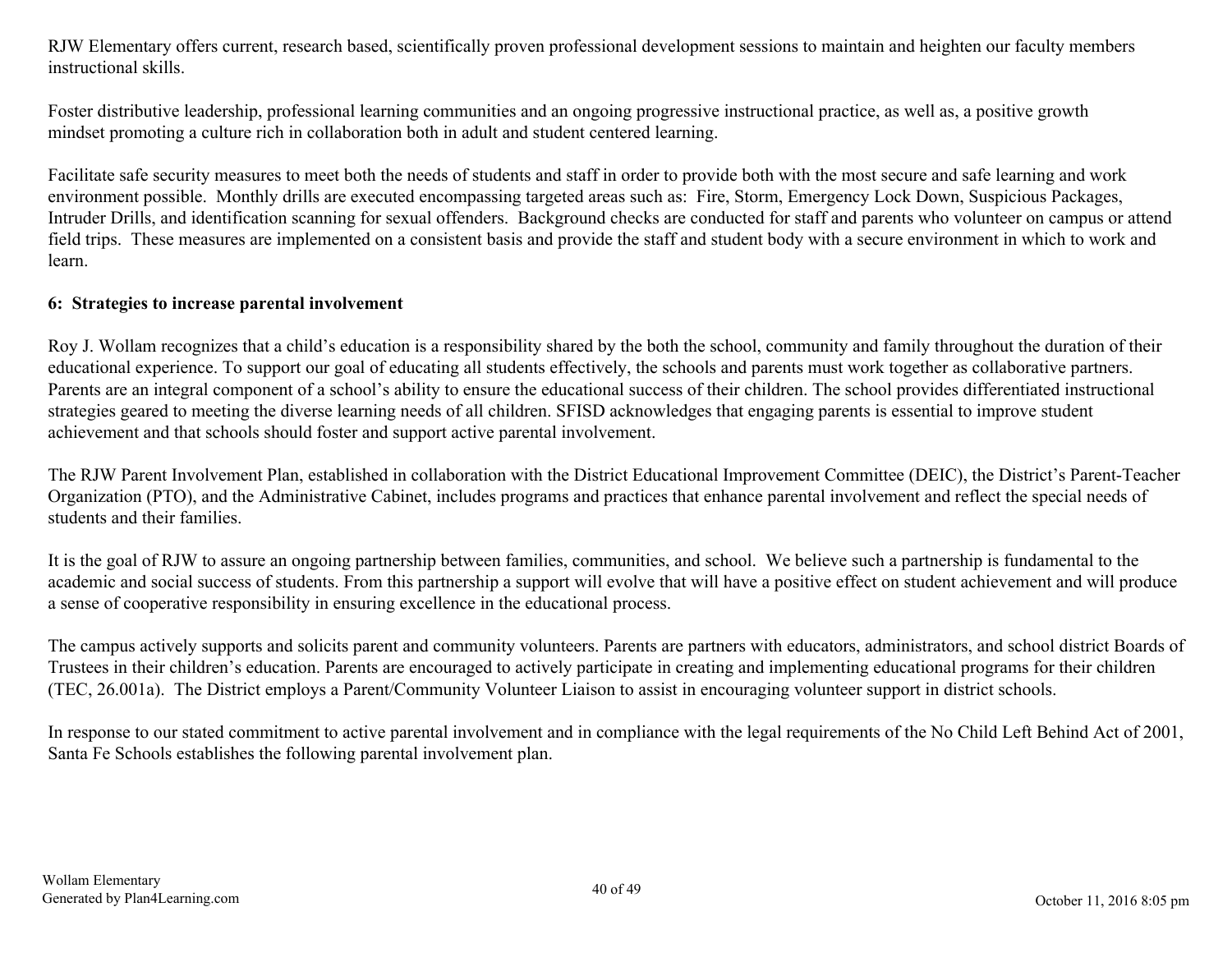#### **To ensure greater opportunities for student success, the SFISD will strive to:**

- Increase attendance
- Increase family involvement in our schools
- Improve literacy skills across the curriculum

**To establish positive working relationships between educators and families of all student groups, district and campus staff will (1) provide parents with the knowledge and skills to assist their children's learning at home, and (2) provide parents with information to access school and community support services to advance learning and healthy development for children, youth, and families. This goal will be accomplished through these activities and/or services:**

- Attendance
- Bully Proofing/Caring Communities
- Campus/District AEIS Public Meetings  $\bullet$
- Character Education
- Community and Business Donations
- District Educational Improvement Committee  $\bullet$
- Fire Safety Demonstrations  $\bullet$
- Food, Clothing, and Toy Drives During Holidays
- LPAC Meetings for Limited English Speakers
- Nurses' Vision, Hearing, Scoliosis Screenings  $\bullet$
- Parent Teacher Organization
- Parent Visitations to Campuses and Classrooms  $\bullet$
- Penny Drive for Charity  $\bullet$
- Red Ribbon Week Activities
- School Fundraisers  $\bullet$
- Special Education Conferences and ARD Meetings
- Special Olympic Activities
- Student Recognition Nights Sponsored by the SFISD Board  $\bullet$
- Substitute Teacher Orientation and Training for Highly Qualified  $\bullet$
- Math and Reading Parents Night
- Transportation Safety Week  $\bullet$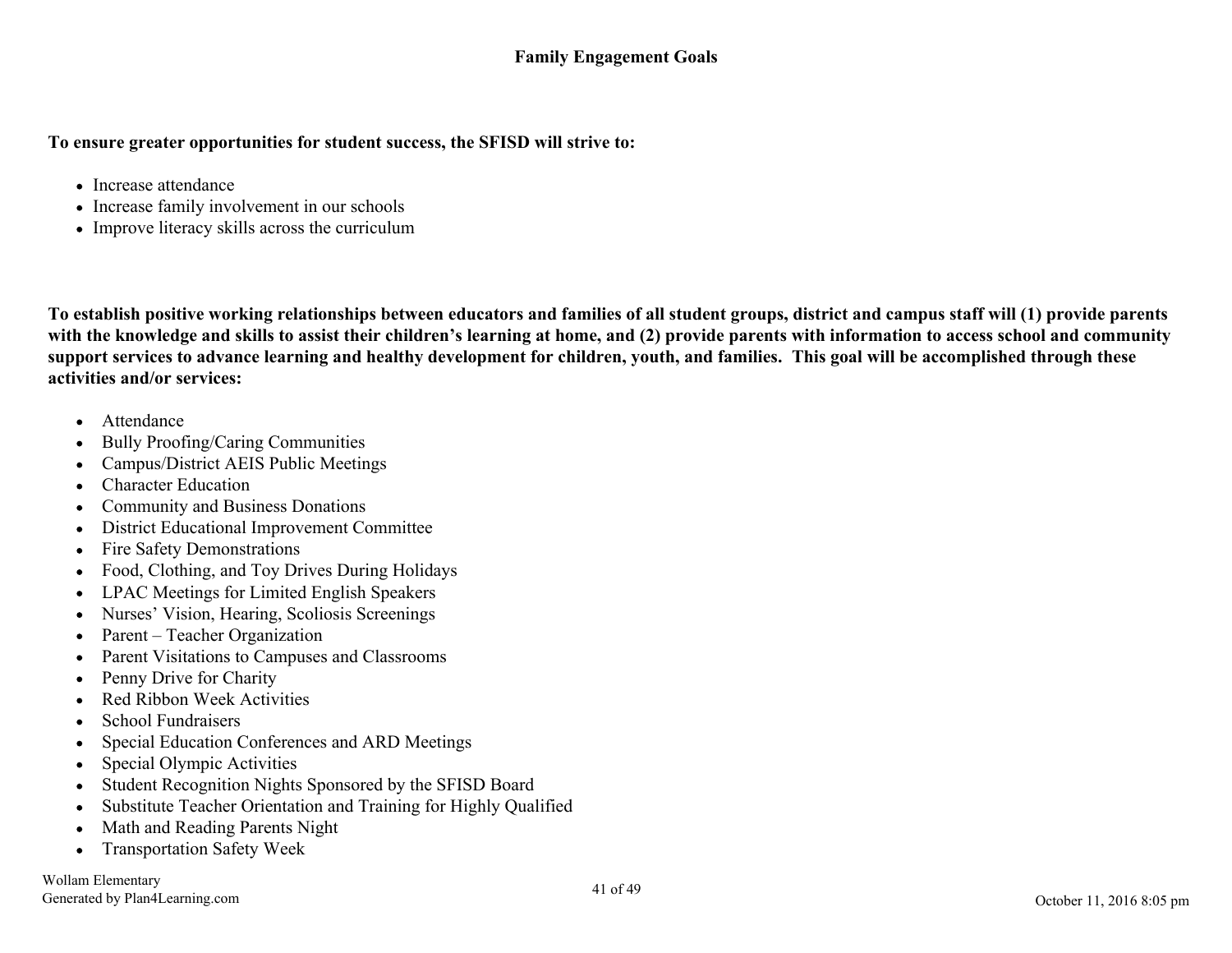- United Way Donation Drive  $\bullet$
- Volunteer Programs  $\bullet$

**To establish strong parent involvement activities in grades PK – 2, school staff will involve parents in appropriate training for service in voluntary instructional and support roles at schools. Parents will be invited to become active participants in their child's learning at every grade level**, **including membership in a variety of organizations. This goal will be accomplished through these activities and/or services:**

- Art Students' Participation in Galveston County Fair and Houston Livestock Show  $\bullet$
- County Health Fairs
- Dyslexia Parent Meetings
- GT Parent Meetings and Parent Survey  $\bullet$
- Graduation Ceremonies Kindergarten
- Holiday Lunches on Campuses  $\bullet$
- Libraries Host Book Fairs  $\bullet$
- Lunch With Students  $\bullet$
- Meet the Teacher Nights
- Open House Events
- Mark Kilroy Foundation/SAFE Organization  $\bullet$
- Red Ribbon Week Activities
- Summer School Programs, Grades PK-12  $\bullet$
- Teachers Submit Book Orders for Parents  $\bullet$
- Title I Parent Meeting and Parent Survey
- ESL Parent Meeting and Parent Survey  $\bullet$
- Tutors for Inclusive Intervention Model
- Volunteer Recognition Activities

**To establish diverse communication channels between school and families, district and school staff will use a variety of strategies and methods to promote clear, consistent, and effective two-way communications between staff and parents. This goal will be accomplished through these activities and/or services:**

- Parent Conferences Scheduled Through Early Release Days to discuss student performance.
- Communication Notebooks for Students With Special Needs
- Call outs with School Messenger both in English and Spanish.
- Email, Text campus wide communications through Skyward
- Daily Conference Times Upon Request
- District/Campus Newsletter
- District and Campus Websites and Web page
- Elementary Student Organizational Binder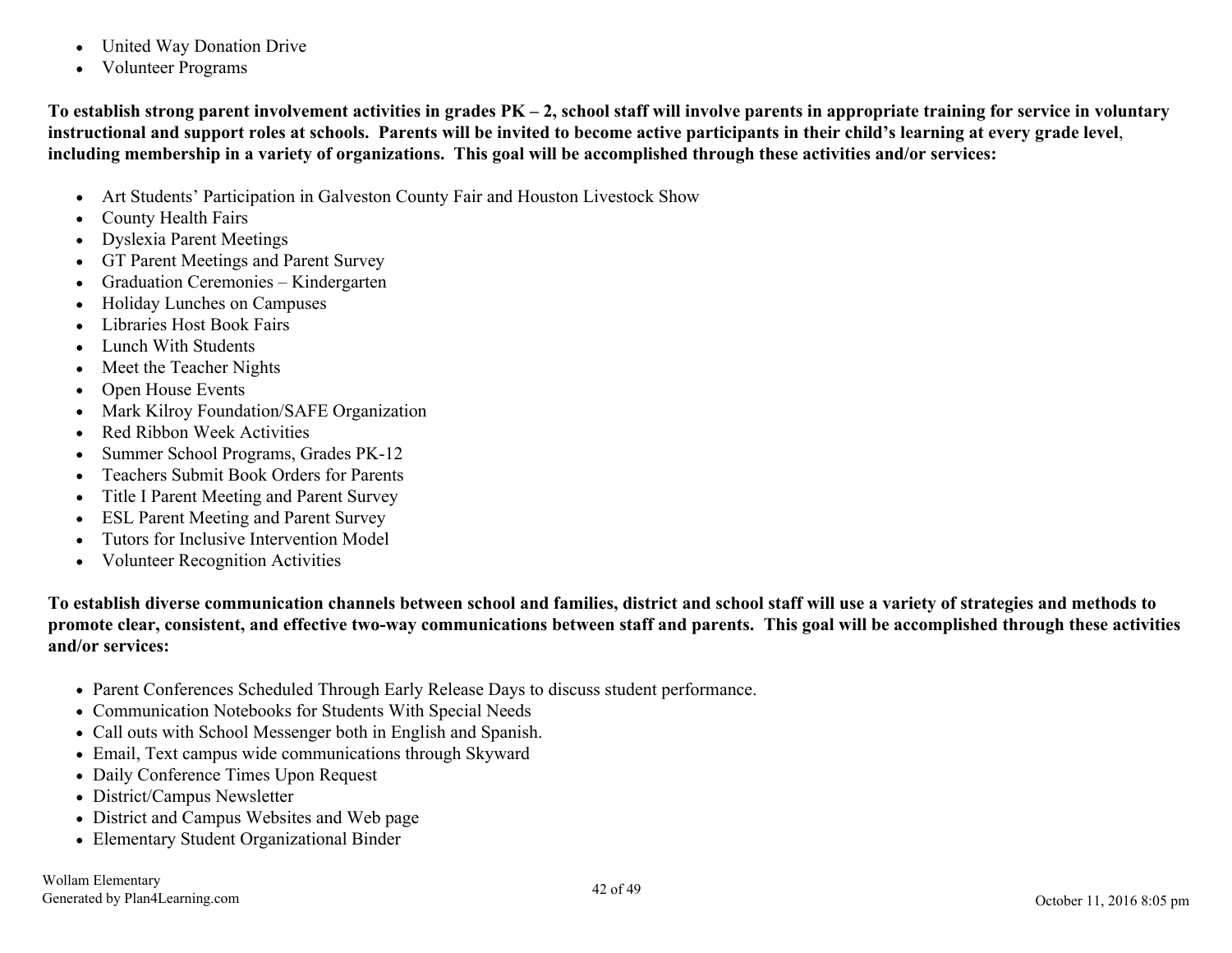- Email Communication
- Interpreters, Including Sign Language
- Marquees Informational Posting
- Monthly Cafeteria Menus Provide
- Skyward for Student Grade Access
- Parental Contact for Students Requiring Additional Assistance
- Progress Reports and Report Card
- News Releases to Media
- Notifications to Parents of Programs, Activities, Event
- Student/Parent District Handbook

#### **7: Plans for assisting preschool children in the transition from early childhood programs to elementary school programs**

PPCD/SOAR/Pre-K programs are implemented at RJW to facilitate children transitioning into the public school setting.

- The SFISD Early Childhood liaison coordinates with the Galveston County Early Childhood Intervention program to schedule transition conferences to fully inform families of the possible services available at Wollam Elementary School.
- Wollam Elementary School provides a half day Pre-Kindergarten program to facilitate the transition of young pre-school aged children into public education.
- Child Find activities are also conducted on a quarterly basis to ensure identification and provision of services if eligibility criteria are met.

#### **8: Measures to include teachers in the decisions regarding the use of academic assessments in order to improve the achievement of individual students and the overall instructional program**

RJW emphasizes teacher input in all campus based decisions including but not limited to curriculum development, academic assessments, student achievement, parent involvement and communication, and the overall instructional program.

Teachers are included in theses decision making processes through:

- Leadership Team Meetings
- Grade Level Meetings
- Campus Improvement Team Meetings
- Curriculum Team Meetings
- Language Arts/Math/Science/Social Studies Cadres (Vertical Alignment)
- TRIBES Committee
- Professional Learning Communities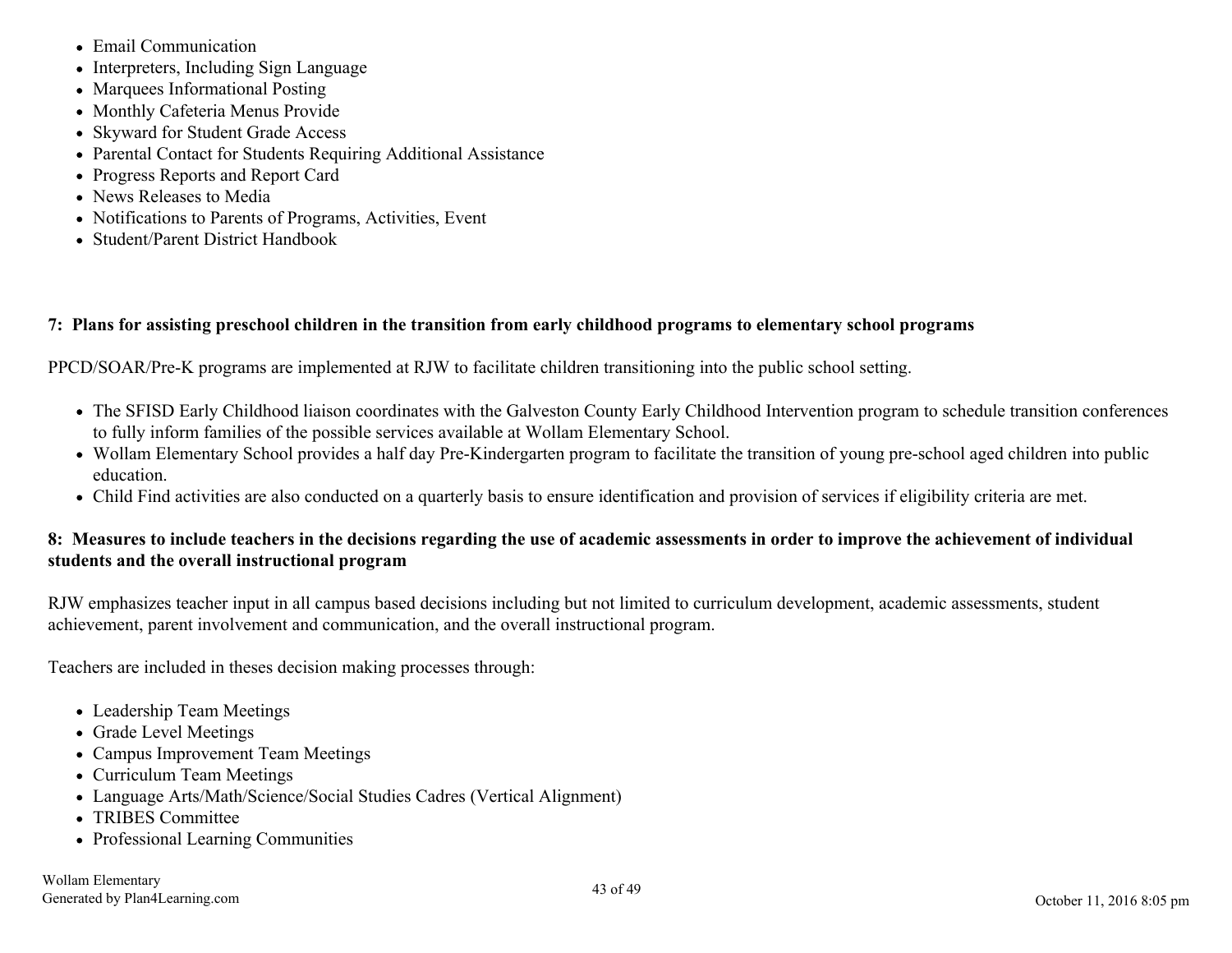#### **9: Activities to ensure effective timely assistance for students who experience difficulty mastering the proficient or advanced levels of academic achievement standards**

RJW implements a Tiered Intervention Program that provides interventions for students who are not making adequate progress with the general curriculum. Tiers I, II, and III are coordinated with the level of intervention provided to the student. Tier I provides in class intervention and support from the general education teacher, Tier II provides targeted in class intervention or support from Instructional Support Staff, and Tier III provides targeted out of class intervention support from Instructional Support Staff, Dyslexia Intervention, and/or Special Education. These tiers address academic areas and behavioral concerns.

#### **10: Coordination and integration of federal, state and local services and programs**

#### **You MUST also list entrance/exit criteria for all SCE and federal supplemental programs.**

- Student Success Initiative Coordinator
- Student Success Initiative programs tutoring, extended time, in-and-after school acceleration
- Use of technology for attendance, grade recording, and data analysis
- Writers Workshop
- Character Education
- Science Labs
- GT Training
- GT Extension during Intensive Intervention
- State Comp Ed funding for low performing students
- Inclusion Strategies, Instructional support personnel
- Morning Care (for  $PK-5$ )
- After-School Day Care
- Attendance Officer
- School District Police Officer
- District Social Worker
- Red Ribbon Celebrations
- Support for students receiving free/reduced lunches (reduced fee summer programs; reduced fee day care in PK-6; late transportation for after-school tutorials)
- ISS, Detention, etc.

Wollam Elementary Generated by Plan4Learning.com 44 of 49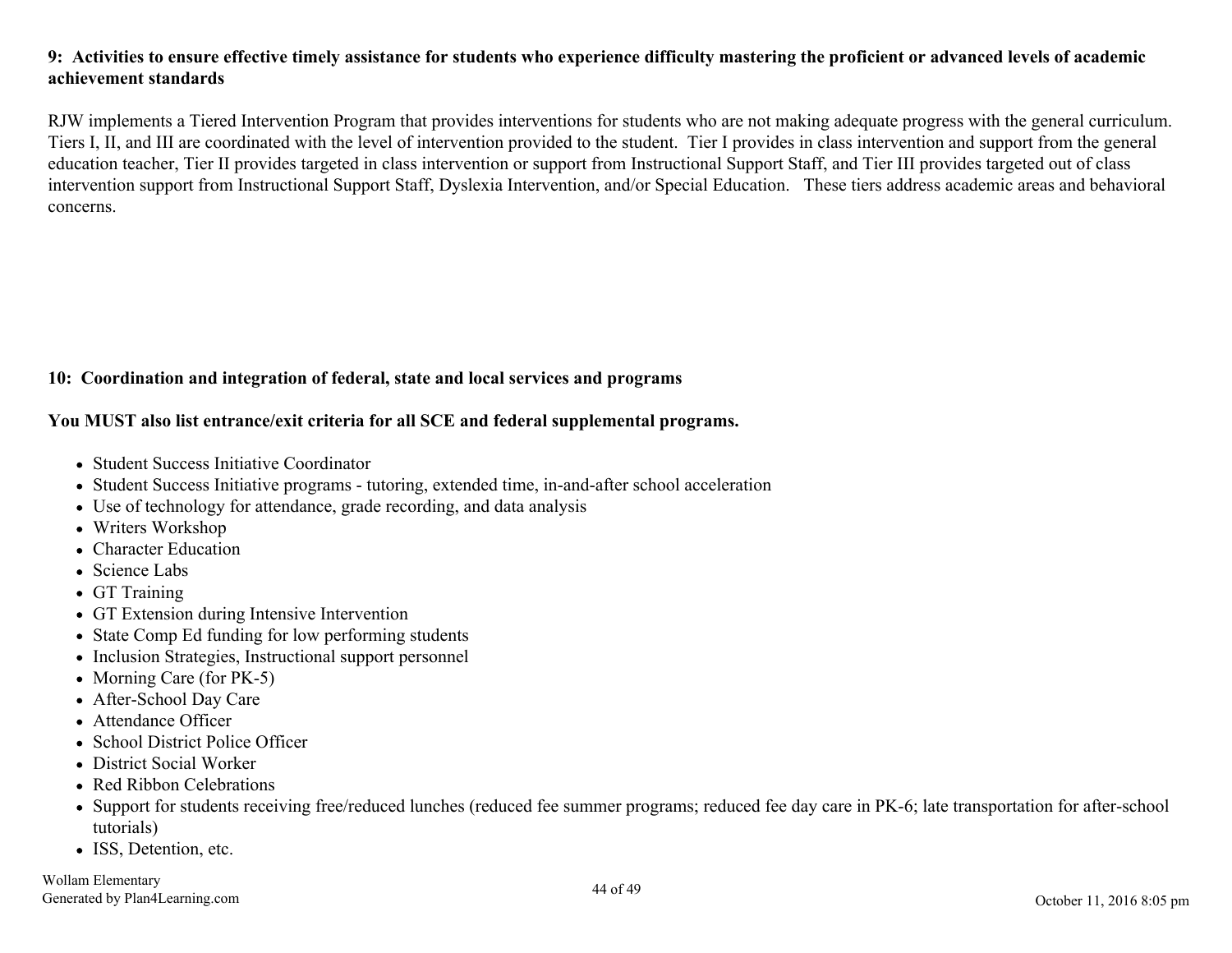- Positive Behavioral Intervention Program
- Attendance incentives
- Title I school-wide program and staff
- Dyslexia Program
- Inclusion Strategies, Co-Teach Instruction
- Section 504 Supports
- ESL Program
- Assemblies, Celebrations, etc.
- PTO
- Response to Intervention
- TEKS Remediation
- Instructional Support Program (Inclusive Model)
- Entrance / Exit Criteria for Supplemental Programs

#### **Instructional Support Programs and Services**

The instructional support programs and supplemental services provided to students in Santa Fe ISD are designed to deliver interventions and support to students for both academic and behavioral concerns. Support programs/protections such as Tiered Intervention, Dyslexia, Special Education, Section 504, and Gifted and Talented are provided to students who meet specific criteria. In the Tiered Intervention Program, Dyslexia, Special Education, and Section 504 intervention programs/protections students are exited once they meet exit criteria, based on grades, CBAs, Benchmarks, State Assessments, other achievement data, etc.

#### **Instructional Coaching**

The emphasis on inclusion and access to the general curriculum for all students has resulted in the need for professional development that addresses the varied instructional needs and learning styles of all students in the general education classroom, as well as facilitating the integration of student with disabilities into the general education setting. RJW's two Reading Coaches in conjunction with the district Curriculum Specialists support provide professional development that addresses the needs of the faculty and individual teachers, as it pertains to instruction for the students in his/her classroom, allowing them to meet the needs of all students. RJW's two Reading Coaches and the district Curriculum Specialists collaborate with teachers and staff by providing individualized professional development. RJW's two Reading Coaches and Curriculum Specialists in the district, provide research-based practices that include teaching, modeling, and on-going support for teachers.

#### **Campus Based Instructional Support Team**

The Campus Based Instructional Support Team (IST) is a group of individuals on a campus who are knowledgeable about a student who is experiencing academic or behavioral difficulties. The team includes the student's parents, teacher, instructional support personnel, counselor, administrator, as well as any other personnel who knows the student and can contribute to the decision making and planning process. The purpose of the team is to develop an intervention plan based on the individual student's needs and strengths that will assist the student to be successful academically and behaviorally.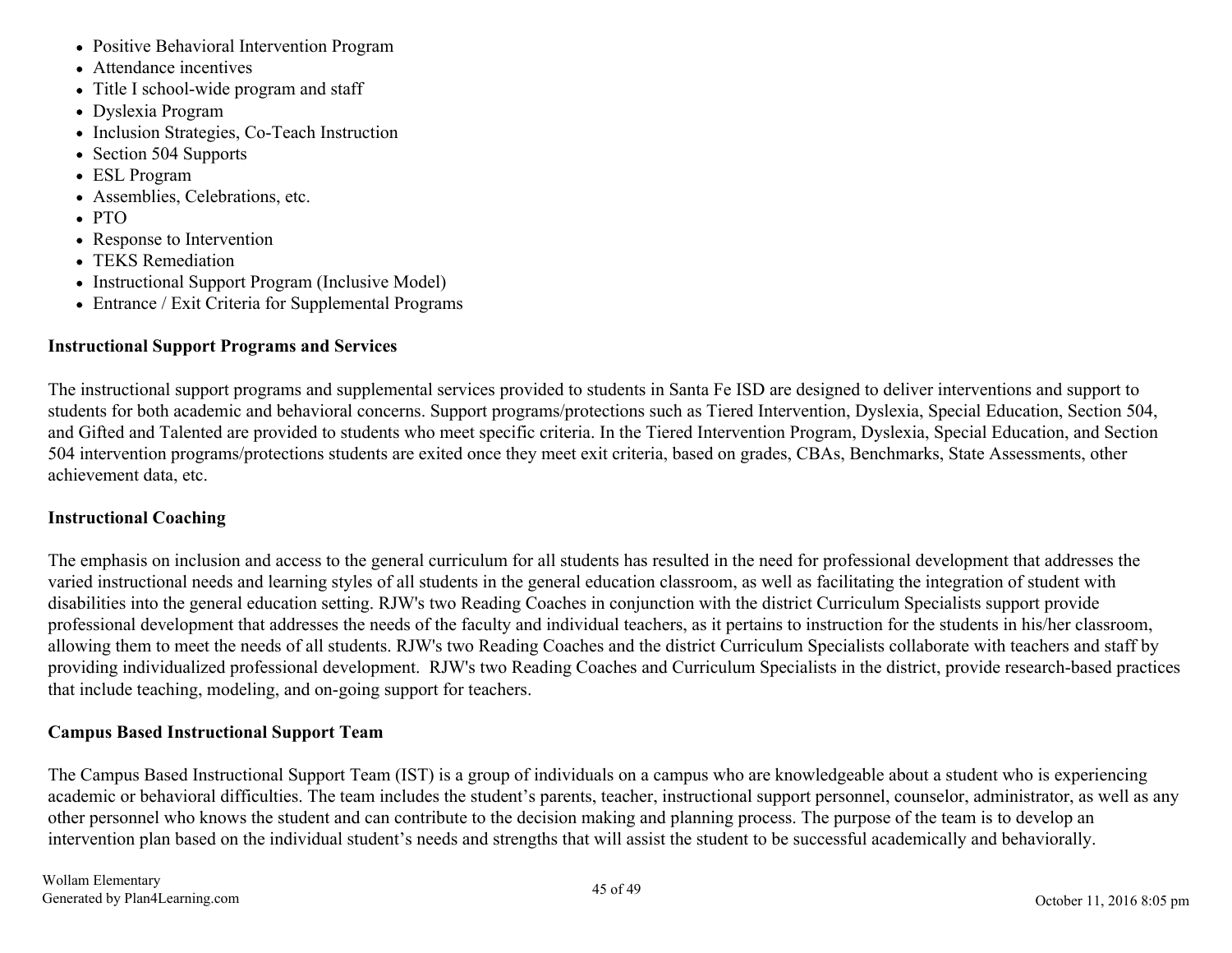#### **Response To Intervention (RTI)**

The Response to Intervention (RTI) Program for Students is an intervention program that provides assistance for students who are experiencing academic or behavioral difficulties in school. RTI is structured so that when a student begins to demonstrate signs of academic or behavioral difficulty a strategic plan is developed and implemented to address these concerns. The program is structured in three stages that begin with varied instructional strategies implemented in the classroom by the student's teacher. If the student continues to experience difficulty, the Instructional Support Team (IST) meets to determine steps to develop and implement strategic interventions in the classroom based on the specific needs of the student. This process begins with data collection and assessments used to identify specific academic and/or behavioral needs. Data collection and progress monitoring is ongoing as the program is fluid, and students may move up or down in the stages based on the concept being taught and the individual needs of the student.

The student's exit from this program is decided by the RTI committee and is based on data collection, progress monitoring information, performance on classroom achievement and the state's grade level expectancy.

#### **Special Education**

Special Education services are provided for students who meet eligibility criteria as a child with a disability under the Texas Education Agency and the Individuals with Disabilities Education Act (IDEA). Children may be referred for evaluation by a variety of sources, including, but not limited to, the Campus Instructional Support Team, a parent, a physician, a teacher, or an early childhood intervention agency (ECI). Specific guidelines delineate time lines for the evaluation, written report, and Admission, Review, and Dismissal (ARD) meeting. A multidisciplinary team conducts an evaluation. The results of the Full Individualized Evaluation (FIE) determine if a student meets the criteria for a disability as defined by state and federal law; however, student's ARD committee makes the eligibility determination based on the FIE. Eligibility categories set forth by the Texas Education Agency are AU-Autism (including all Pervasive Developmental Disorders), VI-Visual Impairment, AI-Auditory Impairment, ED-Emotional Disturbance, ID-Intellectual Disability, OI-Orthopedic Impairment, OHI-Other Health Impairment, LD-Learning Disability, SI-Speech Impairment, TBI-Traumatic Brain Injury, DB-Deaf/Blind, MD-Multiple-Disabilities, and NCEC-Non-Categorical Early Childhood. Students who meet eligibility requirements are provided with an individualized education plan (IEP) based on the individual student needs and the FIE. At times, relevant members of the IST may also be members of the Admission, Review and Dismissal (ARD) Committee who make instructional, placement, and related services decisions for the student

The ARD Committee meets annually or more often as appropriate. Each year the ARD committee evaluates the student's progress and develops a plan for instruction and related services. Once a student no longer demonstrates an educational need for special education services, the ARD Committee requests an FIE to determine continued eligibility.

#### **Dyslexia**

Dyslexia is a specific learning disability that is neurological in origin. It is characterized by difficulty with accurate and/or fluent word recognition, poor spelling and decoding abilities. Students, who display an average ability to learn in the absence of print, and have received adequate instruction and specific interventions to address their reading difficulties, yet continue to struggle with some or all facets of reading and spelling may receive a Full Individual Evaluation that includes specific evaluation to determine the need for Dyslexia services. The FIE will determine eligibility for the Dyslexia program and/or Special Education. The ARD committee will develop a plan for students meeting eligibility criteria for Special Education. For students determined as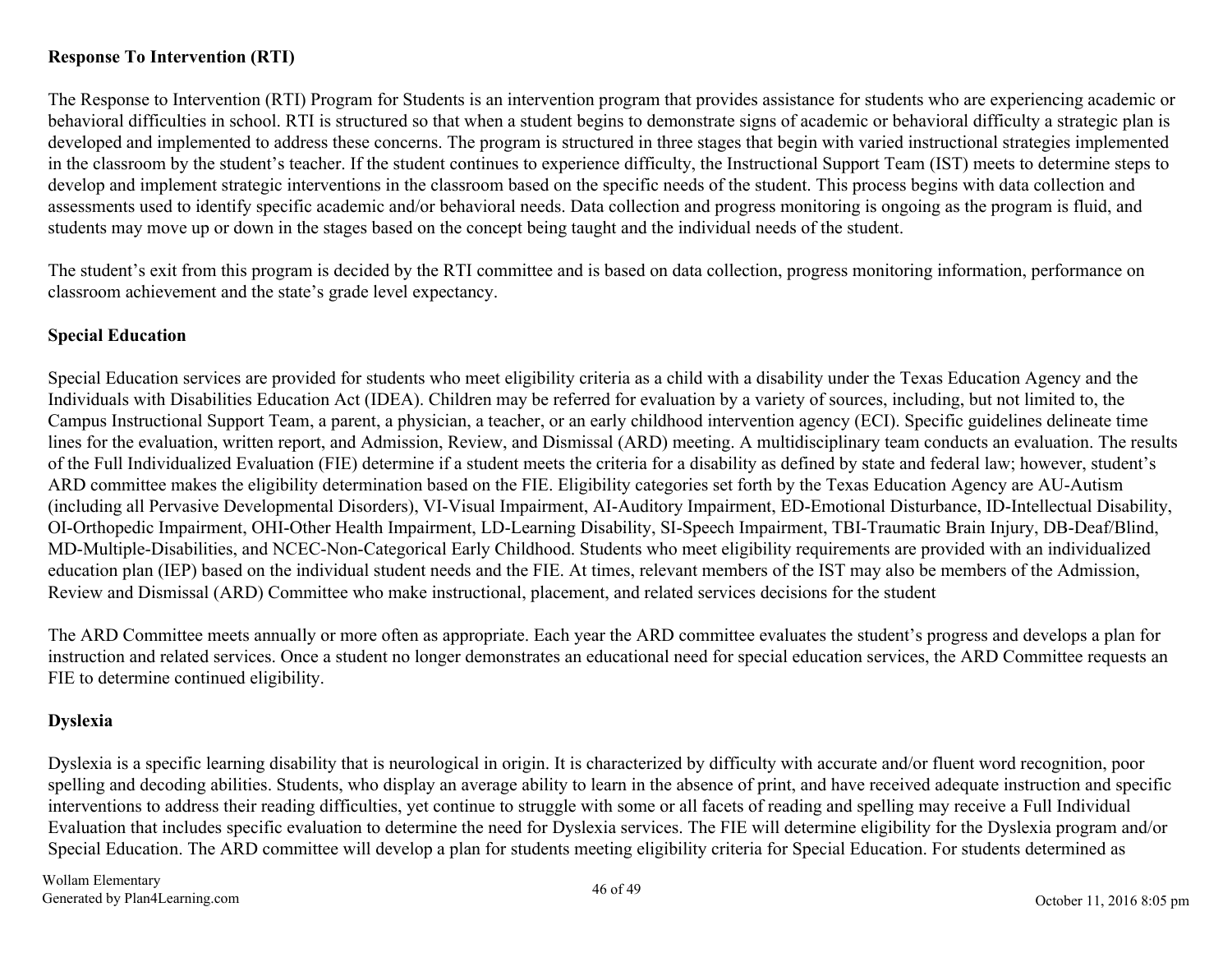Dyslexic only, the 504 Committee will develop the Dyslexia Intervention Plan. The Dyslexia Intervention Program meets the state criteria for instruction for students with dyslexia. Students are taught through multi-sensory techniques using the three pathways: visual, auditory, and kinesthetic. Students remain in Dyslexia instruction for one to four years and are exited based on specified criteria, at which time they are monitored for one year.

#### **Section 504**

Section 504 of the Rehabilitation Act of 1973 is not a program but a civil rights law designed to eliminate discrimination on the basis of disability. Section 504 guarantees certain rights to individuals with disabilities, including the right to full participation and access to a free and appropriate public education (FAPE) to all children. Section 504 requires the provision of appropriate educational services and accommodations that are designed to meet the individual needs of qualified students. Services and accommodations are intended to allow students to equally participate in all aspects of the educational setting. Essentially, Section 504 is designed to provide reasonable accommodations that ensure full participation for students with disabilities.

#### **Gifted and Talented (G/T)**

Gifted and Talented students are students who perform at, or show the potential for, performing at a remarkably high level of accomplishment when compared to others of the same age, with similar experiences, or in the same environment. Students in the G/T program exhibit high performance capabilities in an intellectual, creative, or artistic area, possess an unusual capacity for leadership, or excel in a specific academic field. Students are identified as eligible for participation in the Gifted and Talented Program through a comprehensive identification process that utilizes multiple sources of data to determine eligibility. Once students are identified, services designed for gifted students facilitate the demonstration of skills in self-directed learning, thinking, research, and communication as evidenced by the development of innovative products and performances that reflect individuality and creativity. Services at the elementary grades (K-5) are provided through both integrated and supplemental instruction.

#### **ESL English as a Second Language Program**

Entrance into the ESL program is based on Woodcock Munoz testing and the LPAC committee. The test is administered if the Home Language Survey indicates that a language other than English is spoken in the home.

Students in the ESL program receive services in an inclusive classroom with certified teachers working with them across curriculum. The ESL teacher monitors the progress of the students every 9 weeks.

Students are not eligible to exit the program until the end of second grade. To exit the program at the end of second Grade, the Woodcock Munoz Oral Language Proficiency Test is administered. A student must score fluent in English on the assessment and score in the required percentile on an achievement test. The LPAC committee then makes their recommendation based upon this data.

#### **Pre-Kindergarten Program**

The Pre-Kindergarten (Pre-K) Program is supported primarily by the district and stipulates the criteria by which a student may qualify. Entrance: Students must meet one of the following criteria to be eligible to participate in the program (1) Economically Disadvantaged – Must qualify for Free Lunch Program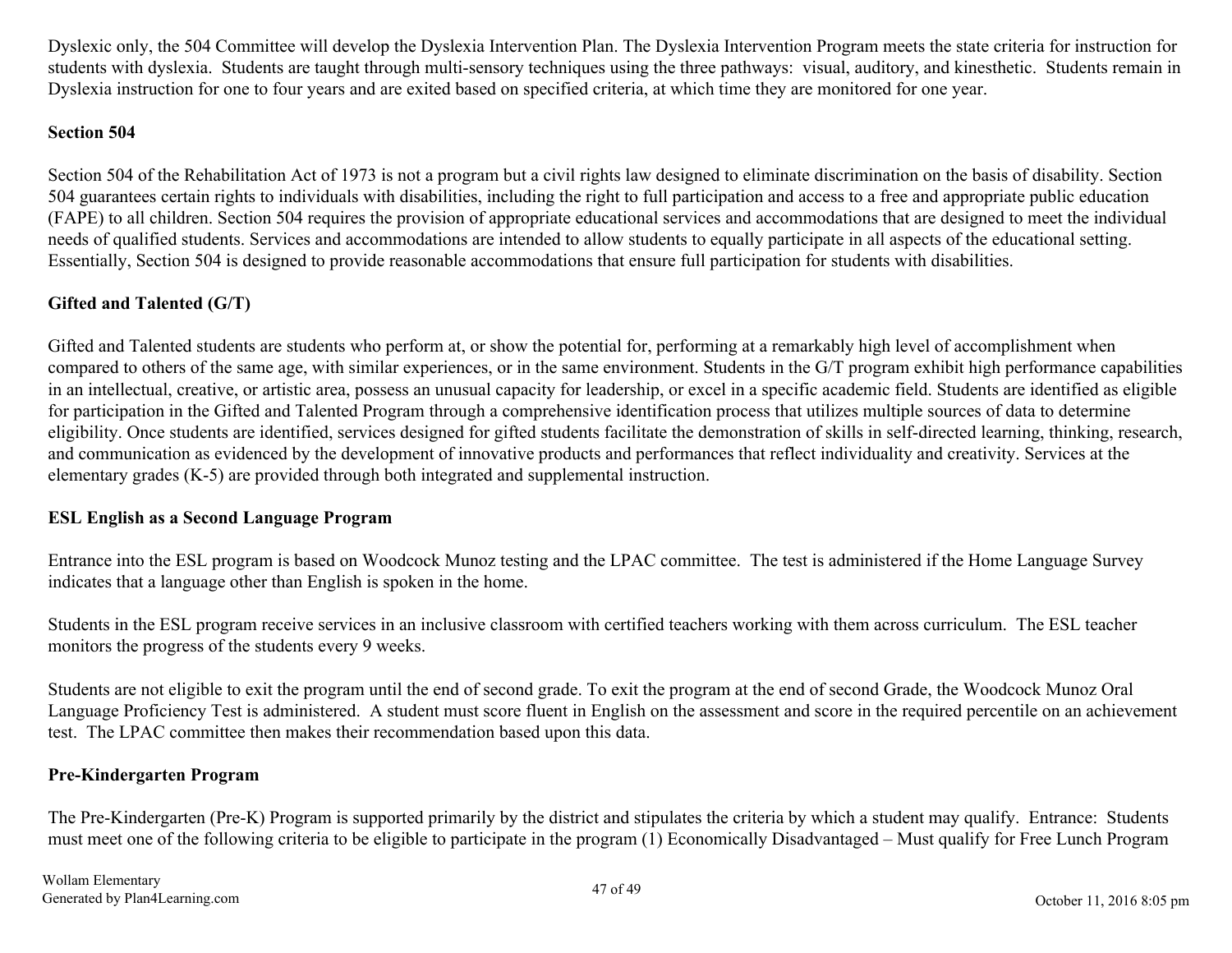and if openings exist past the first week of the school year; (2) Free and Reduced students may be contacted and placed on the roster based on availability, until the spaces fill; (3) English as a Second Language; (4) Have a parent actively serving in the military, or (5) Be designated as homeless. Additionally, all students must be 4 years old by September 1, of the Pre-K school year to qualify. Any additional Pre-K positions are filled based on availability.

#### **At-Risk**

Rosters are completed for the At-Risk population at R. J. Wollam Elementary. Students qualify based upon criteria set by the state and federal guidelines. Exit criteria are also based upon state and federal guidelines. Teachers are informed of the students who are At Risk in their classroom and the services that those individuals will be receiving.

#### **Before and After School Day Care**

SFISD offers before and after school day care for PK-5th grade students. This service is offered every morning and afternoon that school is in session. This is an at-will program managed by the Assistant Superintendent for Curriculum and Instruction. Creative Explorers is a licensed daycare overseen by Santa Fe ISD.

#### **Summer School**

Summer school is offered free of charge to every student who is at-risk of failing math and/or reading. Summer school may also be used for those students who need skill strengthening to keep from regressing.